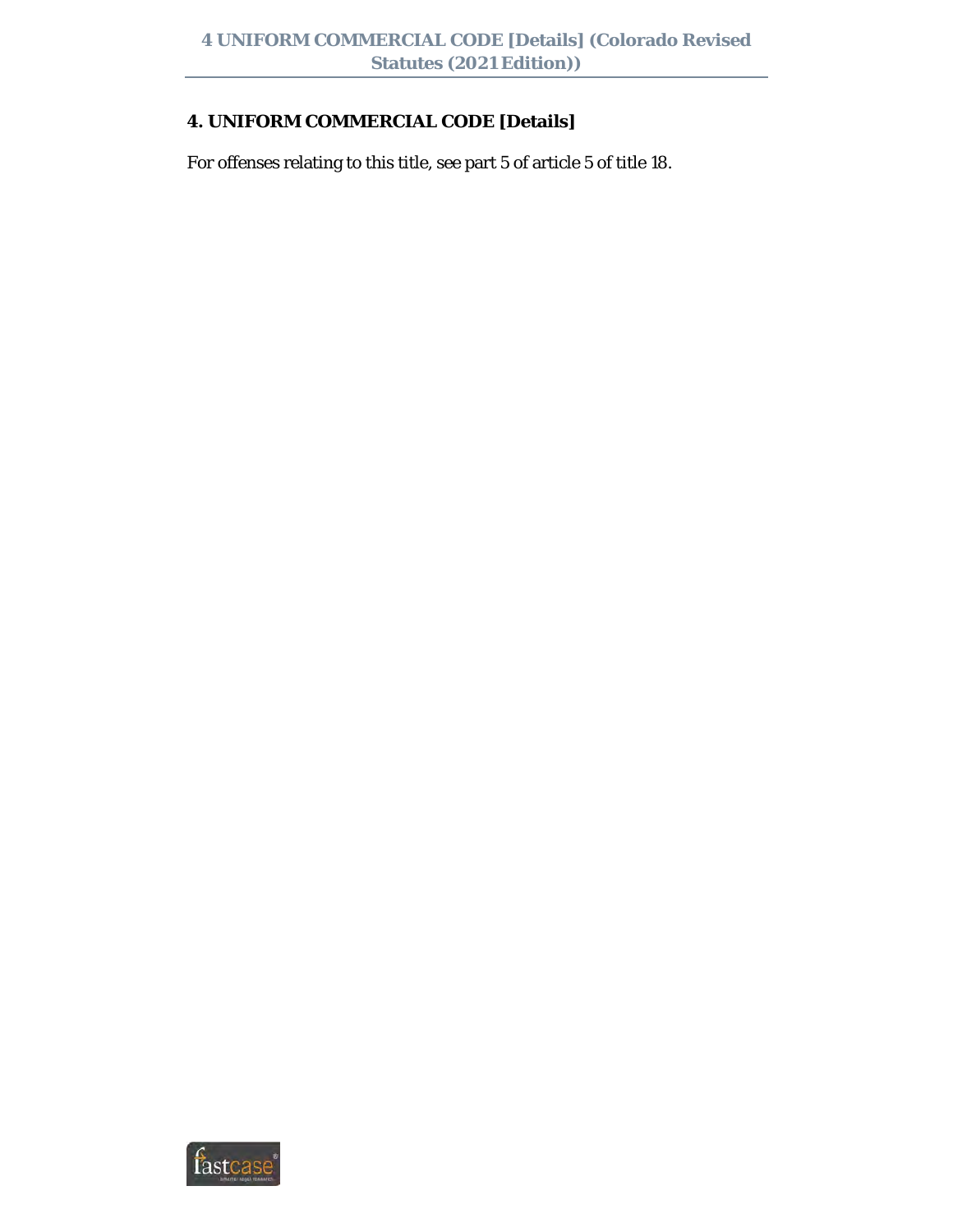## **1. General Provisions [Details]**

This article was numbered as article 1 of chapter 155, C.R.S. 1963. The provisions of this article were repealed and reenacted in 2006, resulting in the addition, relocation, and elimination of sections as well as subject matter. Former C.R.S. section numbers are shown in editor's notes following those sections that were relocated.

**Law reviews:** For article, "Commercial Law", which discusses Tenth Circuit decisions dealing with commercial law, see 61 Den. L.J. 205 (1984); for article, "Commercial Law", which discusses Tenth Circuit decisions dealing with commercial law, see 62 Den. U. L. Rev. 79 (1985); for article, "Commercial and Corporate Law" which discusses Tenth Circuit decisions dealing with commercial law, see 64 Den. U. L. Rev. 165 (1987); for comment, "Bad Faith Lenders", see 60 U. Colo. L. Rev. 417 (1989); for a discussion of Tenth Circuit decisions dealing with commercial law, see 67 Den. U. L. Rev. 649 (1990).

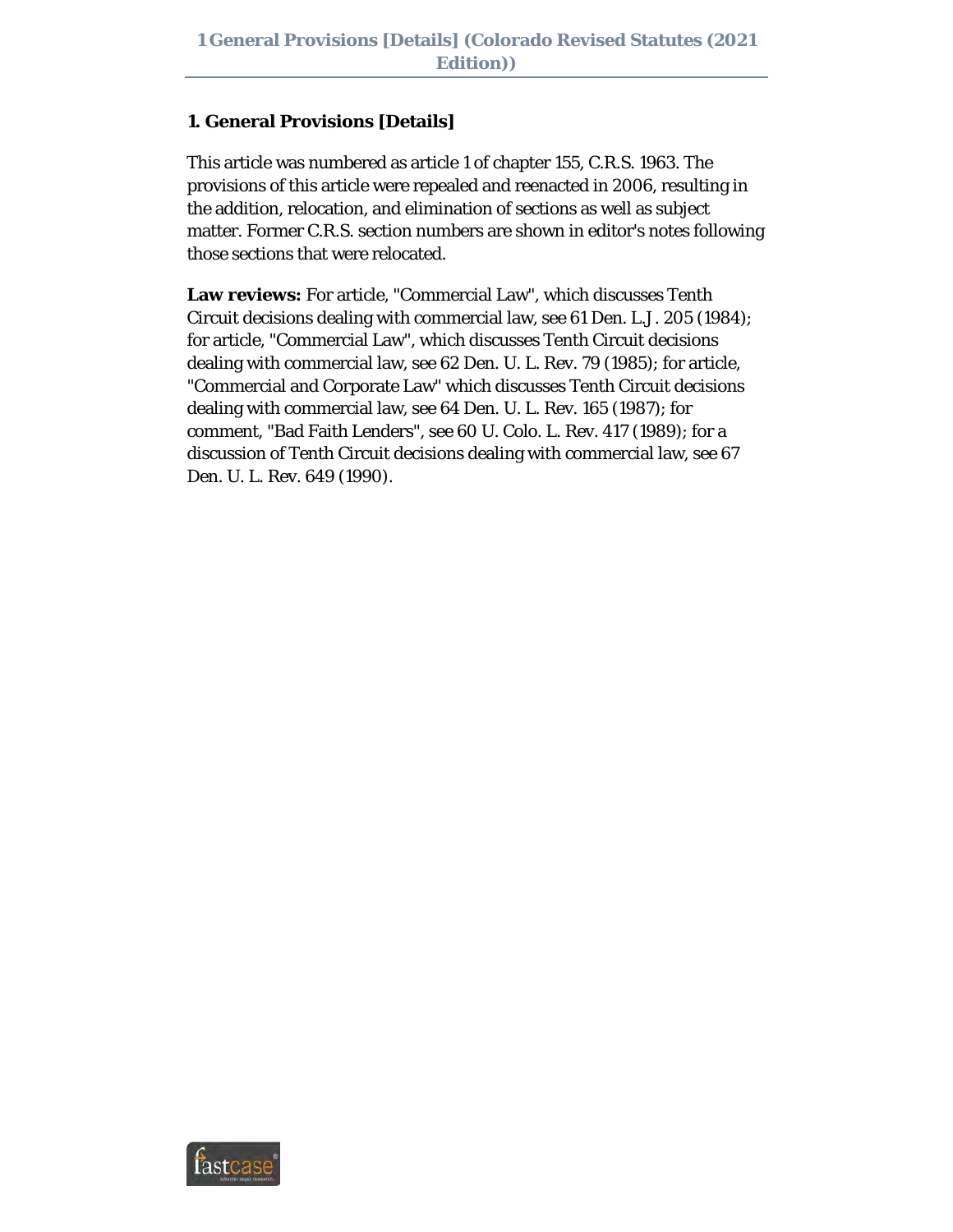#### **§ 4-1-101. Short titles**

(a) This title shall be known and may be cited as the "Uniform Commercial Code".

(b) This article shall be known and may be cited as the "Uniform Commercial Code - General Provisions".

(L. 2006: Entire article R&RE, p. 457, § 1, effective September 1.)

This section is similar to former § 4-1-101 as it existed prior to 2006.

## **ANNOTATION**

**Law reviews.** For article, "Impact of the Uniform Commercial Code on Colorado Law", see 42 Den. L. Ctr. J. 67 (1965). For list of Colorado general assembly changes in the Uniform Commercial Code, see 38 U. Colo. L. Rev. 2 (1965).

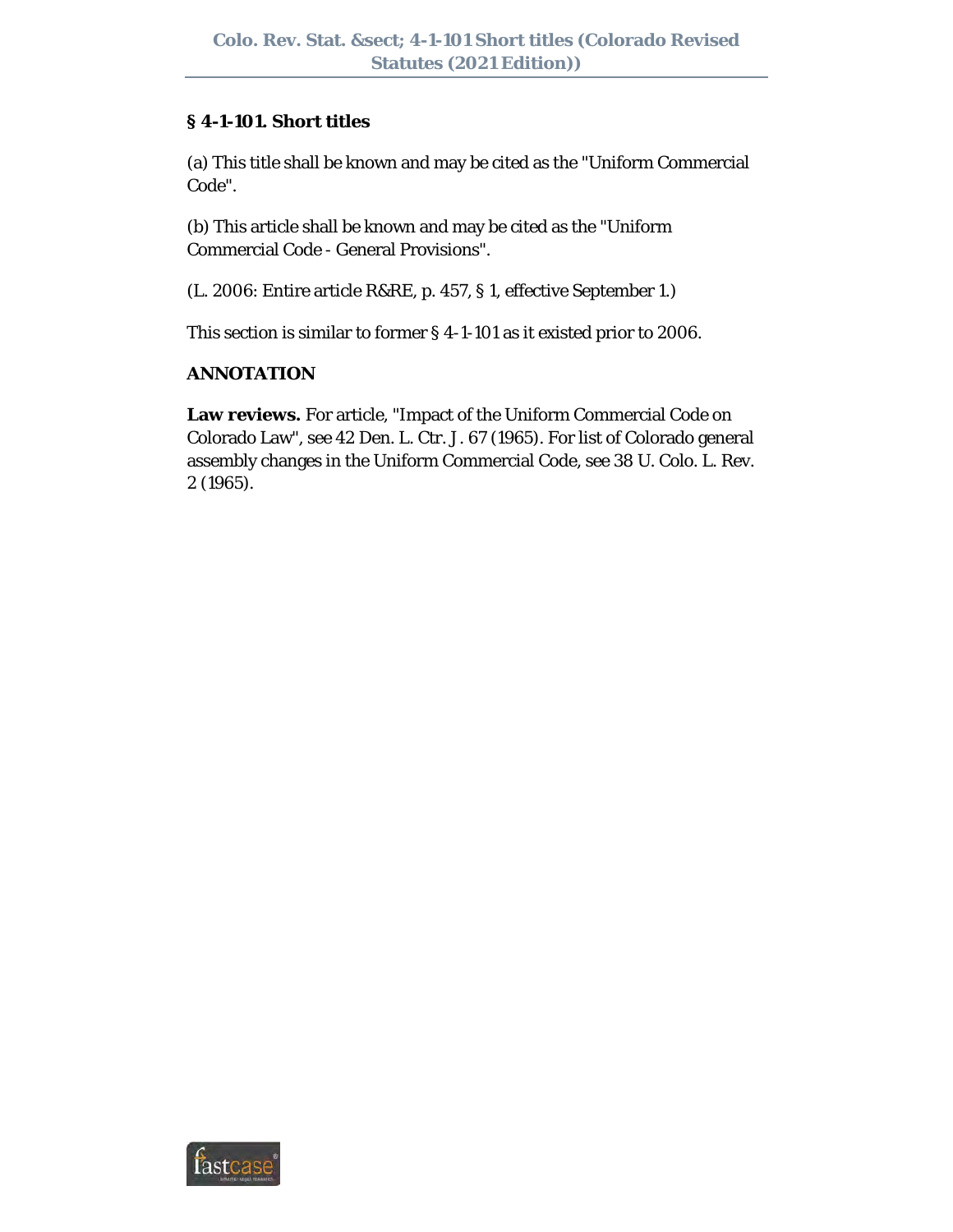#### **§ 4-1-102. Scope of article**

This article applies to a transaction to the extent that it is governed by any other article of this title.

(L. 2006: Entire article R&RE, p. 457, § 1, effective September 1.)

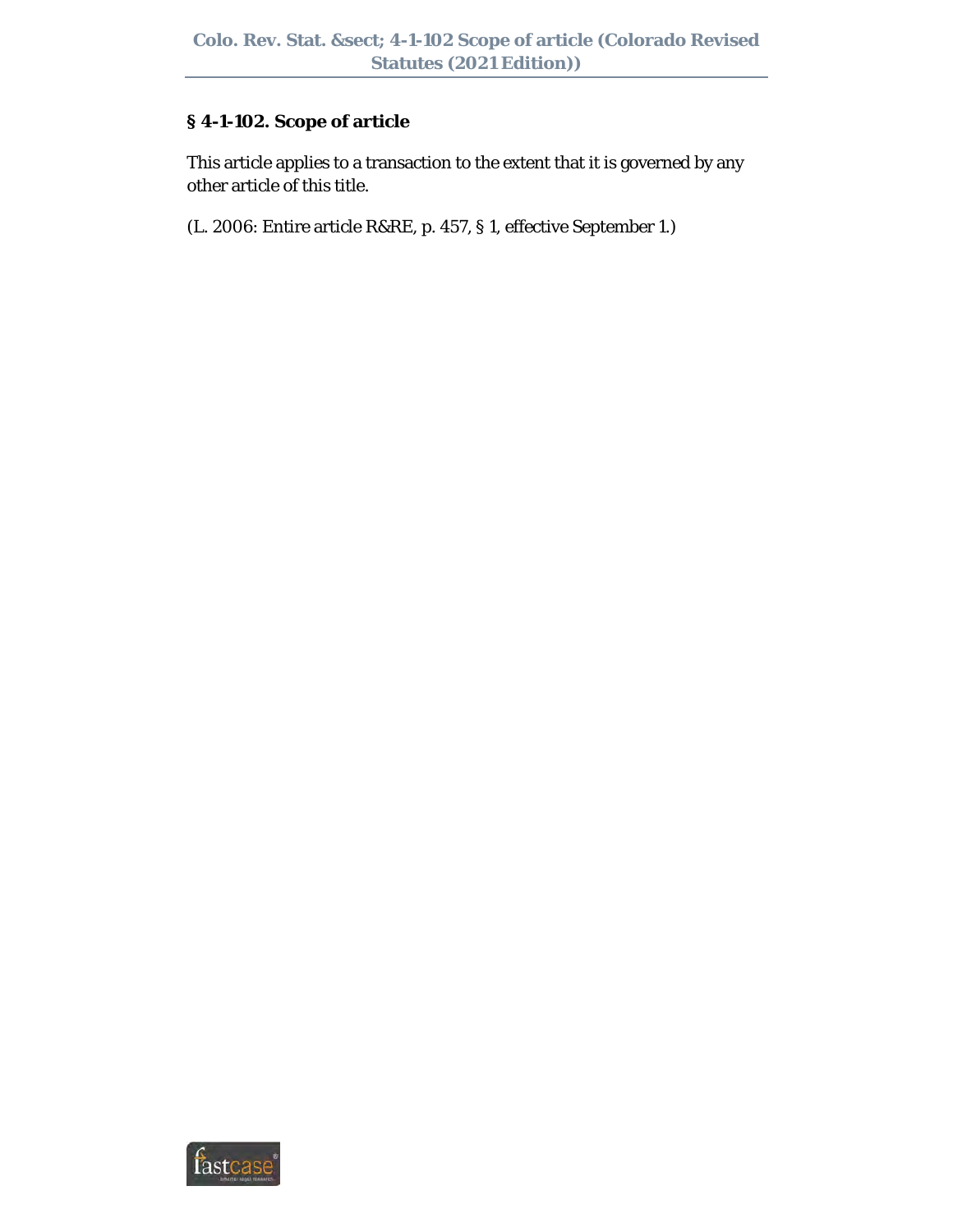**Colo. Rev. Stat. § 4-1-103 Construction of act to promote its purposes and policies - applicability of supplemental principles of law (Colorado Revised Statutes (2021 Edition))**

**§ 4-1-103. Construction of act to promote its purposes and policies - applicability of supplemental principles of law** 

(a) This title shall be liberally construed and applied to promote its underlying purposes and policies, which are:

(1) To simplify, clarify, and modernize the law governing commercial transactions;

(2) To permit the continued expansion of commercial practices through custom, usage, and agreement of the parties; and

(3) To make uniform the law among the various jurisdictions.

(b) Unless displaced by the particular provisions of this title, the principles of law and equity, including the law merchant and the law relative to capacity to contract, principal and agent, estoppel, fraud, misrepresentation, duress, coercion, mistake, bankruptcy, or other validating or invalidating cause shall supplement its provisions.

(L. 2006: Entire article R&RE, p. 457, § 1, effective September 1.)

This section is similar to former §§4-1-102(1) and (2) and 4-1-103 as they existed prior to 2006.

## **ANNOTATION**

**Law reviews.** For article, "Exclusion and Modification of Warranty under the U.C.C. -- How to Succeed in Business Without Being Liable for Not Really Trying", see 46 Den. L.J. 579 (1969). For article, "Buyer-Secured Party Conflicts Under Section 9-307(1) of the Uniform Commercial Code", see 46 U. Colo. L. Rev. 333 (1974-75).

**Annotator's note.** Since § 4-1-103 is similar to §§4-1-102 and 4-1-103 as they existed prior to the 2006 repeal and reenactment of this article, relevant cases construing those provisions have been included in the annotations to this section.

**The parties to a contract may vary the provisions of the Uniform Commercial Code (UCC) by agreement** and may provide for remedies in addition to or in substitution for those provided by the UCC. Colorado Interstate Gas Co. v. Chemco, Inc., 854 P.2d 1232 (Colo. 1993).

**Evidence of current commercial practices and customs** are considered when interpreting the UCC. The practice and custom of this

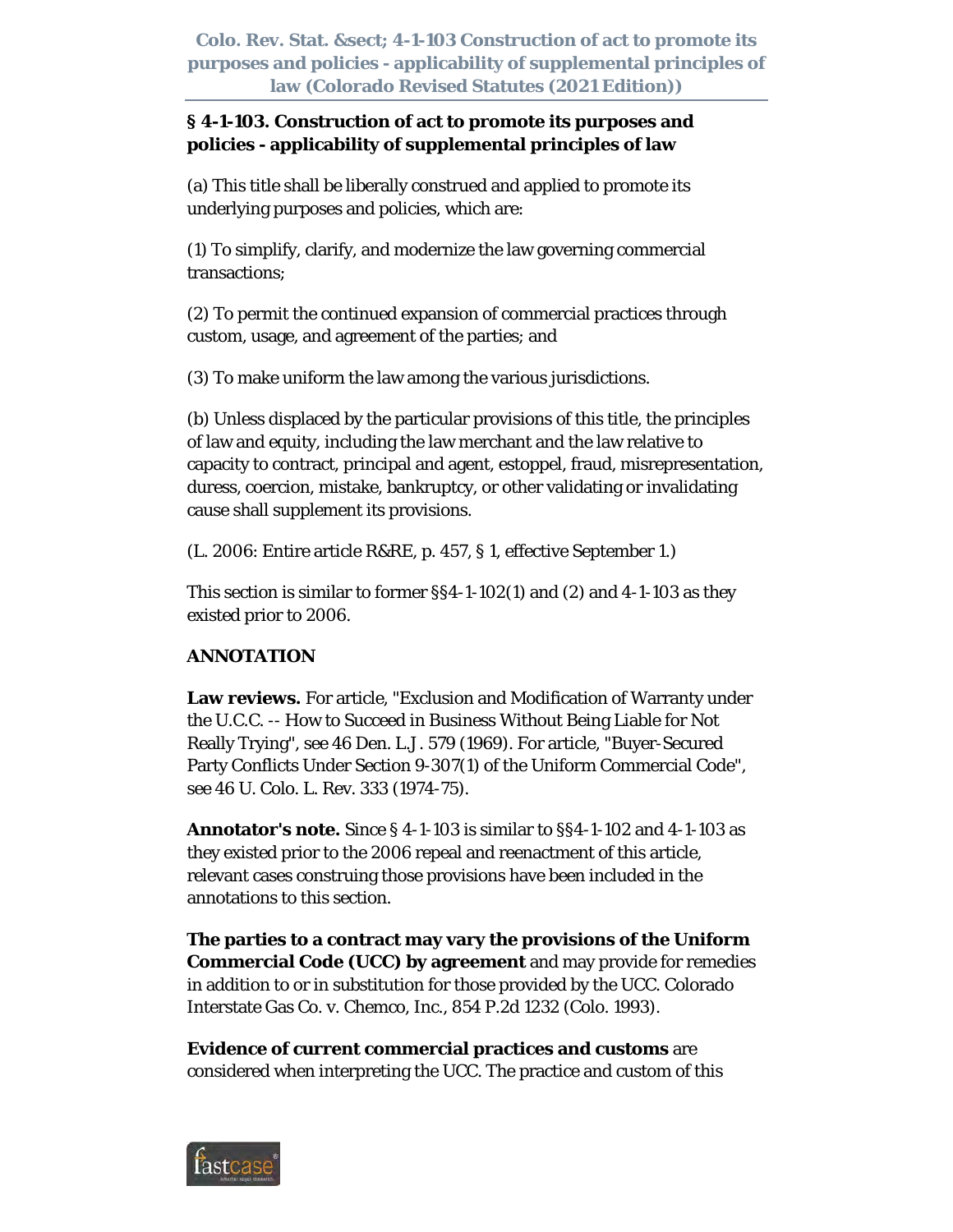#### **Colo. Rev. Stat. § 4-1-103 Construction of act to promote its purposes and policies - applicability of supplemental principles of law (Colorado Revised Statutes (2021 Edition))**

state's real estate closings is that an original note is not presented at the closing. Citywide Banks v. Armijo, 313 P.3d 647 (Colo. App. 2011).

**Section 90(1) of the restatement (second) of contracts adopted,** which articulates the doctrine of promissory estoppel. Kiely v. St. Germain, 670 P.2d 764 (Colo. 1983).

**The UCC does not exclude the application of promissory estoppel.** Germain v. Boshouwers, 646 P.2d 952 (Colo. App. 1982), aff'd in part and rev'd in part on other grounds, 670 P.2d 764 (Colo. 1983).

Recovery will be allowed on a theory of promissory estoppel, notwithstanding a statute of frauds defense, if injustice can be avoided only by enforcement of the promise. Germain v. Boshouwers, 646 P.2d 952 (Colo. App. 1982), aff'd in part and rev'd in part on other grounds, 670 P.2d 764 (Colo. 1983).

**Elements of promissory estoppel** are: (1) A promise which the promisor should reasonably expect to induce action or forbearance of a definite and substantial character on the part of the promisee; and (2) which does induce such action or forbearance; and (3) if injustice can be avoided only by enforcement of the promise. Germain v. Boshouwers, 646 P.2d 952 (Colo. App. 1982), aff'd in part and rev'd in part on other grounds, 670 P.2d 764 (Colo. 1983).

**The doctrine of estoppel was properly applied** in a case arising under the secured transaction provisions of the code. First Nat'l Bank v. Ulibarri, 38 Colo. App. 428, 557 P.2d 1221 (1976).

**Detrimental reliance upon oral promises.** The principle embodied in section 139 of the restatement (second) of contracts that detrimental action performed in justifiable reliance upon oral promises may be sufficient to compel full or partial performance of the promise in spite of the applicability of a statute of frauds defense was applicable in a case involving an oral agreement to sell securities. Kiely v. St. Germain, 670 P.2d 764 (Colo. 1983).

**Section 4-3-419 (3) does not explicitly displace common-law cause of action for moneys had** and received. Citizens State Bank v. Nat'l Sur. Corp., 199 Colo. 497, 612 P.2d 70 (1980).

**Common-law claim for money had and received is still viable** since the uniform commercial code contains no provision dealing with such a claim. Nat'l Sur. Corp. v. Citizens State Bank, 41 Colo. App. 580, 593 P.2d 362 (1978), aff'd, 199 Colo. 497, 612 P.2d 70 (1980).

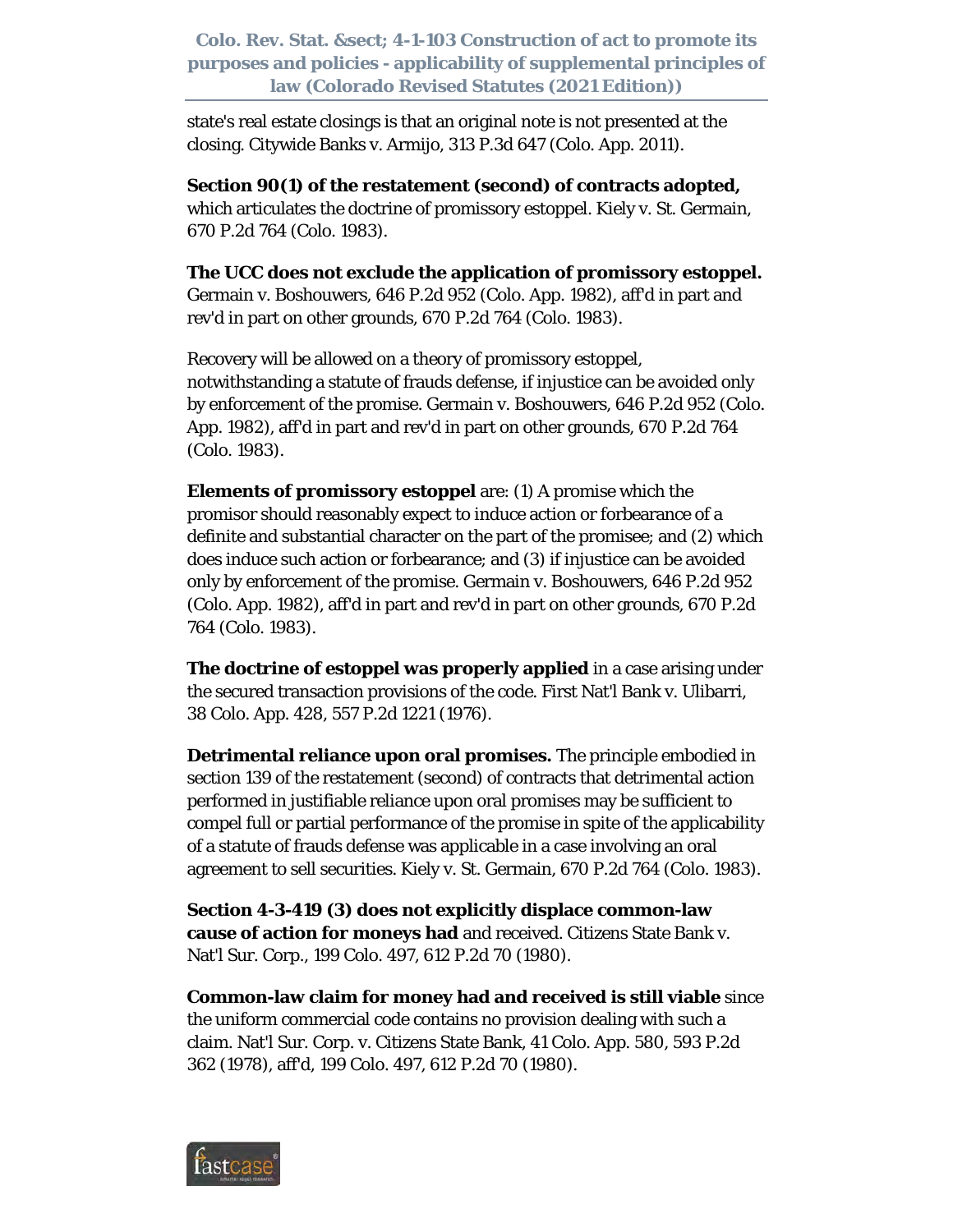**Colo. Rev. Stat. § 4-1-103 Construction of act to promote its purposes and policies - applicability of supplemental principles of law (Colorado Revised Statutes (2021 Edition))**

**The common law of agency supplements the UCC.** So, payment to an authorized agent has the same legal effect as payment to the holder. Citywide Banks v. Armijo, 313 P.3d 647 (Colo. App. 2011).

**Statute as basis for jurisdiction.** Stroh v. Am. Recreation & Mobile Home Corp., 35 Colo. App. 196, 530 P.2d 989 (1975).

**Applied** in Rancher & Farmers Livestock Auction Co. v. Honey, 38 Colo. App. 69, 552 P.2d 313 (1976); Midland Bean Co. v. Farmers State Bank, 37 Colo. App. 452, 552 P.2d 317 (1976); Caldwell v. Kats, 38 Colo. App. 156, 555 P.2d 190 (1976); Commercial Credit Corp. v. Univ. Nat'l Bank, 590 F.2d 849 (10th Cir. 1979); Colorado-Ute Elec. Ass'n v. Envirotech Corp., 524 F. Supp. 1152 (D. Colo. 1981).

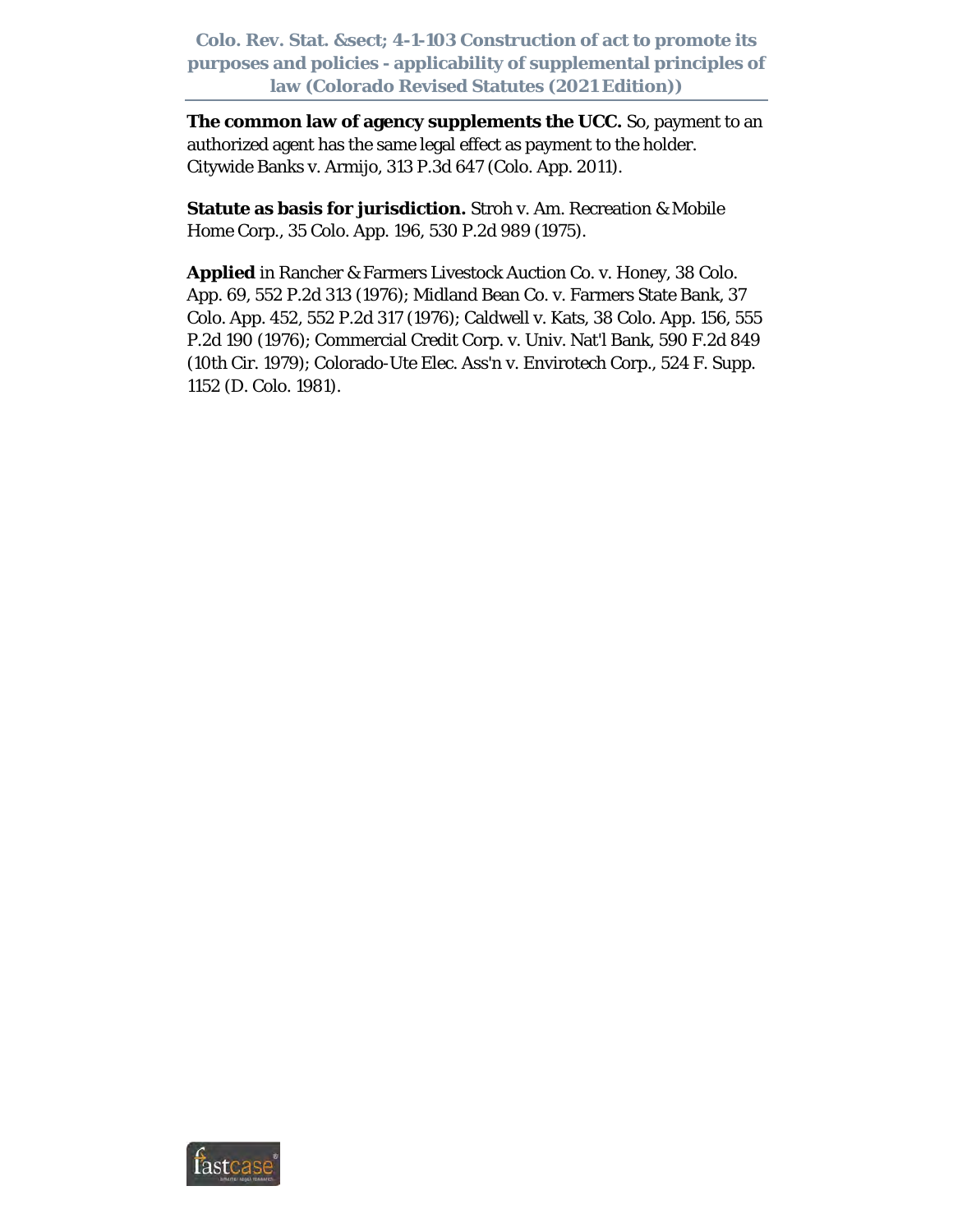## **§ 4-1-104. Construction against implied repeal**

This title being a general act intended as a unified coverage of its subject matter, no part of it shall be deemed to be impliedly repealed by subsequent legislation if such construction can reasonably be avoided.

(L. 2006: Entire article R&RE, p. 458, § 1, effective September 1.)

This section is similar to former § 4-1-104 as it existed prior to 2006.

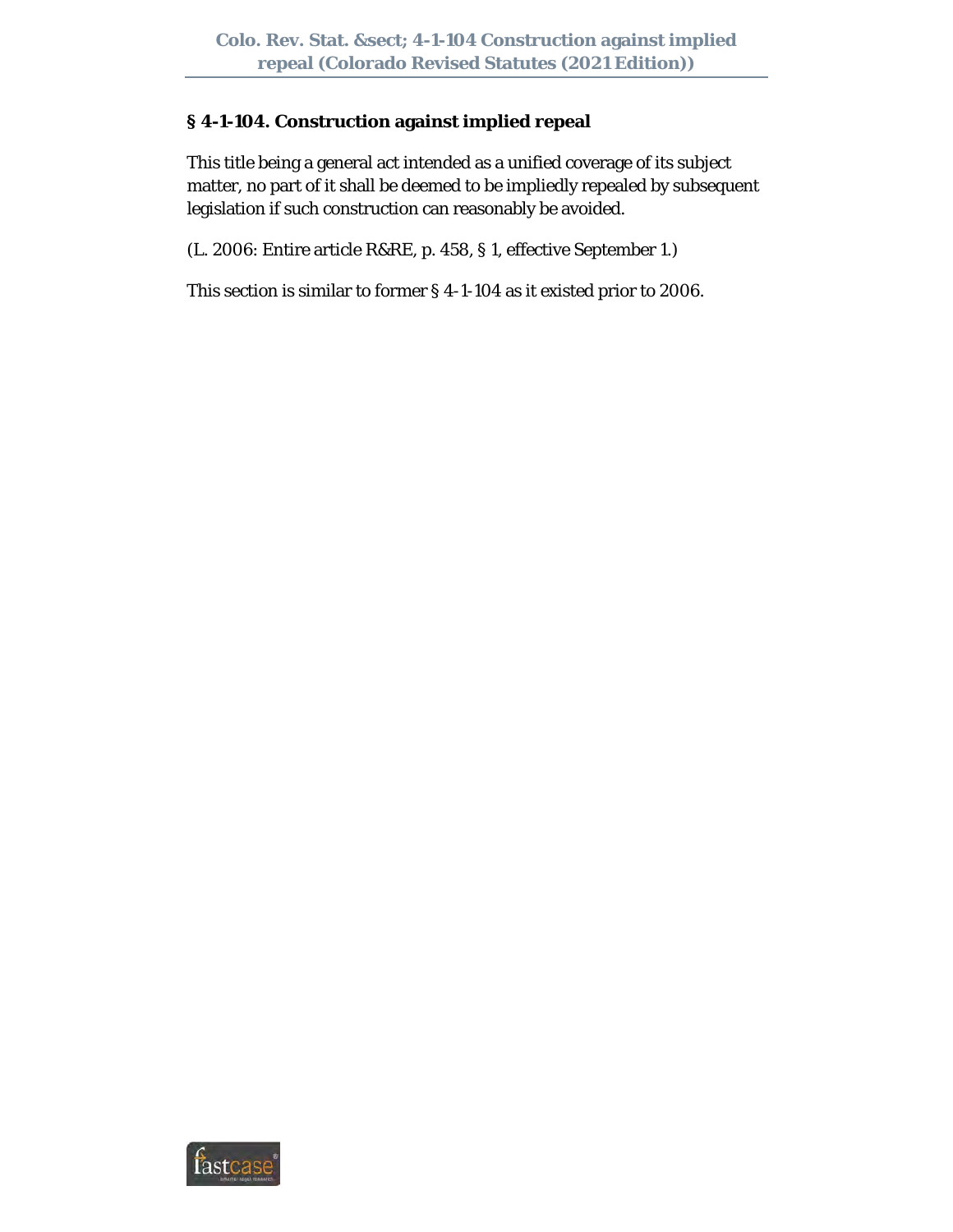## **§ 4-1-105. Severability**

If any provision or clause of this title or application thereof to any person or circumstances is held invalid, such invalidity does not affect other provisions or applications of this title that can be given effect without the invalid provision or application, and to this end the provisions of this title are declared to be severable.

(L. 2006: Entire article R&RE, p. 458, § 1, effective September 1.)

This section is similar to former § 4-1-108 as it existed prior to 2006.

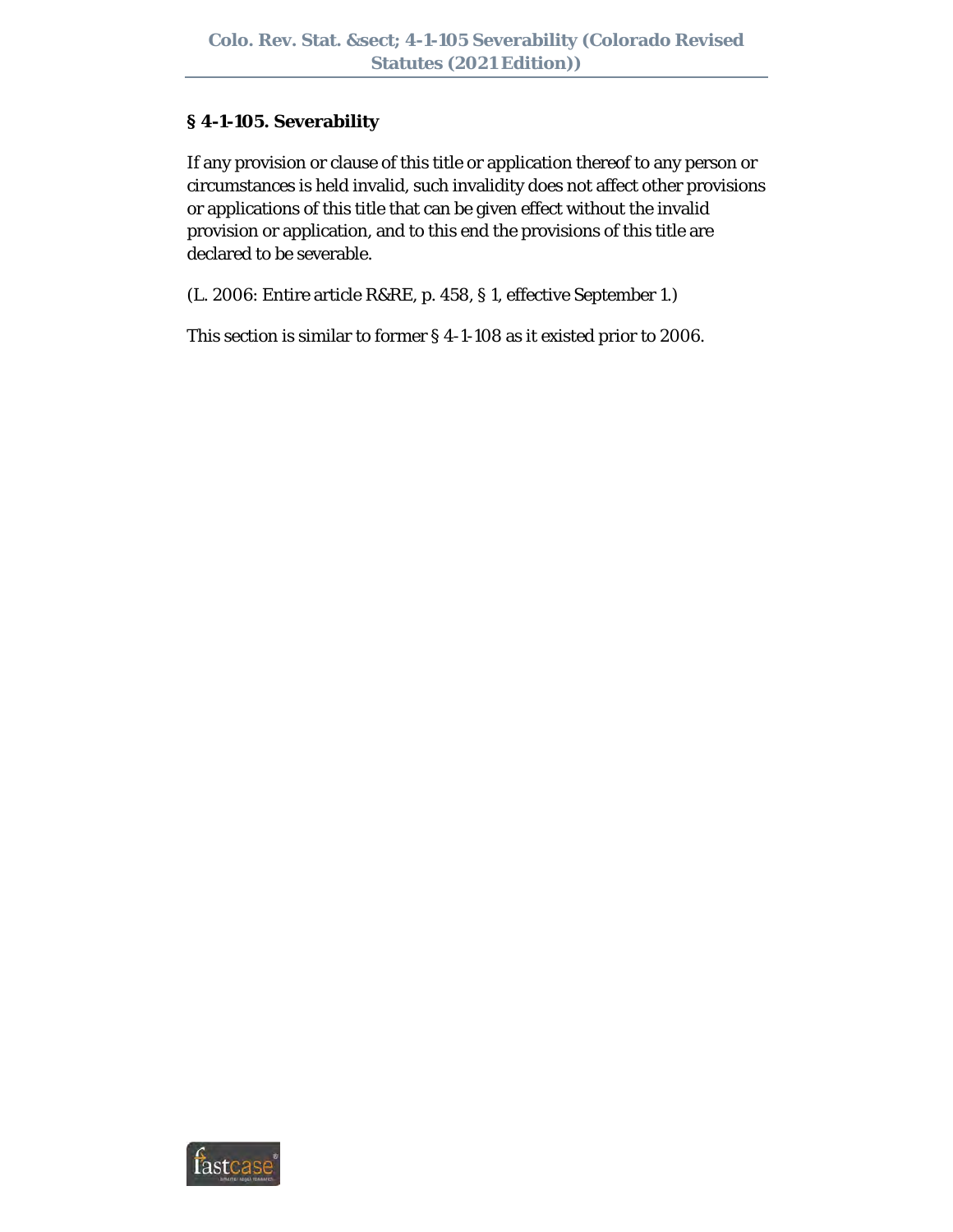**§ 4-1-106. Use of singular and plural - gender** 

In this title, unless the statutory context otherwise requires:

(1) Words in the singular number include the plural, and those in the plural include the singular; and

(2) Words of any gender also refer to any other gender.

(L. 2006: Entire article R&RE, p. 458, § 1, effective September 1.)

This section is similar to former §4-1-102(5) as it existed prior to 2006.

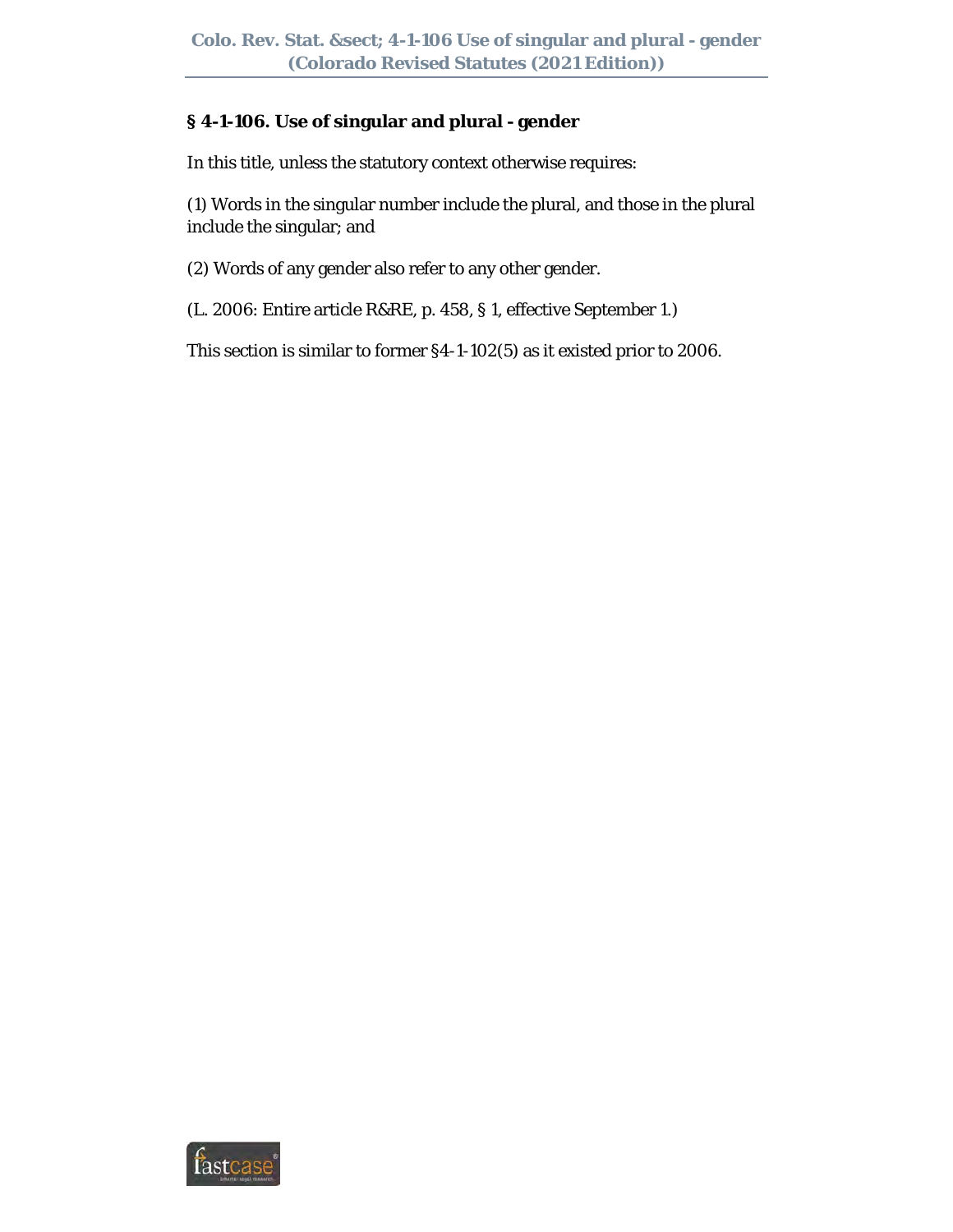### **§ 4-1-107. Captions**

Section captions are part of this title.

(L. 2006: Entire article R&RE, p. 458, § 1, effective September 1.)

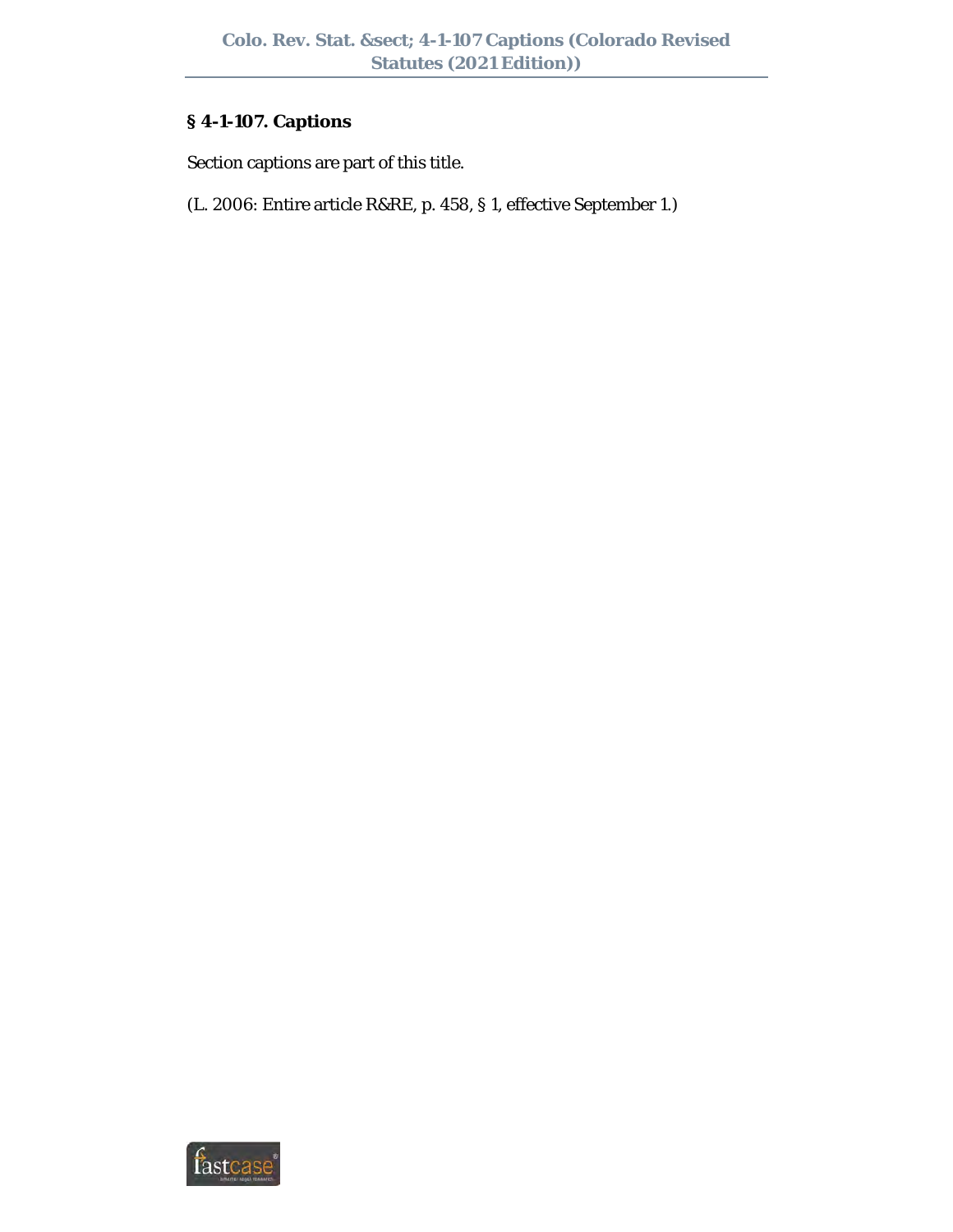## **§ 4-1-201. General definitions**

(a) Unless the context otherwise requires, words or phrases defined in this section, or in the additional definitions contained in other articles of this title that apply to particular articles or parts thereof, have the meanings stated.

(b) Subject to definitions contained in other articles of this title that apply to particular articles or parts thereof:

(1) "Action", in the sense of a judicial proceeding, includes recoupment, counterclaim, set-off, suit in equity, and any other proceeding in which rights are determined.

(2) "Aggrieved party" means a party entitled to pursue a remedy.

(3) "Agreement" means the bargain of the parties in fact, as found in their language or inferred from other circumstances, including course of performance, course of dealing, or usage of trade as provided in section 4-1- 303. (Compare "contract".)

(3.5) "Authenticate" means:

(A) To sign; or

(B) With the intent to sign a record, otherwise to execute or adopt an electronic symbol, sound, message, or process referring to, attached to, included in, or logically associated or linked with, that record.

(4) "Bank" means a person engaged in the business of banking and includes a savings bank, savings and loan association, credit union, and trust company.

(5) "Bearer" means a person in control of a negotiable electronic document of title or a person in possession of a negotiable instrument, negotiable tangible document of title, or certificated security that is payable to bearer or indorsed in blank.

(6) "Bill of lading" means a document of title evidencing the receipt of goods for shipment issued by a person engaged in the business of directly or indirectly transporting or forwarding goods. The term does not include a warehouse receipt.

(7) "Branch" includes a separately incorporated foreign branch of a bank.

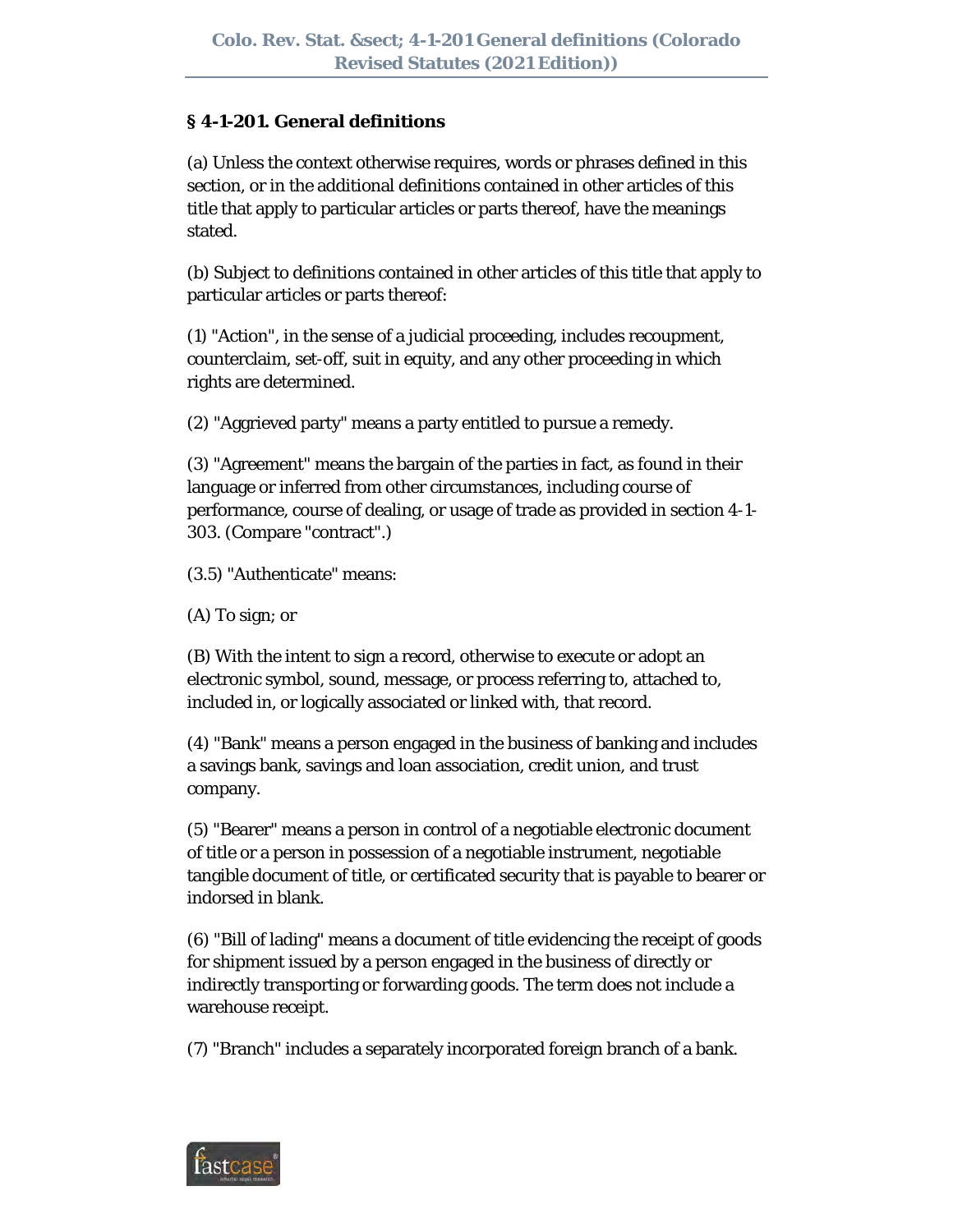(8) "Burden of establishing" a fact means the burden of persuading the trier of fact that the existence of the fact is more probable than its nonexistence.

(9) "Buyer in ordinary course of business" means a person that buys goods in good faith, without knowledge that the sale violates the rights of another person in the goods, and in the ordinary course from a person, other than a pawnbroker, in the business of selling goods of that kind. A person buys goods in the ordinary course if the sale to the person comports with the usual or customary practices in the kind of business in which the seller is engaged or with the seller's own usual or customary practices. A person that sells oil, gas, or other minerals at the wellhead or minehead is a person in the business of selling goods of that kind. A buyer in ordinary course of business may buy for cash, by exchange of other property, or on secured or unsecured credit, and may acquire goods or documents of title under a preexisting contract for sale. Only a buyer that takes possession of the goods or has a right to recover the goods from the seller under article 2 of this title may be a buyer in ordinary course of business. A person that acquires goods in a transfer in bulk or as security for or in total or partial satisfaction of a money debt is not a buyer in ordinary course of business.

(10) "Conspicuous", with reference to a term, means so written, displayed, or presented that a reasonable person against which it is to operate ought to have noticed it. Whether a term is "conspicuous" or not is a decision for the court. Conspicuous terms include the following:

(A) A heading in capital letters equal to or greater in size than the surrounding text, or in contrasting type, font, or color to the surrounding text of the same or lesser size; and

(B) Language in the body of a record or display in larger type than the surrounding text, or in contrasting type, font, or color to the surrounding text of the same size, or set off from surrounding text of the same size by symbols or other marks that call attention to the language.

(10.5) "Consumer" means an individual who enters into a transaction primarily for personal, family, or household purposes.

(11) "Contract" means the total legal obligation that results from the parties' agreement as determined by this title as supplemented by any other applicable laws. (Compare "agreement".)

(12) "Creditor" includes a general creditor, a secured creditor, a lien creditor, and any representative of creditors, including an assignee for the benefit of creditors, a trustee in bankruptcy, a receiver in equity, and an executor or administrator of an insolvent debtor's or assignor's estate.

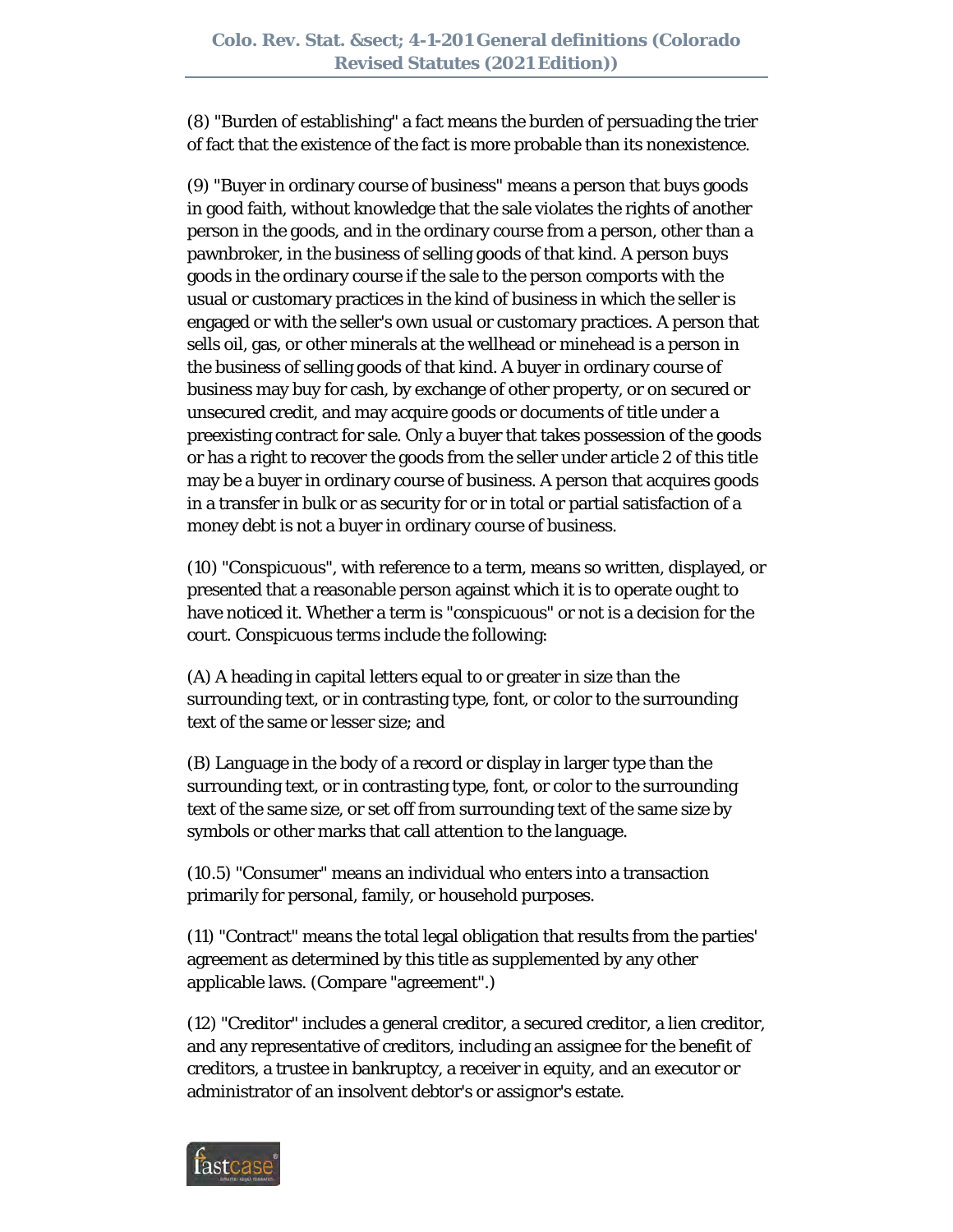(13) "Defendant" includes a person in the position of defendant in a counterclaim or third-party claim.

(14) "Delivery", with respect to an electronic document of title, means voluntary transfer of control and with respect to an instrument, a tangible document of title, or chattel paper, means voluntary transfer of possession.

(15) "Document of title" means a record (i) that in the regular course of business or financing is treated as adequately evidencing that the person in possession or control of the record is entitled to receive, control, hold, and dispose of the record and the goods the record covers and (ii) that purports to be issued by or addressed to a bailee and to cover goods in the bailee's possession which are either identified or are fungible portions of an identified mass. The term includes a bill of lading, transport document, dock warrant, dock receipt, warehouse receipt, and order for delivery of goods. An electronic document of title means a document of title evidenced by a record consisting of information stored in an electronic medium. A tangible document of title means a document of title evidenced by a record consisting of information that is inscribed on a tangible medium.

(16) "Fault" means a wrongful act, omission, breach, or default.

(17) "Fungible goods" means either:

(A) Goods of which any unit, by nature or usage of trade, is the equivalent of any other like unit; or

(B) Goods that by agreement are treated as equivalent.

(18) "Genuine" means free of forgery or counterfeiting.

(19) "Good faith", except as provided in article 5 of this title, means honesty in fact and the observance of reasonable commercial standards of fair dealing.

(20) "Holder" means:

(A) The person in possession of a negotiable instrument that is payable either to bearer or to an identified person that is the person in possession;

(B) The person in possession of a negotiable tangible document of title if the goods are deliverable either to bearer or to the order of the person in possession; or

(C) The person in control of a negotiable electronic document of title.

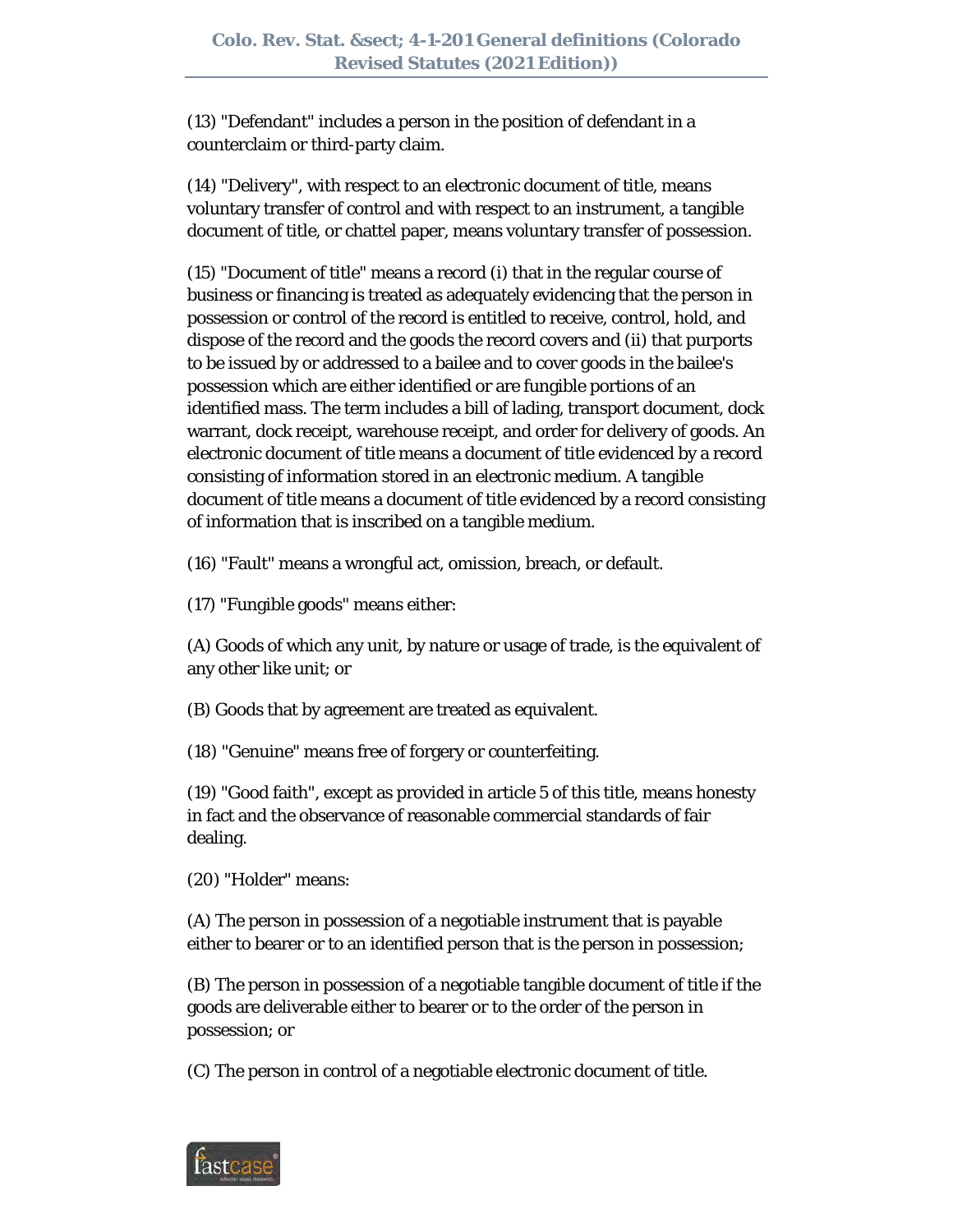(21) "Insolvency proceeding" includes an assignment for the benefit of creditors or other proceeding intended to liquidate or rehabilitate the estate of the person involved.

(22) An "insolvent" person is a person that:

(A) Has generally ceased to pay debts in the ordinary course of business other than as a result of a bona fide dispute as to the debts;

(B) Is unable to pay debts as they become due; or

(C) Is insolvent within the meaning of federal bankruptcy law.

(23) "Money" means a medium of exchange currently authorized or adopted by a domestic or foreign government. The term includes a monetary unit of account established by an intergovernmental organization or by agreement between two or more countries.

(24) "Organization" means a person other than an individual.

(25) "Party", as distinct from a "third party", means a person that has engaged in a transaction or made an agreement subject to this title.

(26) "Person" means an individual, corporation, business trust, estate, trust, partnership, limited liability company, association, joint venture, government, government subdivision, agency, or instrumentality, or any other legal or commercial entity.

(27) "Present value" means the amount as of a date certain of one or more sums payable in the future, discounted to the date certain by use of either an interest rate specified by the parties if that rate is not manifestly unreasonable at the time the transaction is entered into or, if an interest rate is not so specified, a commercially reasonable rate that takes into account the facts and circumstances at the time the transaction is entered into.

(28) "Presumption" or "presumed" means that the trier of fact must find the existence of the fact presumed unless and until evidence is introduced that would support a finding of its nonexistence.

(29) "Purchase" means taking by sale, lease, discount, negotiation, mortgage, pledge, lien, security interest, issue or reissue, gift, or any other voluntary transaction creating an interest in property.

(30) "Purchaser" means a person that takes by purchase.

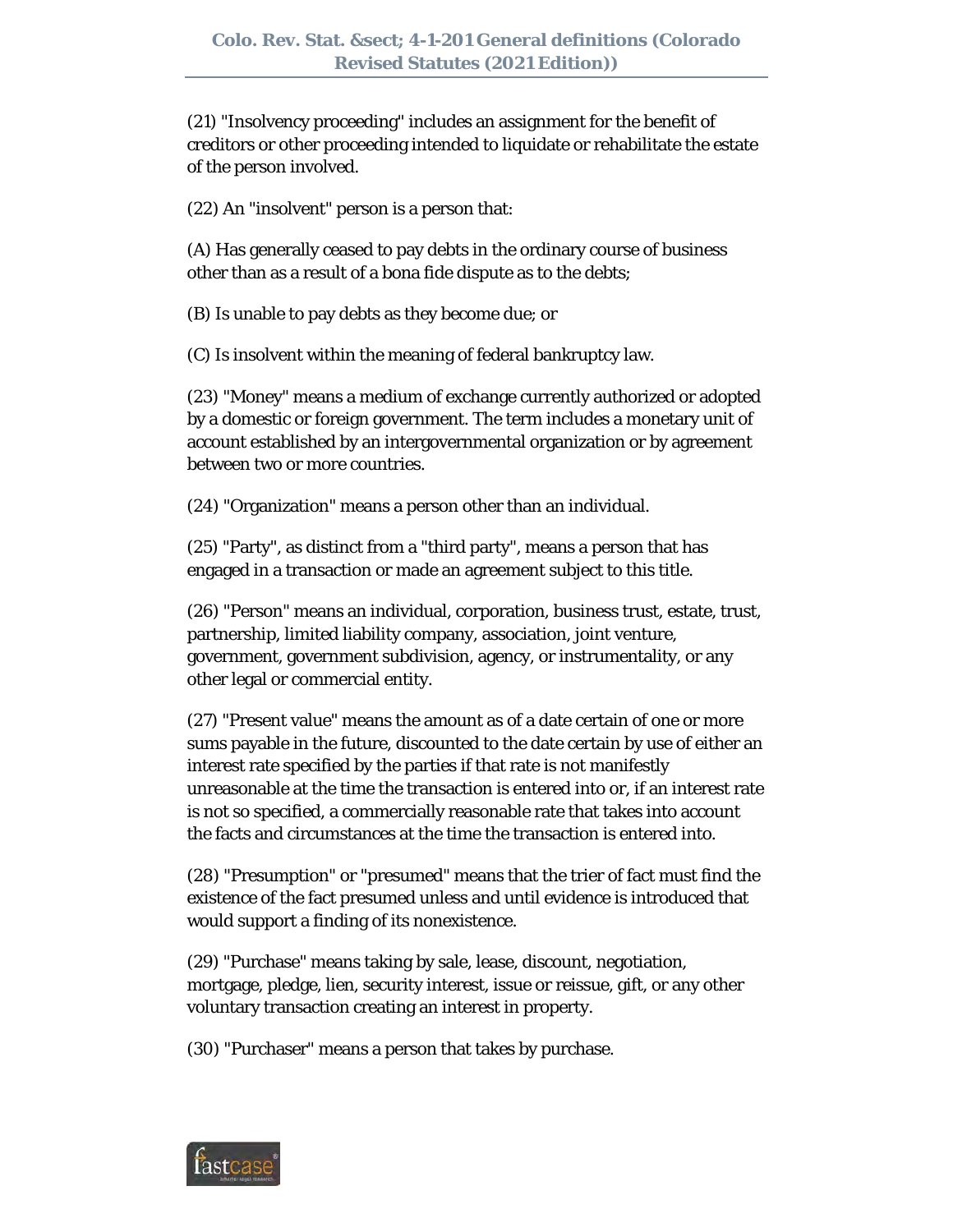(31) "Record" means information that is inscribed on a tangible medium or that is stored in an electronic or other medium and is retrievable in perceivable form.

(32) "Remedy" means any remedial right to which an aggrieved party is entitled, with or without resort to a tribunal.

(33) "Representative" means any person empowered to act for another, including an agent, an officer of a corporation or association, and a trustee, executor, or administrator of an estate.

(34) "Right" includes remedy.

(35) "Security interest" means an interest in personal property or fixtures that secures payment or performance of an obligation. The term also includes any interest of a consignor and a buyer of accounts, chattel paper, a payment intangible, or a promissory note in a transaction that is subject to article 9 of this title. The special property interest of a buyer of goods on identification of those goods to a contract for sale under section 4-2-401 is not a "security interest", but a buyer may also acquire a "security interest" by complying with article 9 of this title. Except as otherwise provided in section 4-2-505, the right of a seller or lessor of goods under article 2 or 2.5 of this title to retain or acquire possession of the goods is not a "security interest", but a seller or lessor may also acquire a "security interest" by complying with article 9 of this title. The retention or reservation of title by a seller of goods notwithstanding shipment or delivery to the buyer (section 4-2-401) is limited in effect to a reservation of a "security interest". Whether a transaction in the form of a lease creates a "security interest" is determined pursuant to section 4-1-203.

(36) "Send", in connection with a writing, record, or notice, means to:

(A) Deposit in the mail or deliver for transmission by any other usual means of communication with postage or cost of transmission provided for and properly addressed and, in the case of an instrument, to an address specified thereon or otherwise agreed, or, if there is none, to any address reasonable under the circumstances; or

(B) In any other way cause to be received any record or notice within the time it would have arrived if properly sent.

(37) "Signed" includes any symbol executed or adopted with present intention to adopt or accept a writing.

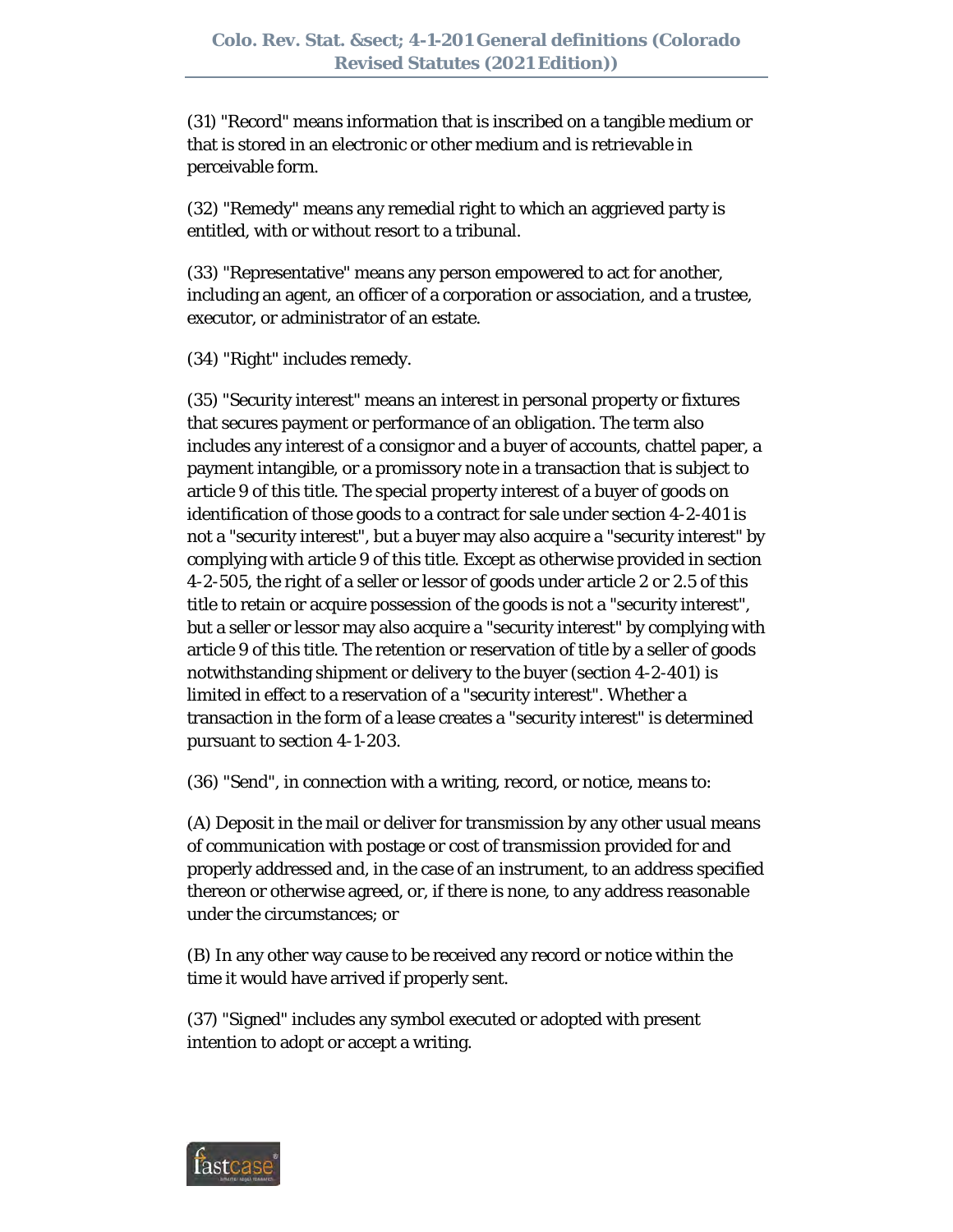(38) "State" means a state of the United States, the District of Columbia, Puerto Rico, the United States Virgin Islands, or any territory or insular possession subject to the jurisdiction of the United States.

(39) "Surety" includes a guarantor or other secondary obligor.

(40) "Term" means a portion of an agreement that relates to a particular matter.

(41) "Unauthorized signature" means a signature made without actual, implied, or apparent authority. The term includes a forgery.

(42) "Warehouse receipt" means a document of title issued by a person engaged in the business of storing goods for hire.

(43) "Writing" includes printing, typewriting, or any other intentional reduction to tangible form. "Written" has a corresponding meaning.

(L. 2006: Entire article R&RE, p. 458, § 1, effective September 1. L. 2007: (b)(5), (b)(15), (b)(20)(A), and (b)(20)(C) amended, p. 374, § 26, effective August 3.)

This section is similar to former § 4-1-201 as it existed prior to 2006.

## **ANNOTATION**

**I. GENERAL CONSIDERATION.**

**Law reviews.** For article, "Secured Transactions -- Part 1: Attachment, Perfection and Priorities", see 11 Colo. Law. 2939 (1982). For article, "Commercial Law", which discusses Tenth Circuit decisions dealing with questions of definition and interpretation, see 63 Den. U.L. Rev. 225 (1986). For article, "Criminal Law", which discusses Tenth Circuit decisions dealing with good faith defense, see 63 Den. U.L. Rev. 291 (1986).

**Annotator's note.** Since § 4-1-201 is similar to § 4-1-201 as it existed prior to the 2006 repeal and reenactment of this article, relevant cases construing that provision have been included in the annotations to this section.

**Applied** in Blake v. Samuelson, 34 Colo. App. 183, 524 P.2d 624 (1974); Budget Syst. v. Seifert Pontiac, Inc., 40 Colo. App. 406, 579 P.2d 87 (1978); State, Dept. of Natural Res. v. Benjamin, 41 Colo. App. 520, 587 P.2d 1207 (1978); Comm'l Credit v. Univ. Nat'l Bank, 590 F.2d 849 (10th Cir. 1979); W. Nat'l Bank v. ABC Drilling Co., 42 Colo. App. 407, 599 P.2d 942 (1979); Jackson v. Sec. Indus. Bank, 4 B.R. 293 (Bankr. D. Colo. 1980); Layne v. Fort Carson Nat'l Bank, 655 P.2d 856 (Colo. App. 1982); Ackmann v.

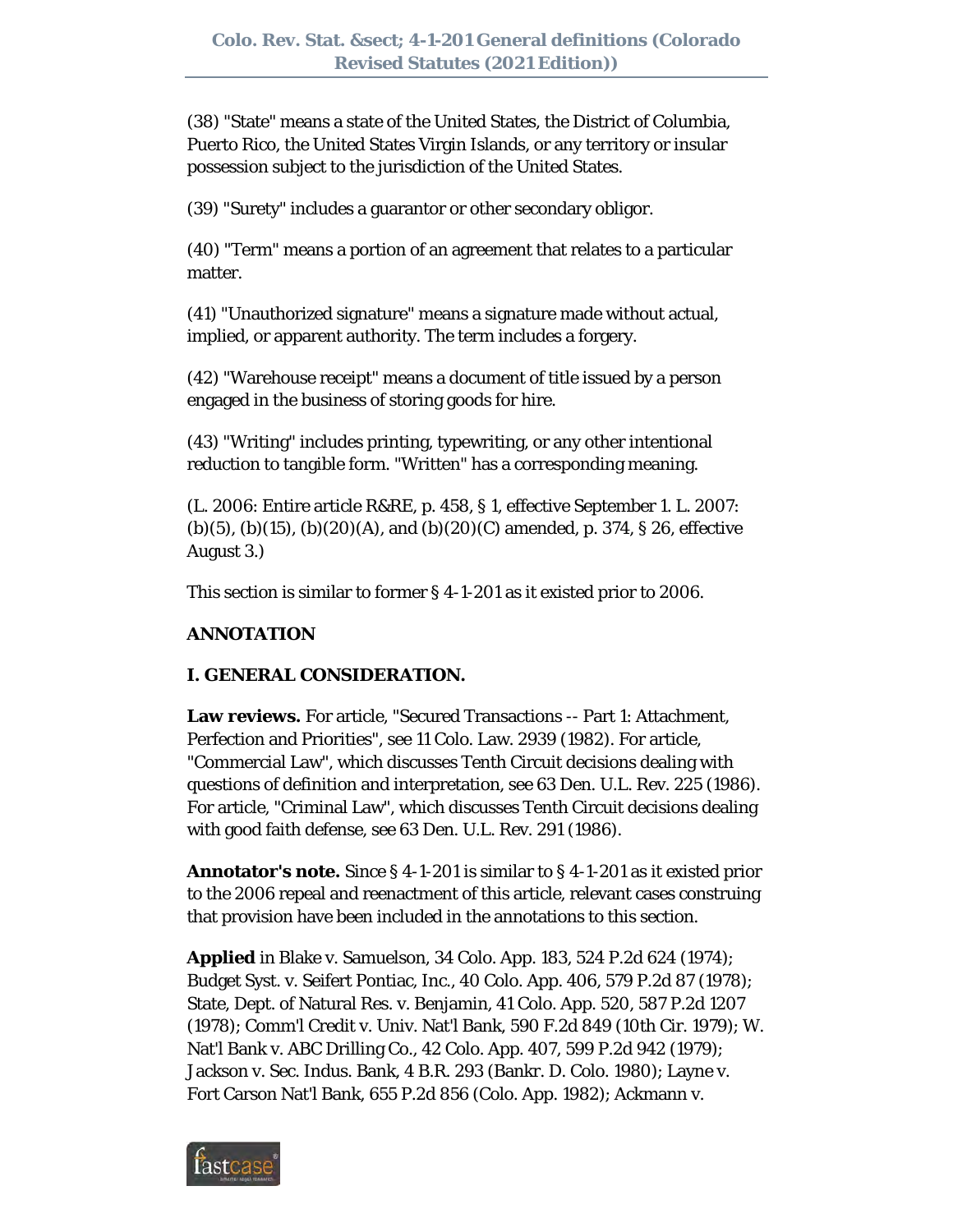Merchants Mtg. & Trust Corp., 659 P.2d 697 (Colo. App. 1982); Walgreen Co. v. Charnes, 859 P.2d 235 (Colo. App. 1992).

#### **II. AGREEMENT.**

**Evidence of previous course of performance is admissible.** Evidence of course of dealing and course of performance is admissible if it does not directly contradict the terms of a written agreement, but merely explains or supplements it. Great W. Sugar Co. v. N. Natural Gas Co., 661 P.2d 684 (Colo. App. 1982), aff'd sub nom. KN Energy, Inc. v. Great W. Sugar Co., 698 P.2d 769 (Colo. 1985), cert. denied, 472 U.S. 1022, 105 S. Ct. 3489, 87 L. Ed. 2d 623 (1985).

**Previous course of dealing considered in determining meaning of contract provisions.** It is the policy of the uniform commercial code to consider previous course of dealing in determining the meaning of contract provisions. Amerine Nat'l Corp. v. Denver Feed Co., 493 F.2d 1275 (10th Cir. 1974).

**After defendant was provided a copy of the manufacturer's statement and disclaimer of warranty, those items became part of the agreement** between the parties. Graham Hydraulic v. Stewart & Stevenson, 797 P.2d 835 (Colo. App. 1990).

**III. BUYER IN ORDINARY COURSE OF BUSINESS.**

**Homeowners who purchased materials kits from log home building firm were buyers in ordinary course of business** and received title to materials when submaterialman made delivery and homeowners paid entrustee of goods. Lumber company, as submaterialman, has no ownership interest in or right to payment for materials delivered to homeowners. Schneider v. J. W. Metz Lumber Co., 715 P.2d 329 (Colo. 1986).

**IV. CONSPICUOUS.**

**The term "conspicuous",** as defined in subsection (10) of this section, is qualified by the provisions of §4-2-316(3). Richard O'Brien Cos. v. Challenge-Cook Bros., 672 F. Supp. 466 (D. Colo. 1987).

## **V. CREDITOR.**

**Applied** in Am. Nat'l Bank v. Tina Marie Homes, Inc., 28 Colo. App. 477, 476 P.2d 573 (1970).

**VI. DOCUMENTS OF TITLE.**

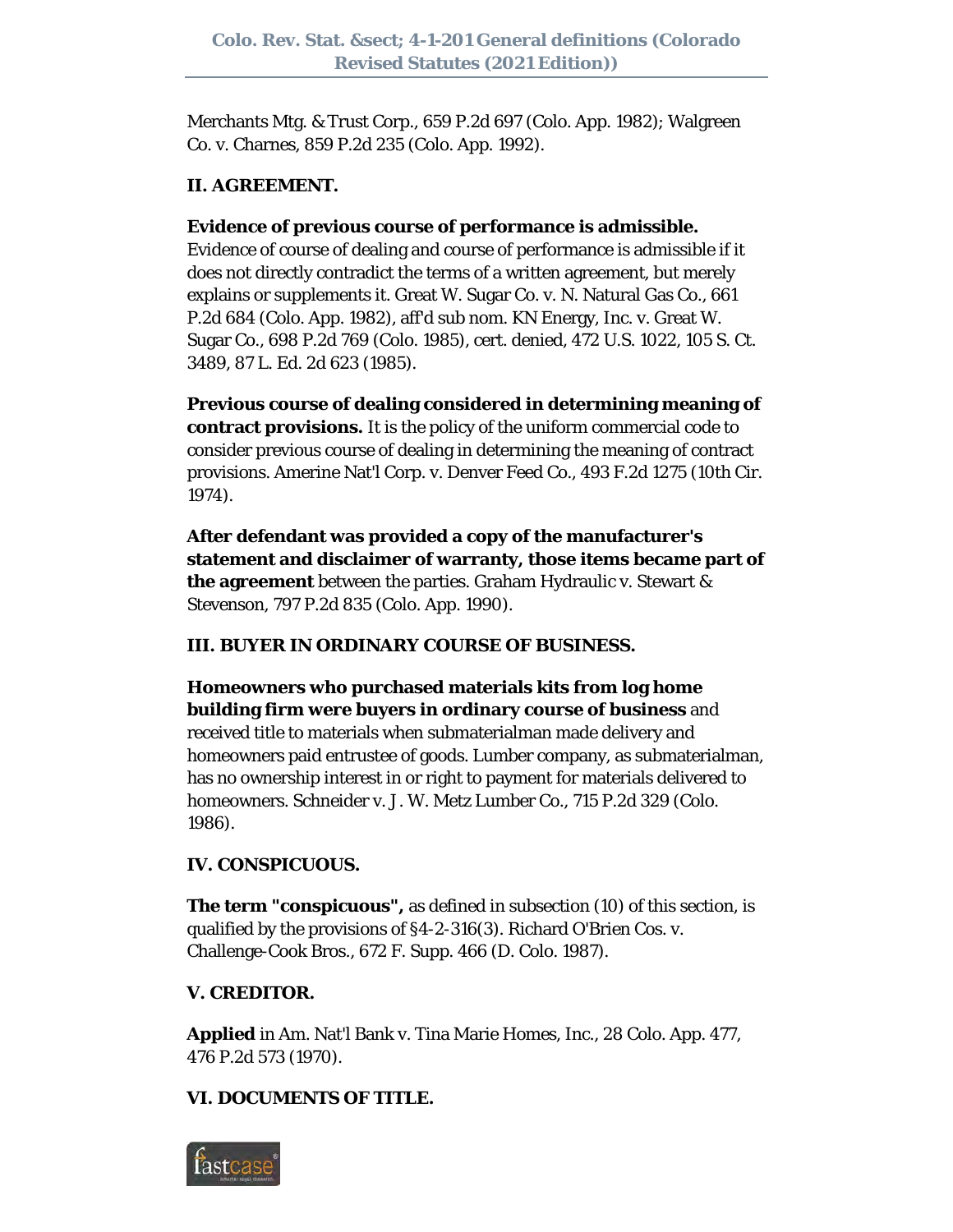**Bean company's drafts addressed to a bailee** and purporting to cover goods in the bailee's possession, which were tangible portions of an identified mass, were "documents of title" under this section, since they were treated as such both by the parties themselves and were customarily so used in the bean business in general. Midland Bean Co. v. Farmers State Bank, 37 Colo. App. 452, 552 P.2d 317 (1976).

## **VII. GENUINE.**

**Stock certificates issued with facsimile signatures of corporate president and secretary are "genuine"** under §4-8-101 et seq., though not countersigned by a transfer agent as required by § 7-4-108. Dempsey-Tegeler & Co. v. Otis Oil & Gas Corp., 293 F. Supp. 1383 (D. Colo. 1968).

**Even though certificates are issued without authority,** it cannot be said that facsimile signatures are either forged or counterfeit, and so, in that sense, they are effective against the issuer. Dempsey-Tegeler & Co. v. Otis Oil & Gas Corp., 293 F. Supp. 1383 (D. Colo. 1968).

**VIII. GOOD FAITH.**

**"Good faith" standard is a subjective one.** Under a subjective standard, an absence of knowledge is not equivalent to a lack of good faith. Money Mart Check Cashing Ctr., Inc. v. Epicycle Corp., 667 P.2d 1372 (Colo. 1983).

**"Good faith" unaffected by payee's low account.** In the case of a bank cashing a check, if the bank establishes that the check was taken without notice of dishonor or of any other defense, this is sufficient to establish "good faith". The issue of good faith, to establish that the bank is a holder in due course, is unaffected by the fact that the payee's account is low or overdrawn at the time the check is cashed. Vail Nat'l Bank v. J. Wheeler Constr. Corp., 669 P.2d 1038 (Colo. App. 1983).

**Evidence of purchaser's lack of good faith.** Knowledge that the holder of a subordinate security interest had not been given the notice required by §4-9-504 might be evidence of a want of good faith on the part of a purchaser. Young v. Golden State Bank, 39 Colo. App. 45, 560 P.2d 855 (1977).

**Broker's disregard of suspicious circumstances is evidence of bad faith.** First Nat'l Bank v. Gilbert Marshall, 780 P.2d 73 (Colo. App. 1989).

**IX. HOLDER.**

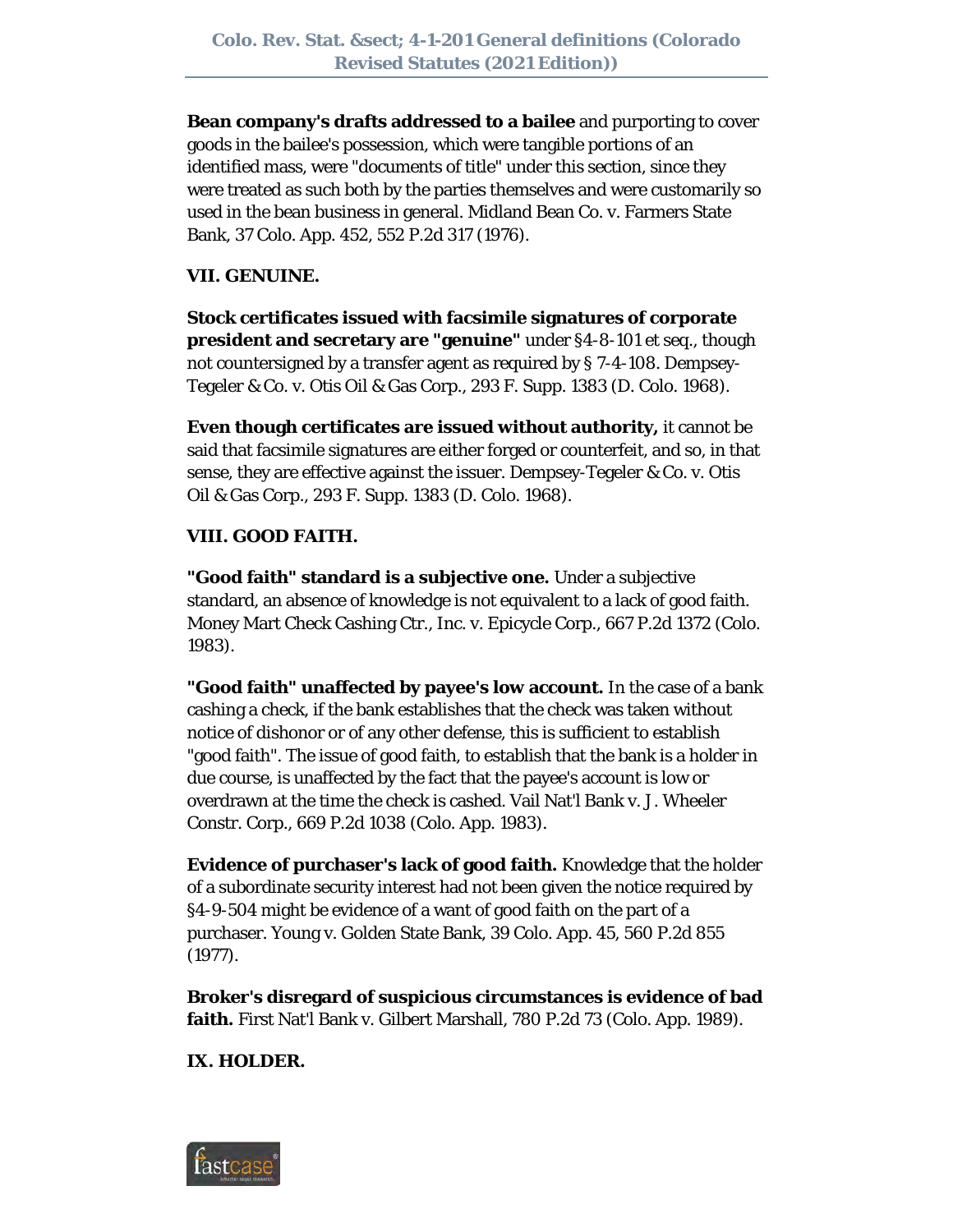**Law reviews.** For note, "Judicial Limitations on Holder in Due Course Claims", see 42 U. Colo. L. Rev. 439 (1971).

**Applied** in Cole v. Farner, 749 P.2d 970 (Colo. App. 1987); Barclay Receivables v. Mtn. Majesty, Ltd., 903 P.2d 37 (Colo. App. 1995).

**X. PURCHASE.**

**Applied** in Dempsey-Tegeler & Co. v. Otis Oil & Gas Corp., 293 F. Supp. 1383 (D. Colo. 1968).

**XI. PURCHASER.**

**Definition encompasses lender taking security interest in goods.** The definition of "purchase" and "purchaser", as set forth in the UCC, are sufficiently broad to encompass a lender who takes a security interest in goods as security for its loan. Guy Martin Buick, Inc. v. Colo. Springs Nat'l Bank, 184 Colo. 166, 519 P.2d 354 (1974).

**Applied** in Dempsey-Tegeler & Co. v. Otis Oil & Gas Corp., 293 F. Supp. 1383 (D. Colo. 1968).

**XII. WRITTEN OR WRITING.**

**When parties to an oral contract agree that the oral contract shall be tape recorded,** the contract is "reduced to tangible form" when it is placed on the tape. Ellis Canning Co. v. Bernstein, 348 F. Supp. 1212 (D. Colo. 1972).

For offenses relating to security interest, see §§18-5-504, 18-5-505, and 18- 5-511.

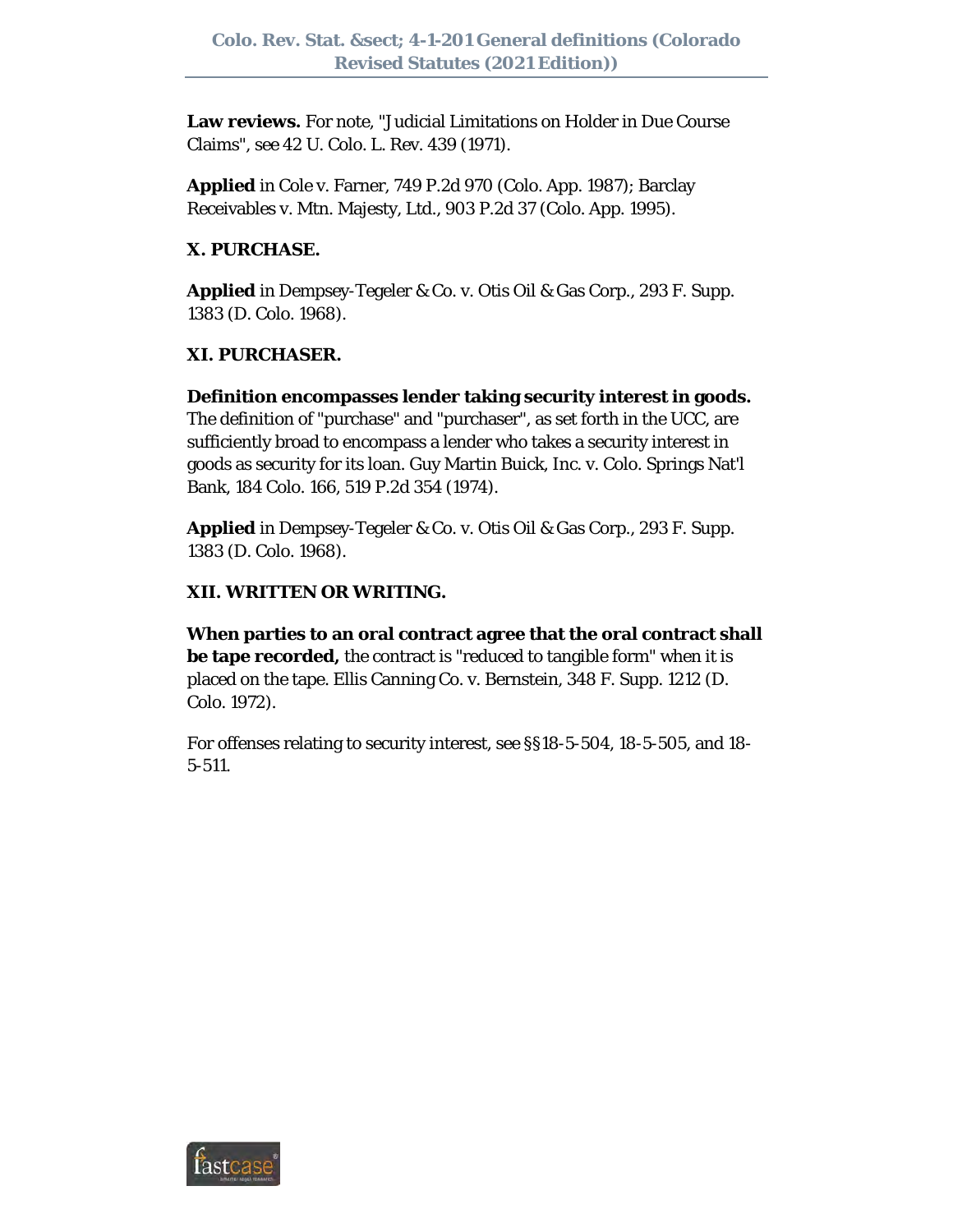#### **§ 4-1-202. Notice - knowledge**

(a) Subject to subsection (f) of this section, a person has "notice" of a fact if the person:

(1) Has actual knowledge of it;

(2) Has received a notice or notification of it; or

(3) From all the facts and circumstances known to the person at the time in question, has reason to know that it exists.

(b) "Knowledge" means actual knowledge.

(c) "Discover", "learn", or words of similar import refer to knowledge rather than to notice.

(d) A person "notifies" or "gives" a notice or notification to another by taking such steps as may be reasonably required to inform the other in ordinary course, whether or not the other person actually comes to know of it.

(e) Subject to subsection (f) of this section, a person "receives" a notice or notification when:

(1) It comes to that person's attention; or

(2) It is duly delivered in a form reasonable under the circumstances at the place of business through which the contract was made or at another location held out by that person as the place for receipt of such communications.

(f) Notice, knowledge, or a notice or notification received by an organization is effective for a particular transaction from the time it is brought to the attention of the individual conducting that transaction and, in any event, from the time it would have been brought to the individual's attention if the organization had exercised due diligence. An organization exercises due diligence if it maintains reasonable routines for communicating significant information to the person conducting the transaction and there is reasonable compliance with the routines. Due diligence does not require an individual acting for the organization to communicate information unless the communication is part of the individual's regular duties or the individual has reason to know of the transaction and that the transaction would be materially affected by the information.

(L. 2006: Entire article R&RE, p. 463, § 1, effective September 1.)

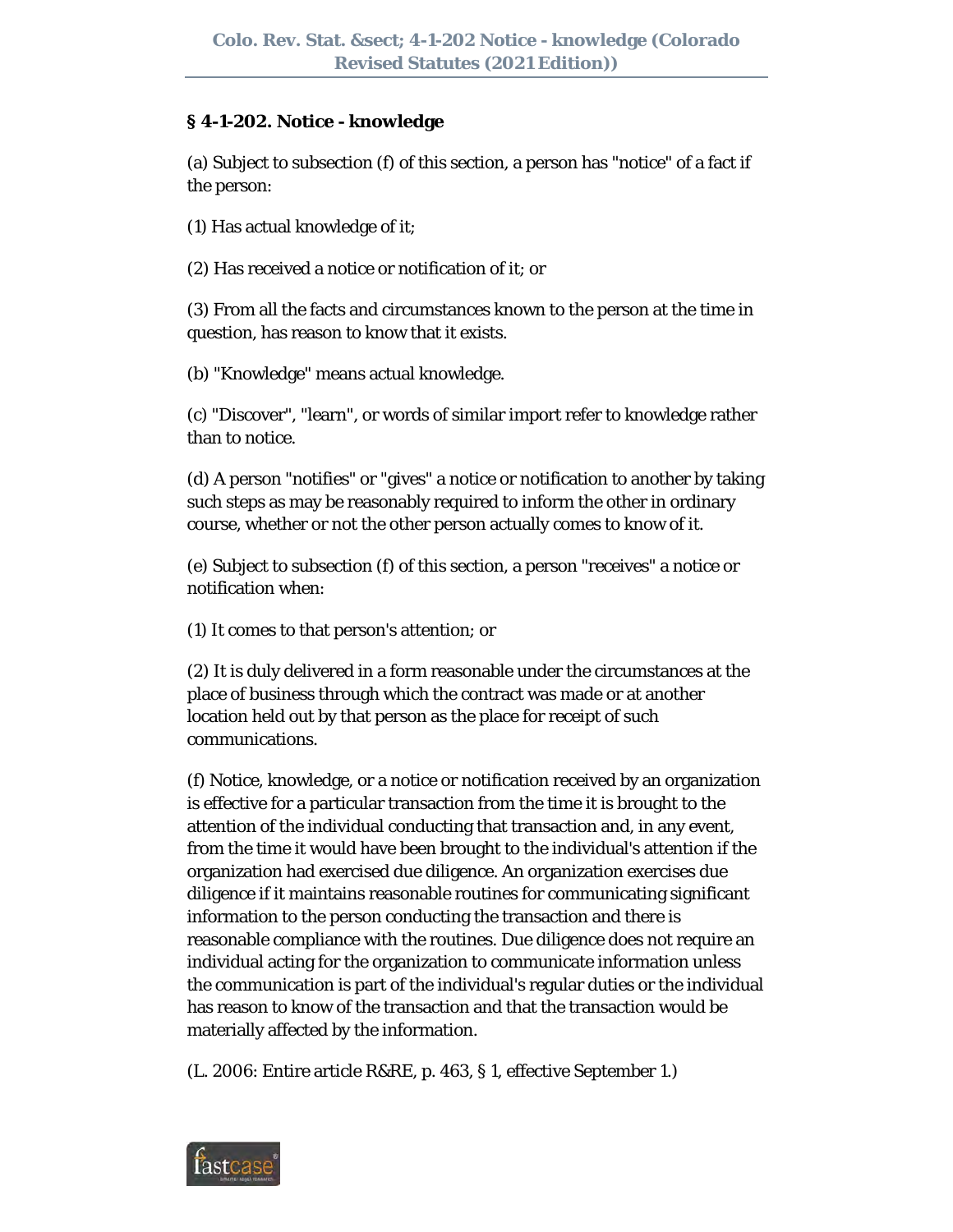This section is similar to former §4-1-201(25) to (27) as it existed prior to 2006.

#### **ANNOTATION**

**Annotator's note.** Since § 4-1-202 is similar to §4-1-201(25), (26), and (27) as they existed prior to the 2006 repeal and reenactment of this article, relevant cases construing those provisions have been included in the annotations to this section.

**There is no actual notice of the unauthorized issuance of stock certificates where** it does not appear that one was aware of the provision in the Colorado law requiring that certificates issued with facsimile signatures of the president and the secretary be countersigned by a transfer agent when the certificates do not contain a statement that they are void unless countersigned by a transfer agent and it does not appear that there were facts or circumstances known which would have put one on notice of illegality issue or of the deficiency arising from the failure of the transfer agent to countersign them. Dempsey-Tegeler & Co. v. Otis Oil & Gas Corp., 293 F. Supp. 1383 (D. Colo. 1968).

**Tests other than "actual knowledge" may be used** in resolving the issue of whether an endorsee of a promissory note is a holder in due course, including whether the holder had in his possession facts from which he had reason to know of the defenses "at the time in question". The critical time for such notice is when the party comes into possession of the note as a holder. Salter v. Vanotti, 42 Colo. App. 448, 599 P.2d 962 (1979).

**Inquiry required.** If the purchaser has actual knowledge of facts which would apprise him of possible irregularities some inquiry is required by the notice provisions of the UCC. Salter v. Vanotti, 42 Colo. App. 448, 599 P.2d 962 (1979).

**Inquiry not required.** Where an instrument is regular on its face there is no duty on the part of a check cashing service to inquire as to possible defenses, unless circumstances of which the holder in due course has knowledge are of such a nature that the failure to inquire reveals a deliberate desire to evade knowledge because of a fear that investigation would disclose the existence of a defense. Money Mart Check Cashing Ctr., Inc. v. Epicycle Corp., 667 P.2d 1372 (Colo. 1983).

**Refusal to investigate.** The protection afforded a holder in due course cannot be used to shield one who simply refuses to investigate when the facts known to him suggest an irregularity concerning the commercial paper he purchases. Salter v. Vanotti, 42 Colo. App. 448, 599 P.2d 962 (1979).

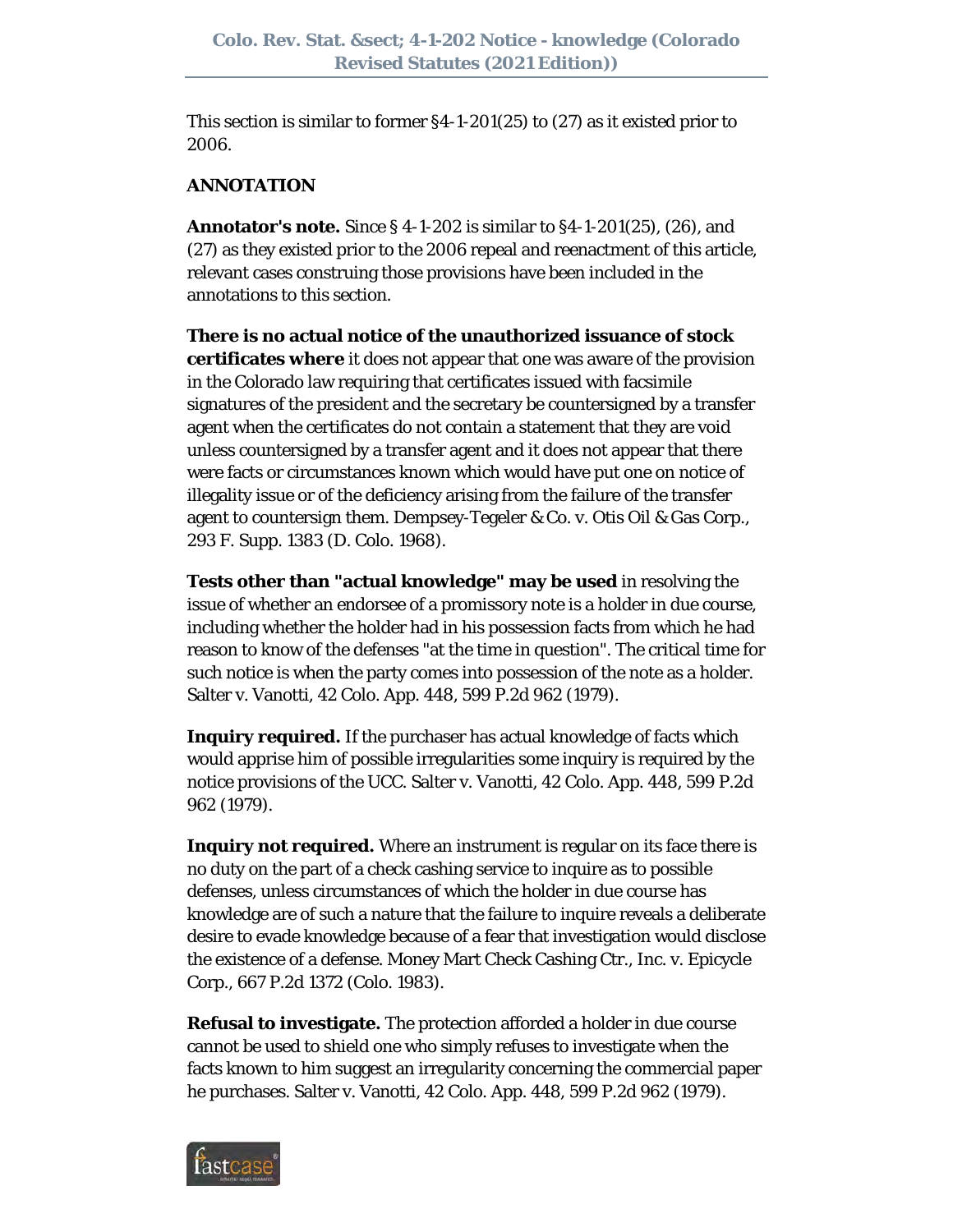**Patient gave sufficient notice to physician of defective character of product and such notice "came to the attention"** of the physician, within the meaning of subsection (26), when patient presented herself to the physician in a life-threatening condition. Palmer v. A.H. Robins Co., Inc., 684 P.2d 187 (Colo. 1984).

**Facts not sufficient to constitute notice.** The fact that the documents given to subsequent holder referred to a "Deed of Trust" rather than a "Land Sales Agreement" did not give such holder reason to know that the transaction may not have been consummated. Therefore, the subsequent holder did not have knowledge of facts that would give him reason to know of the maker's defense under the Truth in Lending Act. Merchants Mortg. & Trust Corp. v. Dawe, 754 P.2d 418 (Colo. App. 1987).

**Record supported the trial court's finding that the bank had no notice of any offset** against the promissory note where the note was current in its payments at the time of the transfer, the maker of the note made another payment thereon subsequent to the transfer to the bank, and the note itself did not specify any offset against it. First Nat'l Bank v. Lohman, 827 P.2d 583 (Colo. App. 1992).

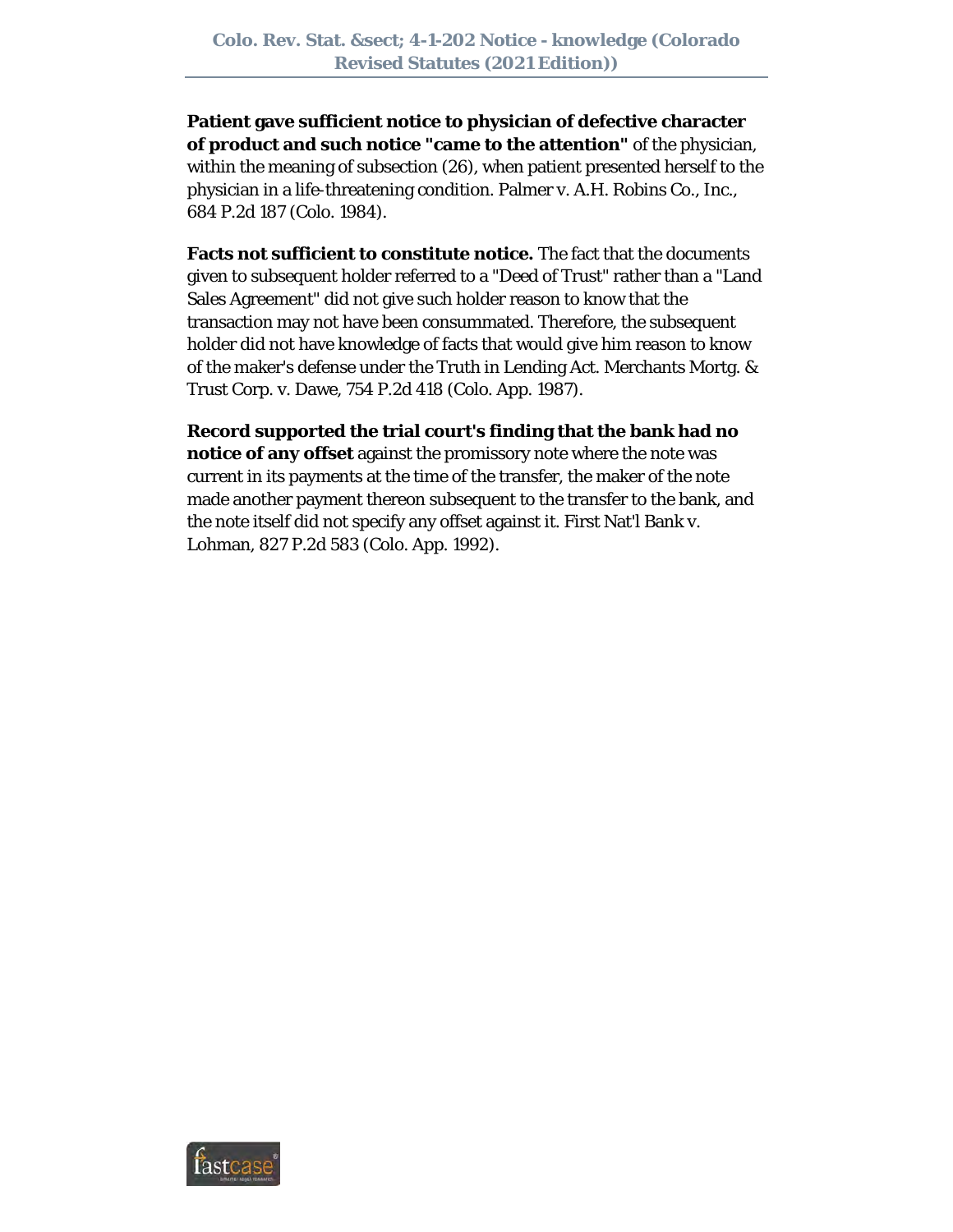#### **§ 4-1-203. Lease distinguished from security interest**

(a) Whether a transaction in the form of a lease creates a lease or security interest is determined by the facts of each case.

(b) A transaction in the form of a lease creates a security interest if the consideration that the lessee is to pay the lessor for the right to possession and use of the goods is an obligation for the term of the lease and is not subject to termination by the lessee, and:

(1) The original term of the lease is equal to or greater than the remaining economic life of the goods;

(2) The lessee is bound to renew the lease for the remaining economic life of the goods or is bound to become the owner of the goods;

(3) The lessee has an option to renew the lease for the remaining economic life of the goods for no additional consideration or for nominal additional consideration upon compliance with the lease agreement; or

(4) The lessee has an option to become the owner of the goods for no additional consideration or for nominal additional consideration upon compliance with the lease agreement.

(c) A transaction in the form of a lease does not create a security interest merely because:

(1) The present value of the consideration the lessee is obligated to pay the lessor for the right to possession and use of the goods is substantially equal to or is greater than the fair market value of the goods at the time the lease is entered into;

(2) The lessee assumes risk of loss of the goods;

(3) The lessee agrees to pay taxes, insurance, filing, recording, or registration fees, or service or maintenance costs, with respect to the goods;

(4) The lessee has an option to renew the lease or to become the owner of the goods;

(5) The lessee has an option to renew the lease for a fixed rent that is equal to or greater than the reasonably predictable fair market rent for the use of the goods for the term of the renewal at the time the option is to be performed; or

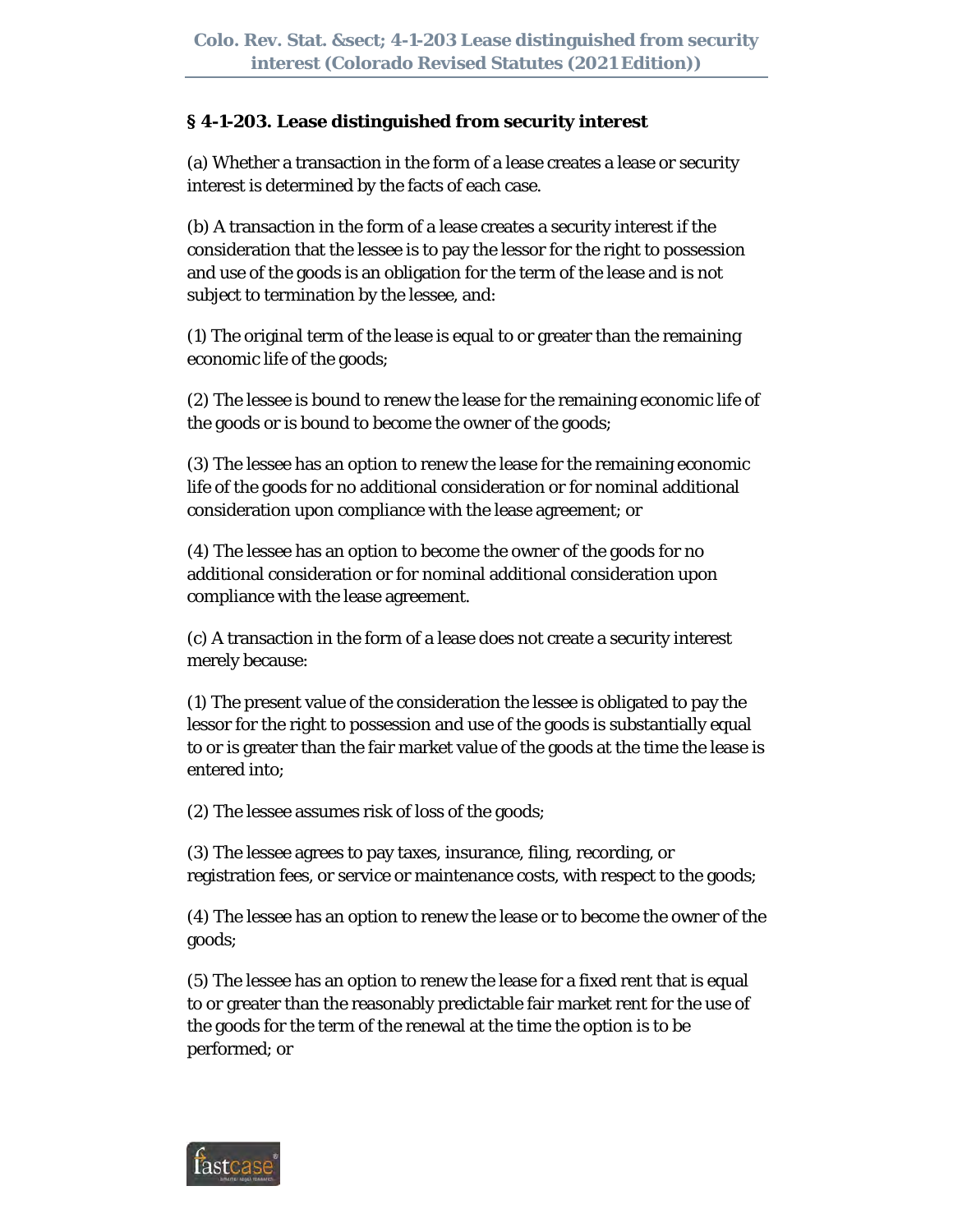(6) The lessee has an option to become the owner of the goods for a fixed price that is equal to or greater than the reasonably predictable fair market value of the goods at the time the option is to be performed.

(d) Additional consideration is nominal if it is less than the lessee's reasonably predictable cost of performing under the lease agreement if the option is not exercised. Additional consideration is not nominal if:

(1) When the option to renew the lease is granted to the lessee, the rent is stated to be the fair market rent for the use of the goods for the term of the renewal determined at the time the option is to be performed; or

(2) When the option to become the owner of the goods is granted to the lessee, the price is stated to be the fair market value of the goods determined at the time the option is to be performed.

(e) The "remaining economic life of the goods" and "reasonably predictable" fair market rent, fair market value, or cost of performing under the lease agreement shall be determined with reference to the facts and circumstances at the time the transaction is entered into.

(L. 2006: Entire article R&RE, p. 464, § 1, effective September 1.)

This section is similar to former §4-1-201(37) as it existed prior to 2006.

# **ANNOTATION**

**Annotator's note.** Since §4-1-202 is similar to §4-1-201(37) as it existed prior to the 2006 repeal and reenactment of this article, relevant cases construing that provision have been included in the annotations to this section.

**A "joint payment agreement" which provides that payments on a contract are to be made jointly to a workman and his supplier** is a security agreement which creates a security interest in a contract right. Welbourne Dev. Co. v. Affiliated Clearance Corp., 28 Colo. App. 313, 472 P.2d 684 (1970).

**Factors in determining whether a transaction is a lease or sale** may include: (1) Whether the lessee is given an option to purchase the equipment, and, if so, whether the option price is nominal; (2) whether the lessee acquires any equity in the equipment; (3) whether the lessee is required to bear the entire risk of the loss; (4) who pays all charges and taxes imposed on ownership; (5) whether there is a provision for acceleration of rental payments; (6) whether the property was purchased specifically for lease to this lessee; and (7) whether the warranties of merchantability and

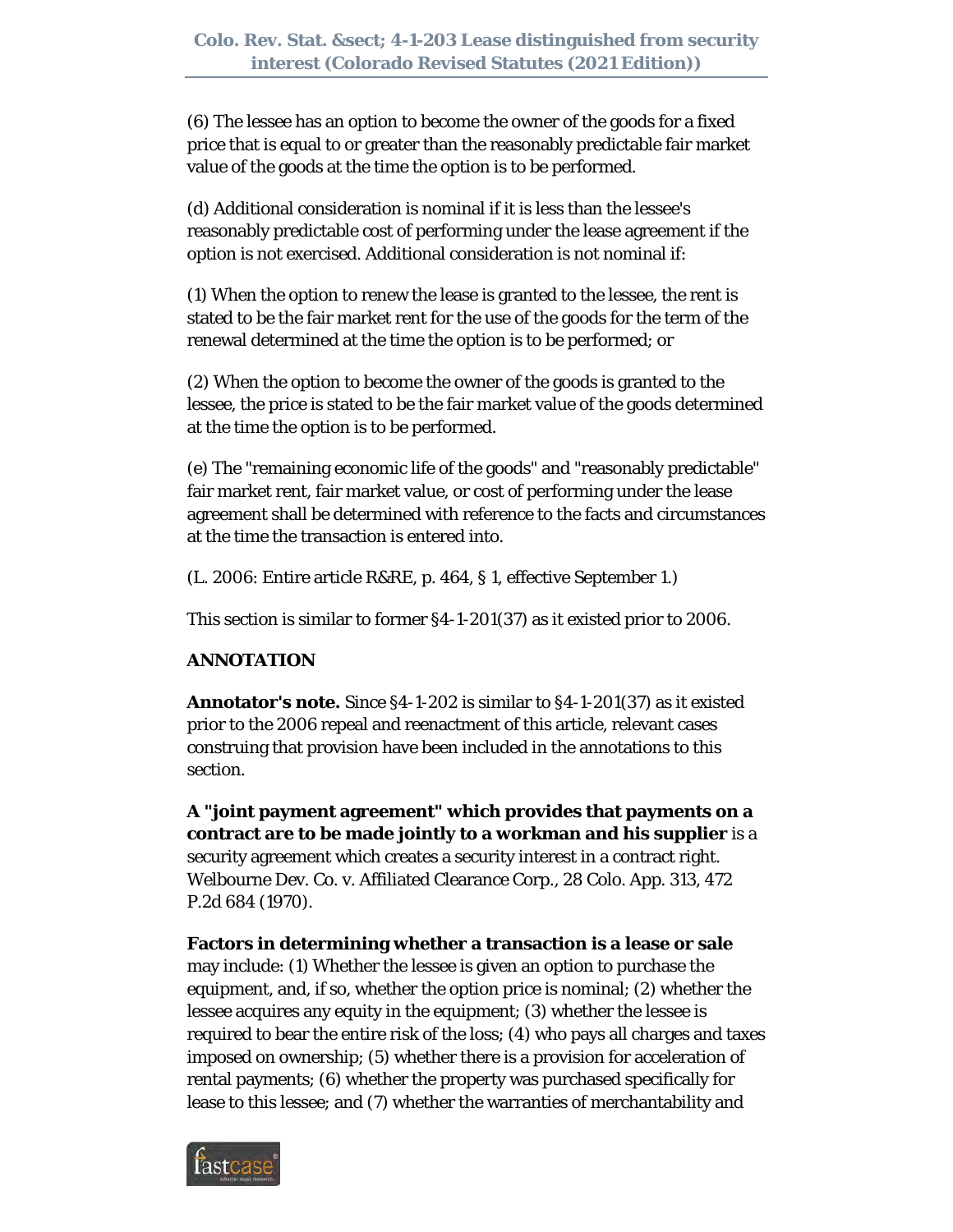fitness for a particular purpose are specifically excluded by the lease agreement. Lease Fin., Inc. v. Burger, 40 Colo. App. 107, 575 P.2d 857 (1977).

**Characterization of transaction as lease or sale is not conclusive.** Whether a transaction is characterized as a lease or sale is not conclusive, but rather it is the intention of the parties that is controlling, that intention to be determined by the facts of each case. Lease Fin., Inc. v. Burger, 40 Colo. App. 107, 575 P.2d 857 (1977).

**Right to reclaim not right to secure payment.** The right to reclaim created by §4-2-507(2) is a right to undo the transaction, not a right to "secure" payment of the price as required by the definition of "security interest" under subsection (37) of this section. Guy Martin Buick, Inc. v. Colo. Springs Nat'l Bank, 184 Colo. 166, 519 P.2d 354 (1974).

**Whether a lease is a security interest is applied** in In re Mesa Refining, Inc., 52 B.R. 359 (Bankr. D. Colo. 1985).

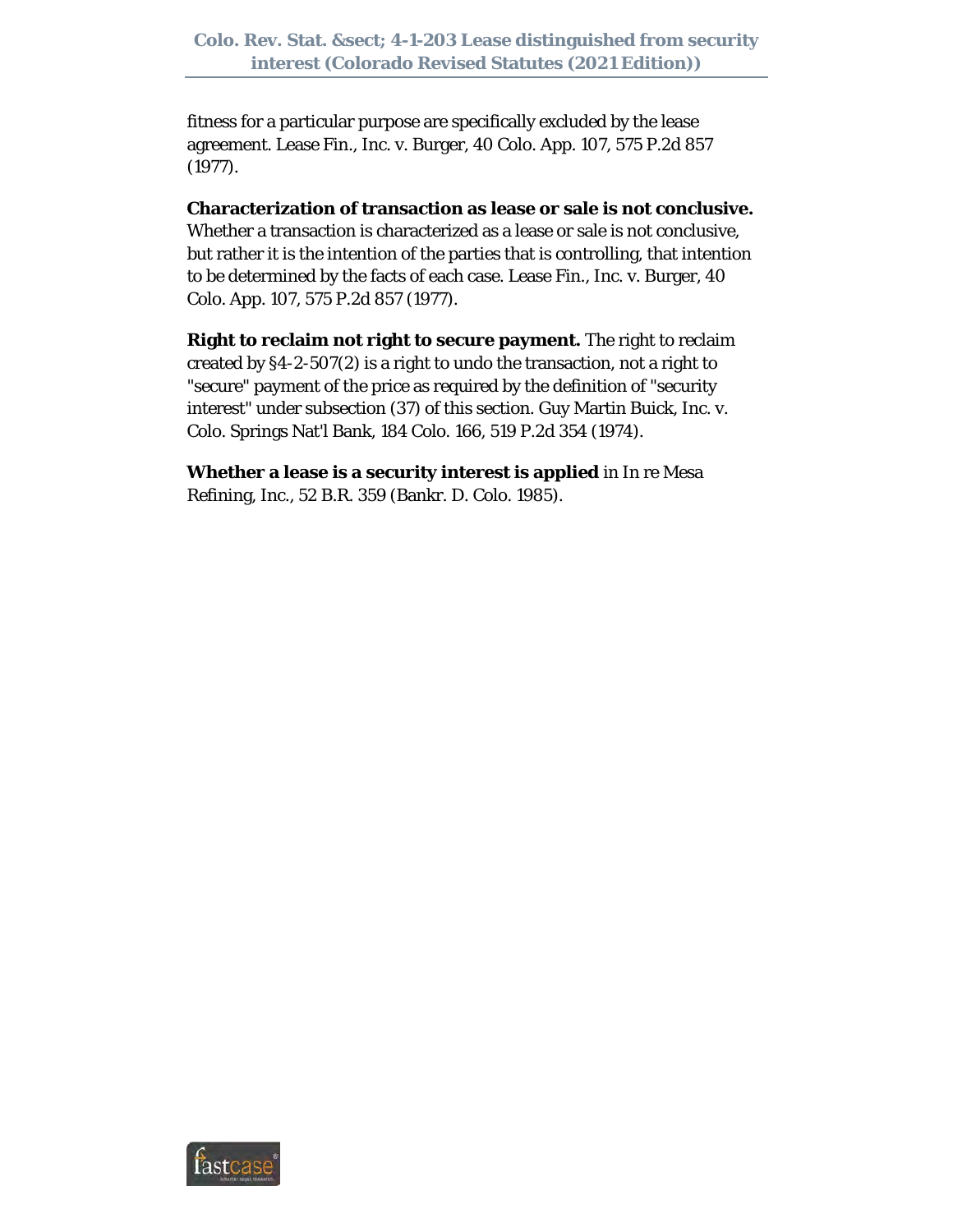#### **§ 4-1-204. Value**

Except as otherwise provided in articles 3, 4, and 5 of this title, a person gives value for rights if the person acquires them:

(1) In return for a binding commitment to extend credit or for the extension of immediately available credit, whether or not drawn upon and whether or not a charge-back is provided for in the event of difficulties in collection;

(2) As security for, or in total or partial satisfaction of, a preexisting claim;

(3) By accepting delivery under a preexisting contract for purchase; or

(4) In return for any consideration sufficient to support a simple contract.

(L. 2006: Entire article R&RE, p. 4 65, § 1, effective September 1.)

This section is similar to former §4-1-201(44) as it existed prior to 2006.

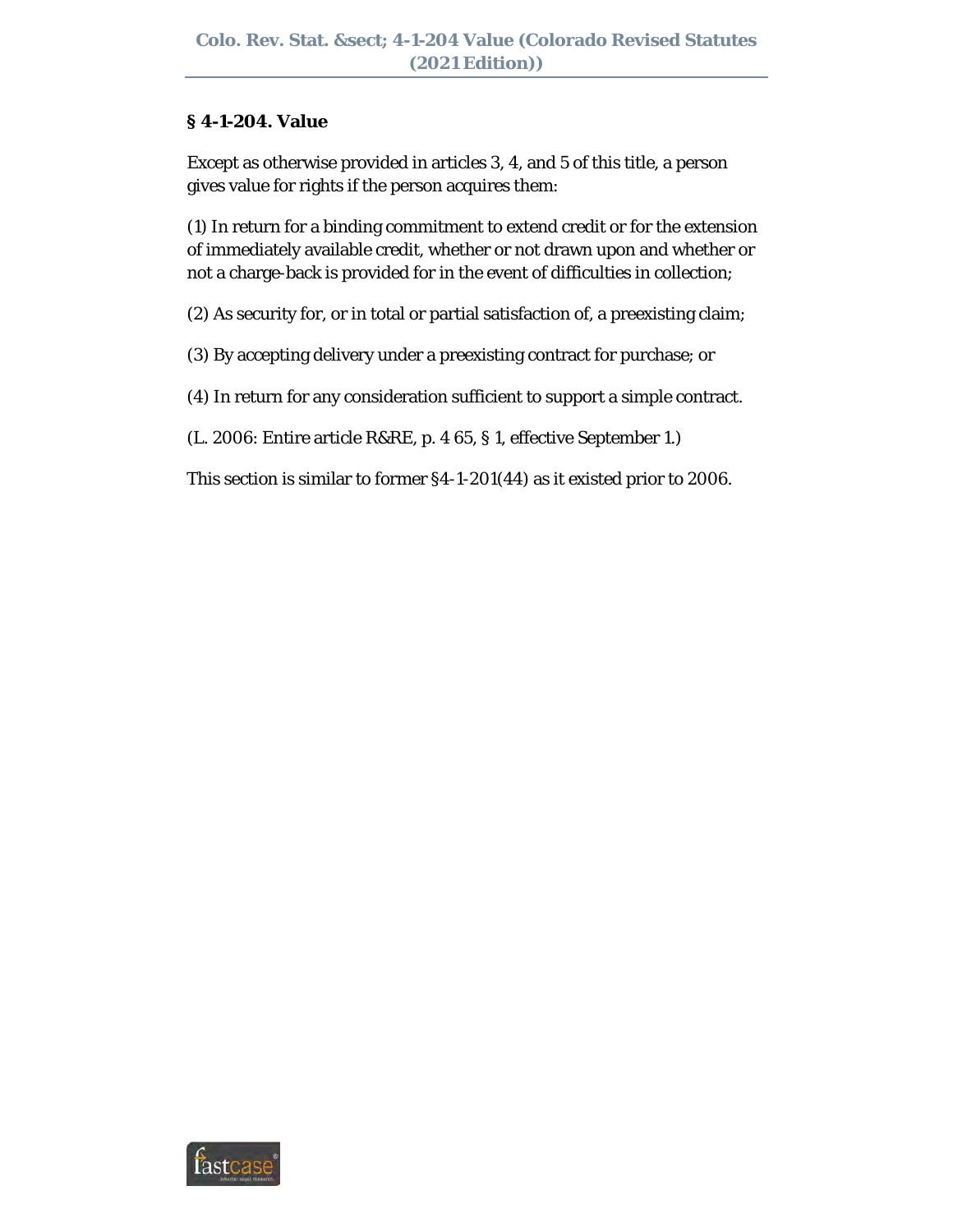#### **§ 4-1-205. Reasonable time - seasonableness**

(a) Whether a time for taking an action required by this title is reasonable depends on the nature, purpose, and circumstances of the action.

(b) An action is taken seasonably if it is taken at or within the time agreed or, if no time is agreed, at or within a reasonable time.

(L. 2006: Entire article R&RE, p. 466, § 1, effective September 1.)

This section is similar to former §4-1-204(2) and (3) as it existed prior to 2006.

#### **ANNOTATION**

**Annotator's note.** Since § 4-1-205 is similar to §4-1-204 as it existed prior to the 2006 repeal and reenactment of this article, relevant cases construing that provision have been included in the annotations to this section.

**The question of reasonableness is a question of fact** to be measured by all of the circumstances of the case, and pre U.C.C. cases are applicable as they relate to the time for rescission of a contract of sale. Irrigation Motor & Pump Co. v. Belcher, 29 Colo. App. 343, 483 P.2d 980 (1971); Stroh v. Am. Recreation & Mobile Home Corp., 35 Colo. App. 196, 530 P.2d 989 (1975).

**Whether notice is given within a reasonable time is a question of fact** to be measured by all the circumstances of the case. White v. Mississippi Order Buyers, Inc., 648 P.2d 682 (Colo. App. 1982).

**Delivery date not specified.** Under either the UCC or common law, where no delivery date is specified, a reasonable date will be furnished by the court. Beiriger and Sons Irrigation, Inc. v. Southwest Land Co., Inc., 705 P.2d 532 (Colo. App. 1985).

**Applied** in Surplus Electronics Corp. v. Gallin, 653 P.2d 752 (Colo. App. 1982).

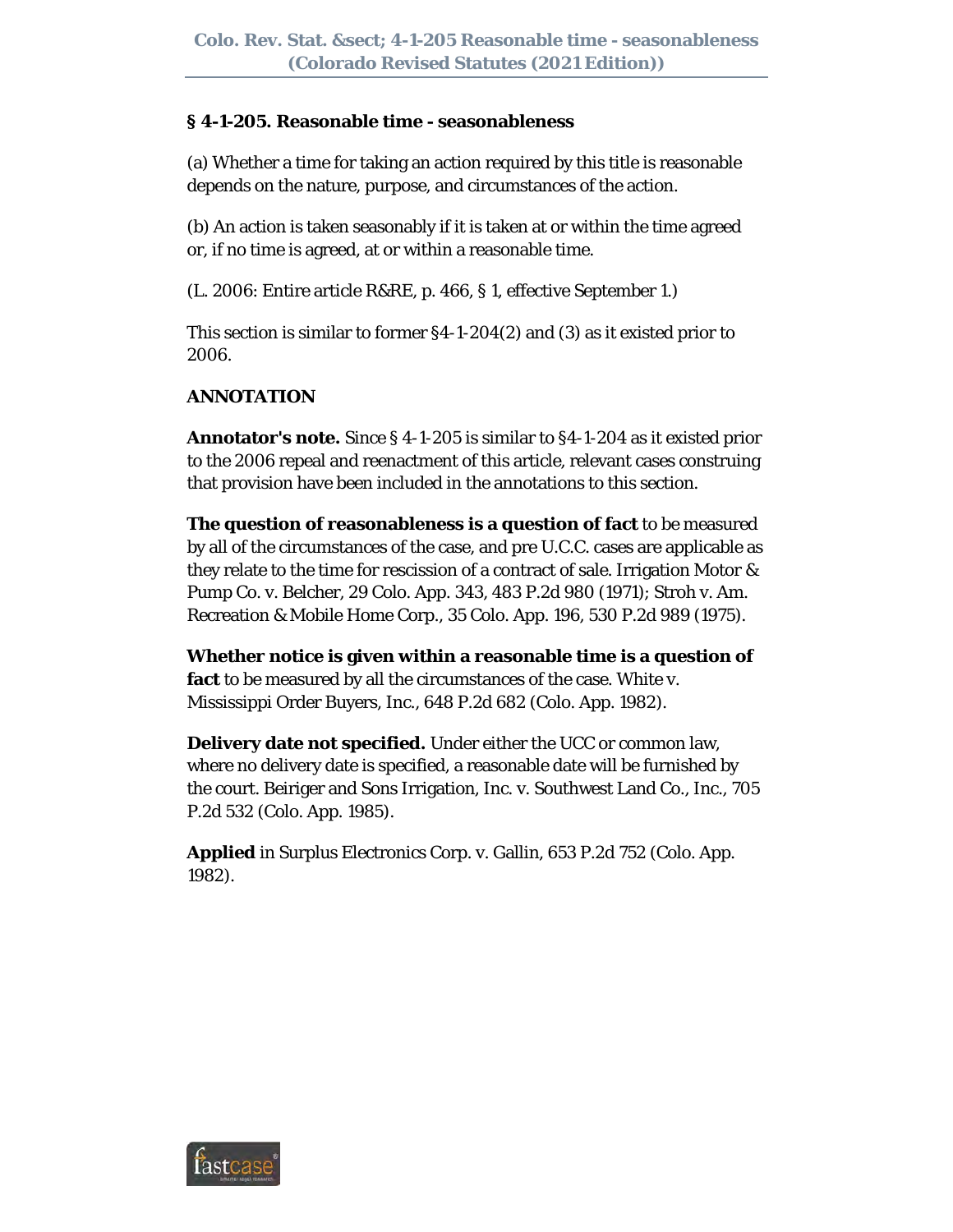**Colo. Rev. Stat. § 4-1-301 Territorial applicability - parties' power to choose applicable law (Colorado Revised Statutes (2021 Edition))**

**§ 4-1-301. Territorial applicability - parties' power to choose applicable law** 

(a) Except as otherwise provided in this section, when a transaction bears a reasonable relation to this state and also to another state or nation the parties may agree that the law either of this state or of such other state or nation shall govern their rights and duties.

(b) In the absence of an agreement effective under subsection (a) of this section, and except as provided in subsection (c) of this section, the "Uniform Commercial Code" applies to transactions bearing an appropriate relation to this state.

(c) If one of the following provisions of the "Uniform Commercial Code" specifies the applicable law, that provision governs and a contrary agreement is effective only to the extent permitted by the law so specified:

- (1) Section 4-2-402;
- (2) Sections 4-2.5-105 and 4-2.5-106;
- (3) Section 4-4-102;
- (4) Section 4-4.5-507;
- (5) Section 4-5-116;
- (6) (Reserved)
- (7) Section 4-8-110;
- (8) Sections 4-9-301 to 4-9-307.
- (L. 2006: Entire article R&RE, p. 466, § 1, effective September 1.)

This section is similar to former §4-1-105 as it existed prior to 2006.

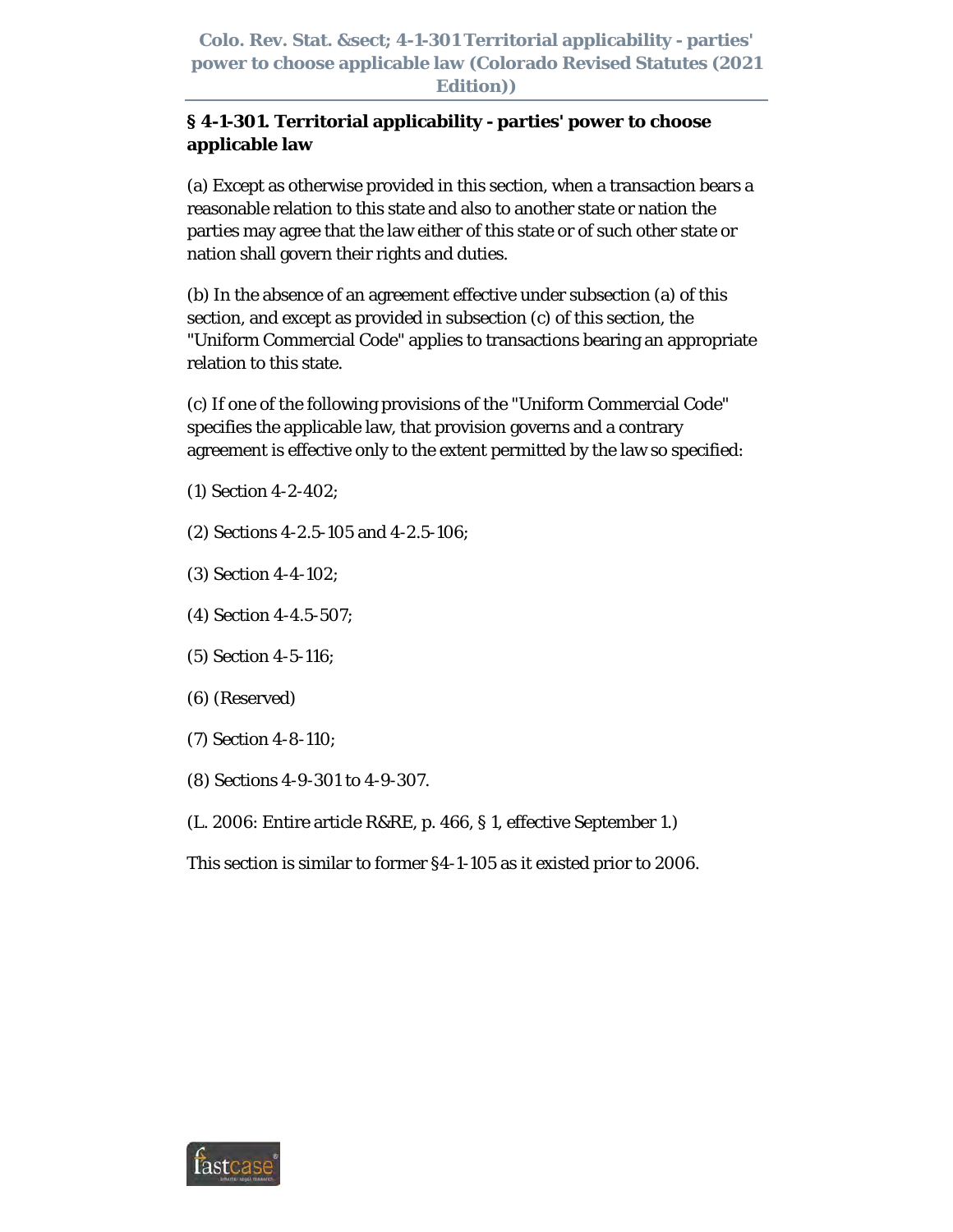## **§ 4-1-302. Variation by agreement**

(a) Except as otherwise provided in subsection (b) of this section or elsewhere in this title, the effect of provisions of this title may be varied by agreement.

(b) The obligations of good faith, diligence, reasonableness, and care prescribed by this title may not be disclaimed by agreement. The parties, by agreement, may determine the standards by which the performance of those obligations is to be measured if those standards are not manifestly unreasonable. Whenever this title requires any action to be taken within a reasonable time, any time that is not manifestly unreasonable may be fixed by agreement.

(c) The presence in certain provisions of this title of the phrase "unless otherwise agreed", or words of similar import, does not imply that the effect of other provisions may not be varied by agreement under this section.

(L. 2006: Entire article R&RE, p. 466, § 1, effective September 1.)

This section is similar to former §§4-1-102(3) and (4) and 4-1-204(1) as they existed prior to 2006.

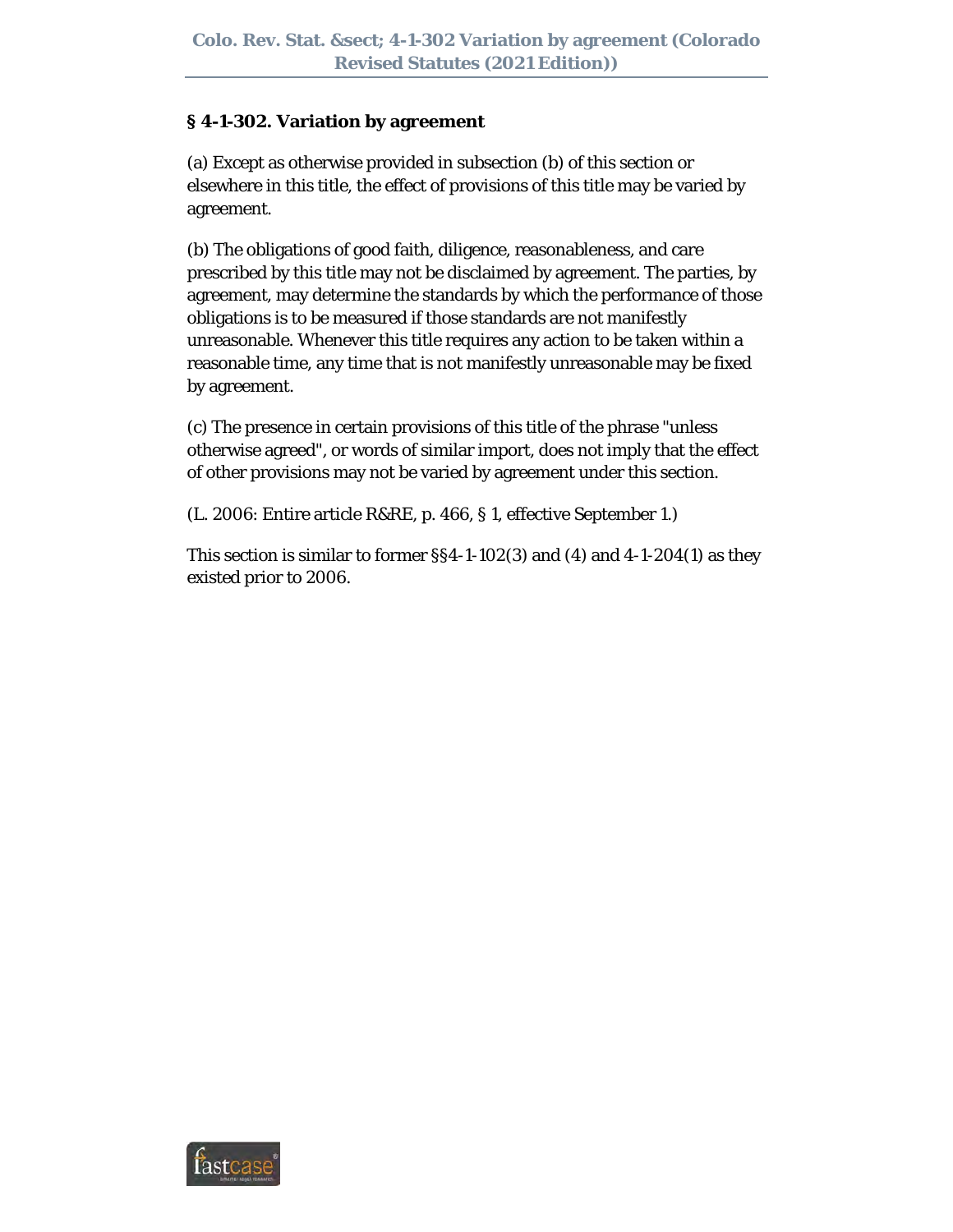**§ 4-1-303. Course of performance, course of dealing, and usage of trade** 

(a) A "course of performance" is a sequence of conduct between the parties to a particular transaction that exists if:

(1) The agreement of the parties with respect to the transaction involves repeated occasions for performance by a party; and

(2) The other party, with knowledge of the nature of the performance and opportunity for objection to it, accepts the performance or acquiesces in it without objection.

(b) A "course of dealing" is a sequence of conduct concerning previous transactions between the parties to a particular transaction that is fairly to be regarded as establishing a common basis of understanding for interpreting their expressions and other conduct.

(c) A "usage of trade" is any practice or method of dealing having such regularity of observance in a place, vocation, or trade as to justify an expectation that it will be observed with respect to the transaction in question. The existence and scope of such a usage are to be proved as facts. If it is established that such a usage is embodied in a trade code or similar record, the interpretation of the record is a question of law.

(d) A course of performance or course of dealing between the parties, or usage of trade in the vocation or trade in which they are engaged or of which they are or should be aware, is relevant in ascertaining the meaning of the parties' agreement, may give particular meaning to specific terms of the agreement, and may supplement or qualify the terms of the agreement. A usage of trade applicable in the place in which part of the performance under the agreement is to occur may be so utilized as to that part of the performance.

(e) Except as otherwise provided in subsection (f) of this section, the express terms of an agreement and any applicable course of performance, course of dealing, or usage of trade shall be construed whenever reasonable as consistent with each other. If such a construction is unreasonable:

(1) Express terms prevail over course of performance, course of dealing, and usage of trade;

(2) Course of performance prevails over course of dealing and usage of trade; and

(3) Course of dealing prevails over usage of trade.

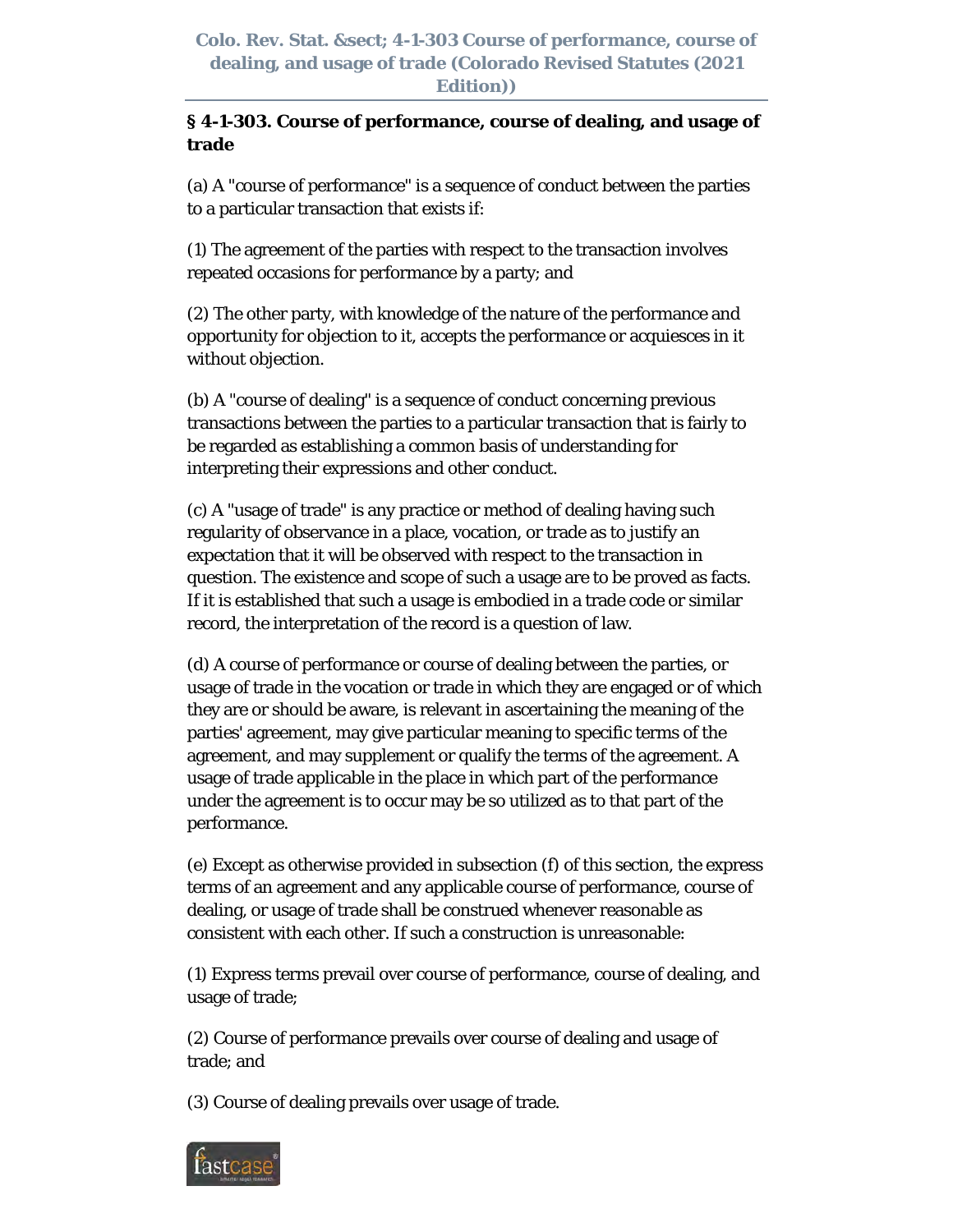(f) Subject to section 4-2-209, a course of performance is relevant to show a waiver or modification of any term inconsistent with the course of performance.

(g) Evidence of a relevant usage of trade offered by one party is not admissible unless that party has given the other party notice that the court finds sufficient to prevent unfair surprise to the other party.

(L. 2006: Entire article R&RE, p. 467, § 1, effective September 1.)

This section is similar to former §4-1-205 as it existed prior to 2006.

## **ANNOTATION**

**Law reviews.** For article, "Buyer-Secured Party Conflicts Under Section 9- 307(1) of the Uniform Commercial Code", see 46 U. Colo. L. Rev. 333 (1974- 75).

**Annotator's note.** Since § 4-1-303 is similar to §4-1-205 as it existed prior to the 2006 repeal and reenactment of this article, relevant cases construing that provision have been included in the annotations to this section.

**Previous course of dealing considered in determining meaning of contract provisions.** It is the policy of the uniform commercial code to consider previous course of dealing in determining the meaning of contract provisions. Amerine Nat'l Corp. v. Denver Feed Co., 493 F.2d 1275 (10th Cir. 1974); Great W. Sugar Co. v. Northern Natural Gas Co., 661 P.2d 684 (Colo. App. 1982), aff'd sub nom. KN Energy, Inc. v. Great Western Sugar Co., 698 P.2d 769 (Colo. 1985), cert. denied, 472 U.S. 1022, 105 S. Ct. 3489, 87 L. Ed. 2d 623 (1985).

**Test of admissibility of evidence of prior course of dealing** is not whether the contract appears to be complete in every detail, but whether the proffered evidence of course of dealing reasonably can be construed as consistent with the express terms of the agreement; if this evidence contradicts or negates the terms of a written agreement, it is inadmissible. Budget Sys. v. Seifert Pontiac, Inc., 40 Colo. App. 406, 579 P.2d 87 (1978).

Evidence of course of dealing and course of performance is admissible if it does not directly contradict the terms of a written agreement, but merely explains or supplements it. Great W. Sugar Co. v. Northern Natural Gas Co., 661 P.2d 684 (Colo. App. 1982), aff'd sub nom. KN Energy, Inc. v. Great Western Sugar Co., 698 P.2d 769 (Colo. 1985), cert. denied, 472 U.S. 1022, 105 S. Ct. 3489, 87 L. Ed. 2d 623 (1985).

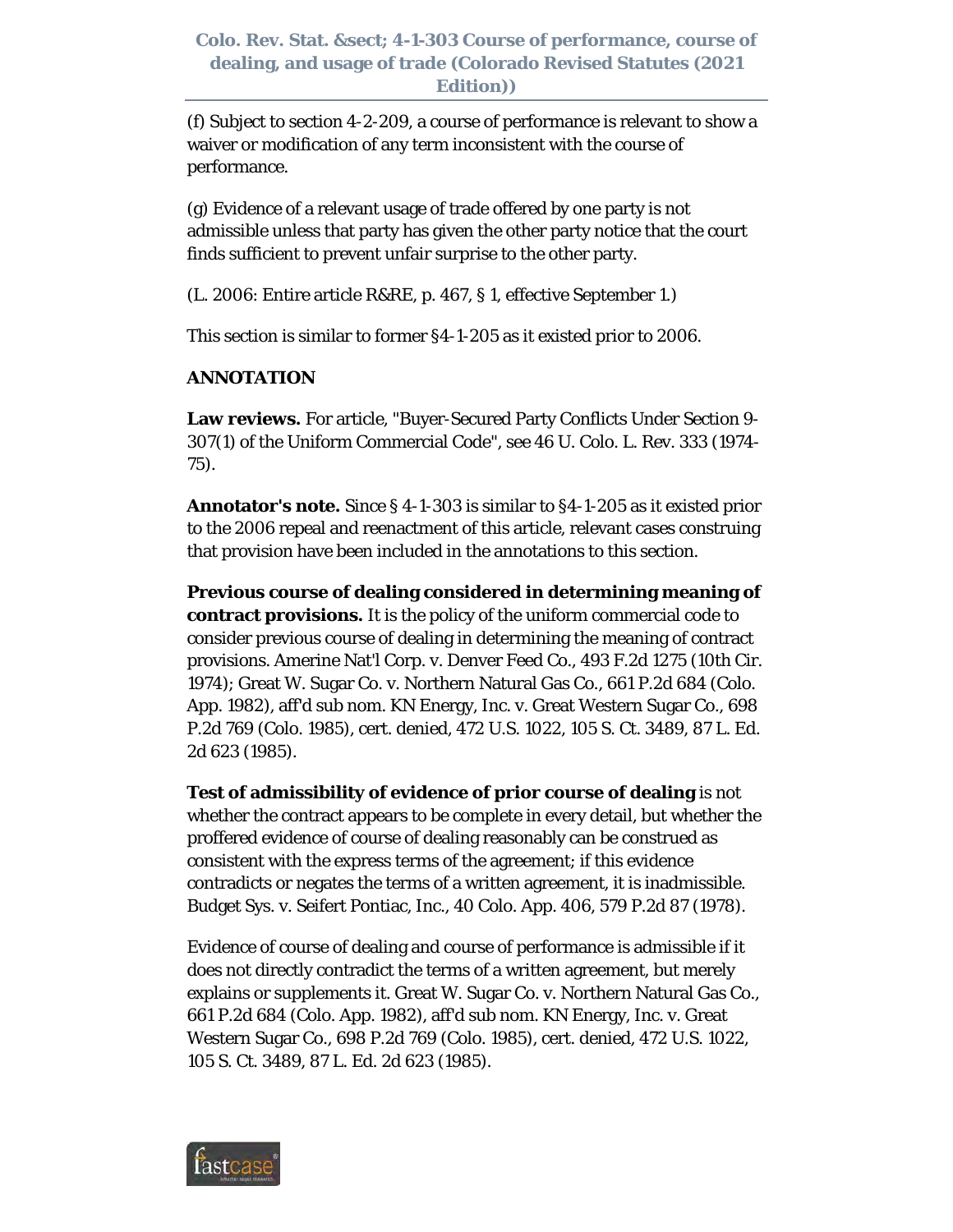#### **Colo. Rev. Stat. § 4-1-303 Course of performance, course of dealing, and usage of trade (Colorado Revised Statutes (2021 Edition))**

**Course of dealing not purchased with business.** Absent evidence to the contrary, the purchaser of a business does not automatically adopt the seller's prior course of dealing with third parties. Budget Sys. v. Seifert Pontiac, Inc., 40 Colo. App. 406, 579 P.2d 87 (1978).

**The provisions of a security agreement may be supplemented by the "usage of trade",** provided the express terms of the agreement and the supplement are consistent with each other. Colo. Bank & Trust Co. v. Western Slope Invs., Inc., 36 Colo. App. 149, 539 P.2d 501 (1975).

**Absent express or otherwise demonstrated authorization for borrower's conduct, the UCC mandates that the express terms of the agreement are controlling.** U.S. v. Winter Livestock Comm'n, 924 F. 2d 986 (10th Cir. 1991).

**Terms of agreement control.** Even assuming that a loan officer's testimony showed a "usage of trade", where that usage would not be consistent with the terms of the security agreement, the express terms of the agreement control. Colo. Bank & Trust Co. v. Western Slope Invs., Inc., 36 Colo. App. 149, 539 P.2d 501 (1975).

**Course of dealing supported interest charge.** Murray Equipment Co. v. Curtis, Inc., 725 P.2d 35 (Colo. App. 1986).

**Course of dealing did not support interest charge.** Winer's Pumping Units v. Emerald Gas Operating Co., 936 P.2d 627 (Colo. App. 1997).

**Applied** in Midland Bean Co. v. Farmers State Bank, 37 Colo. App. 452, 552 P.2d 317 (1976).

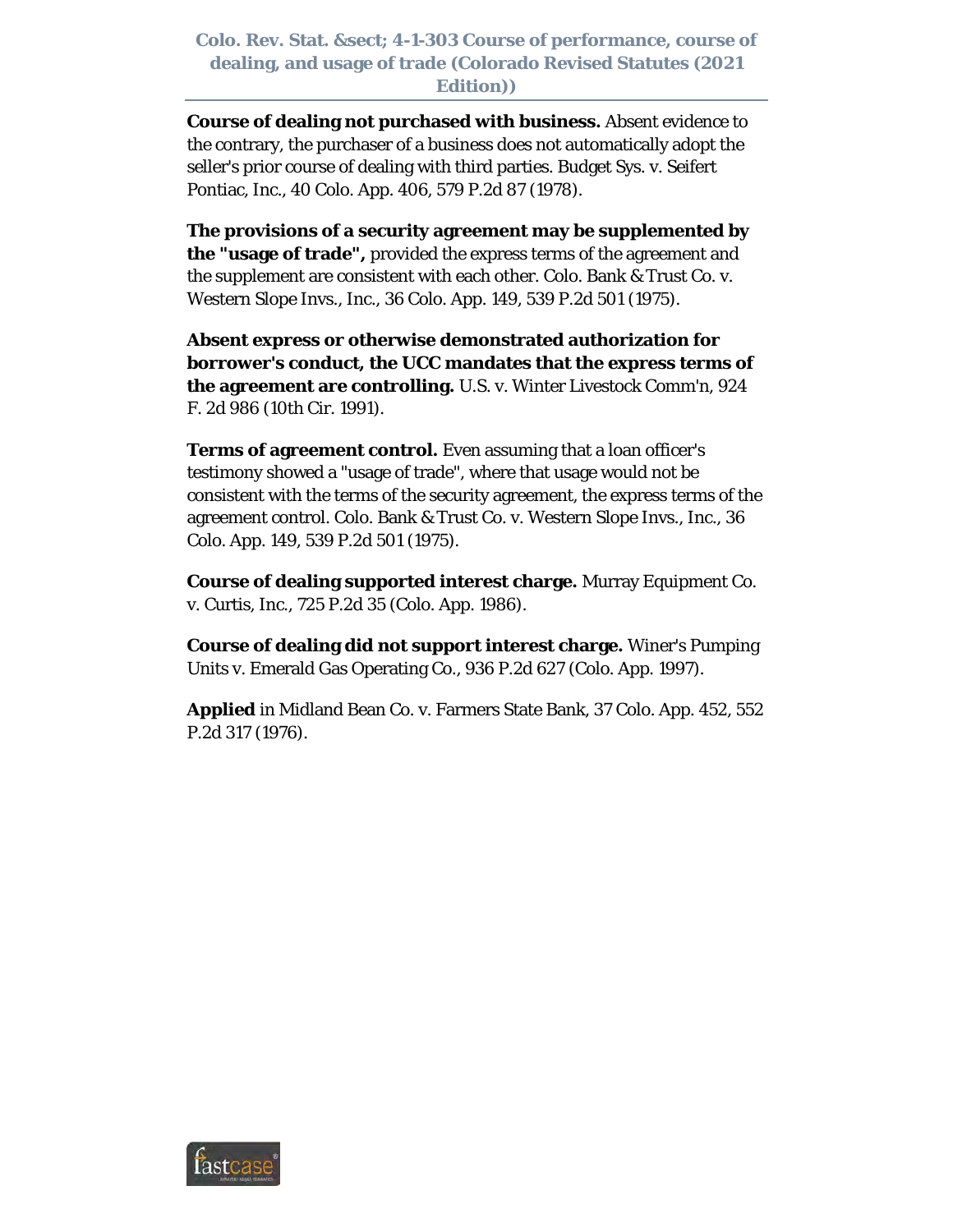### **§ 4-1-304. Obligation of good faith**

Every contract or duty within this title imposes an obligation of good faith in its performance and enforcement.

(L. 2006: Entire article R&RE, p. 468, § 1, effective September 1.)

This section is similar to former §4-1-203 as it existed prior to 2006.

#### **ANNOTATION**

**Annotator's note.** Since § 4-1-304 is similar to §4-1-203 as it existed prior to the 2006 repeal and reenactment of this article, relevant cases construing that provision have been included in the annotations to this section.

**Notwithstanding a provision precluding implied covenants,** all contracts contain an implied duty of good faith and fair dealing. Amoco Oil Co. v. Ervin, 908 P.2d 493 (Colo. 1995); Transamerica Premier Ins. Co. v. Brighton Sch. Dist. 27J, 940 P.2d 348 (Colo. 1997).

**Financial statement not listing partners as debtors does not violate good faith.** A financial statement which does not list the partners as debtors, but only sets forth the partnership name, does not violate the obligation of good faith required by this section. Bd. of County Comm'rs v. Berkeley Vill., 40 Colo. App. 431, 580 P.2d 1251 (1978).

**Implied covenant of good faith and fair dealing found in some commercial contracts held not to extend to employment contracts.** Pittman v. Larson Distributing Co., 724 P.2d 1379 (Colo. App. 1986).

**Applied** in MacGregor v. McReki, Inc., 30 Colo. App. 196, 494 P.2d 1297 (1971); Layne v. Fort Carson Nat'l Bank, 655 P.2d 856 (Colo. App. 1982); ADT Sec. Servs. v. Premier Home Prot., 181 P.3d 288 (Colo. App. 2007).

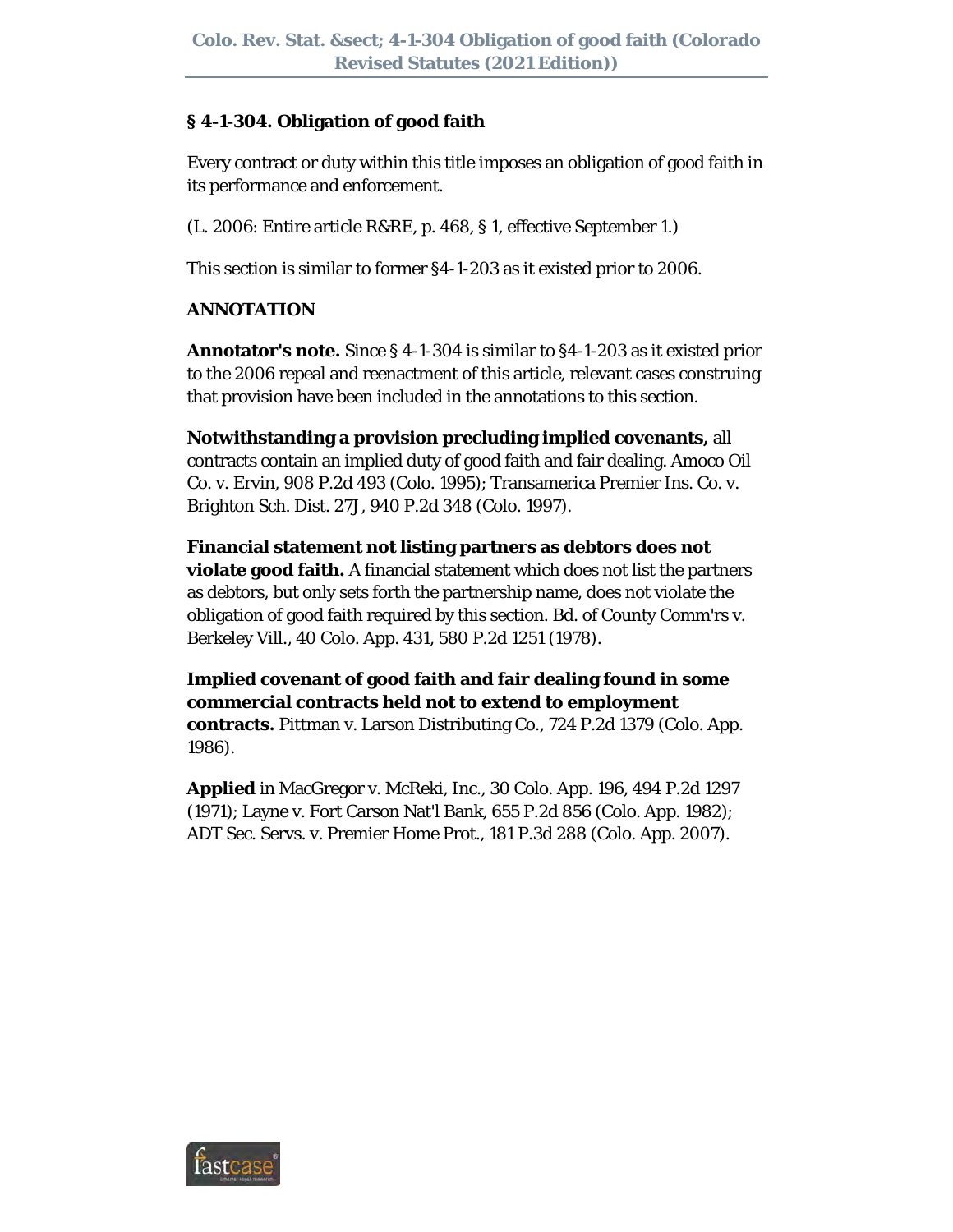### **§ 4-1-305. Remedies to be liberally administered**

(a) The remedies provided by this title must be liberally administered to the end that the aggrieved party may be put in as good a position as if the other party had fully performed but neither consequential or special damages nor penal damages may be had except as specifically provided in this title or by other rule of law.

(b) Any right or obligation declared by this title is enforceable by action unless the provision declaring it specifies a different and limited effect.

(L. 2006: Entire article R&RE, p. 468, § 1, effective September 1.)

This section is similar to former §4-1-106 as it existed prior to 2006.

#### **ANNOTATION**

**Law reviews.** For article, "An Introduction to the Economic Analysis of Contract Remedies", see 57 U. Colo. L. Rev. 683 (1986).

**Annotator's note.** Since § 4-1-305 is similar to §4-1-106 as it existed prior to the 2006 repeal and reenactment of this article, relevant cases construing that provision have been included in the annotations to this section.

**Damages need not be exactly calculable.** Although damages may not be calculable with mathematical exactitude, so long as the plaintiff introduces some evidence which is sufficient to allow a reasonable estimate of damages, it is incumbent upon the trier of fact to determine a monetary award which will adequately compensate the plaintiff. Great W. Food Packers, Inc. v. Longmont Foods Co., 636 P.2d 1331 (Colo. App. 1981).

**Damages need not be allocatable where defendant manufactures number of defective products.** Where a plaintiff's total damages can be ascertained and they stem from a number of defective products manufactured by the same defendant, it is not necessary to allocate damages among specific items. Great W. Food Packers, Inc. v. Longmont Foods Co., 636 P.2d 1331 (Colo. App. 1981).

**Where award of replacement cost of defective part insufficient.** Where there is a "latent defect" which cannot be corrected simply by replacing a defective part and awarding the costs of replacing that part would not make the aggrieved party whole, an award of the entire value of the product damages is appropriate. Gibbons v. Windish, Inc., 662 P.2d 500 (Colo. App. 1983).

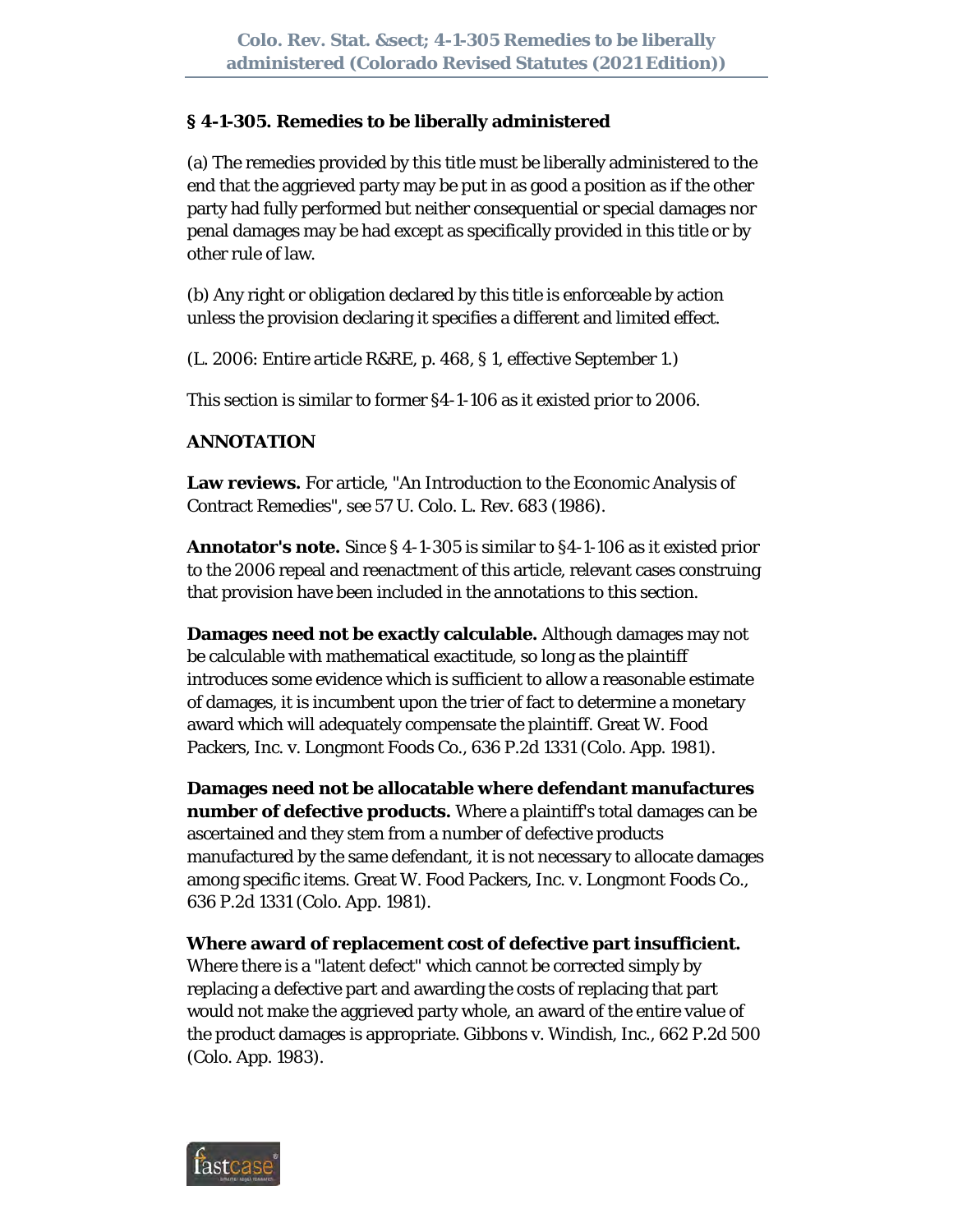**§ 4-1-306. Waiver or renunciation of claim or right after breach** 

A claim or right arising out of an alleged breach may be discharged in whole or in part without consideration by agreement of the aggrieved party in an authenticated record.

(L. 2006: Entire article R&RE, p. 468, § 1, effective September 1.)

This section is similar to former §4-1-107 as it existed prior to 2006.

## **ANNOTATION**

**Law reviews.** For article, "Buyer-Secured Party Conflicts Under Section 9- 307(1) of the Uniform Commercial Code", see 46 U. Colo. L. Rev. 333 (1974- 75). For article, "Loan Documentation Clauses to Avoid Lender Liability", 19 Colo. Law. 2225 (1990).

**Annotator's note.** Since § 4-1-306 is similar to §4-1-107 as it existed prior to the 2006 repeal and reenactment of this article, a relevant case construing that provision has been included in the annotations to this section.

**Payors were not "aggrieved parties",** and thus could not relieve themselves of their obligations under notes by notifying bank that they waived their signatures. Farmers and Stockmens Bank v. Stafford, 738 P.2d 60 (Colo. App. 1987).

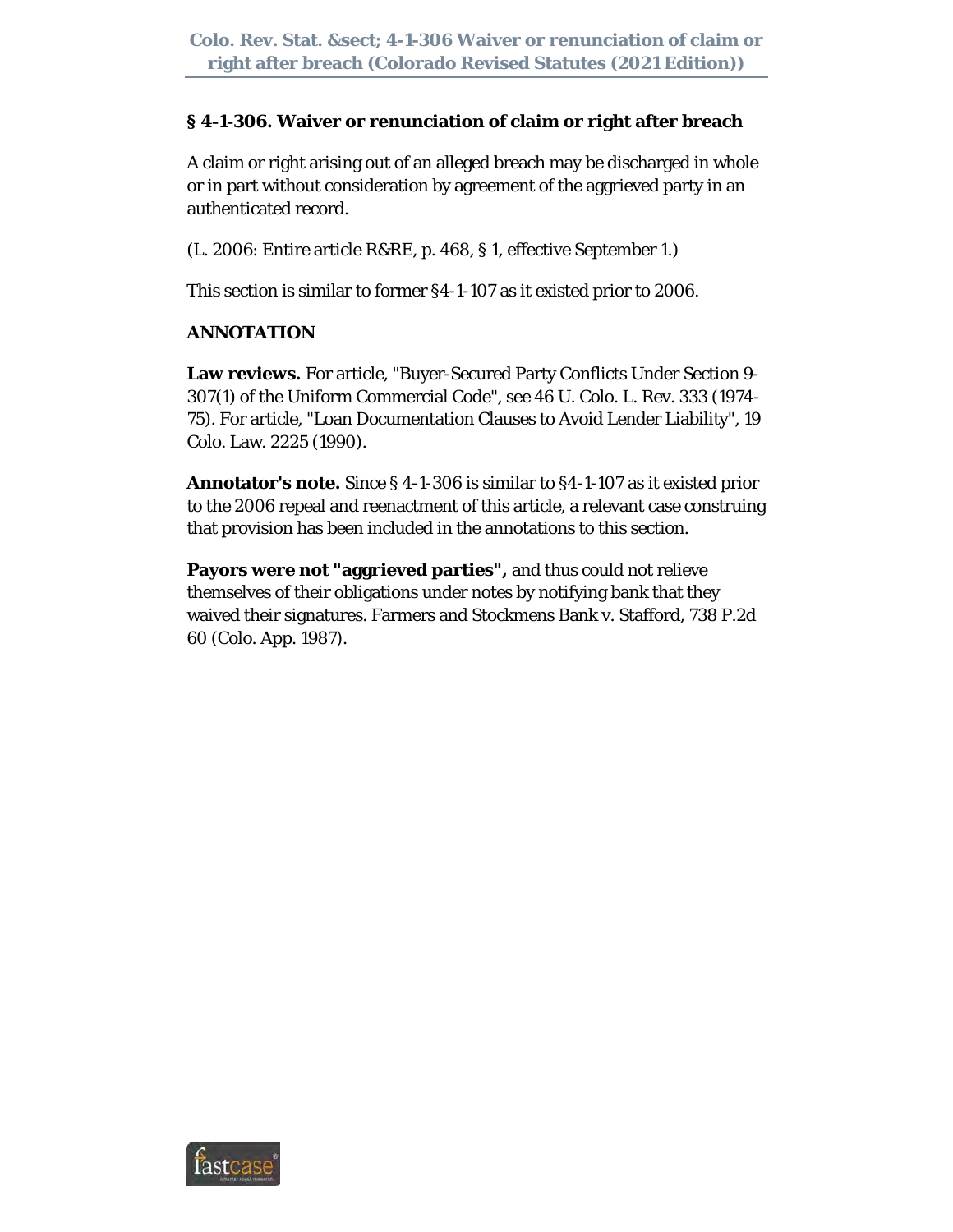## **§ 4-1-307. Prima facie evidence by third-party documents**

A document in due form purporting to be a bill of lading, policy or certificate of insurance, official weigher's or inspector's certificate, consular invoice, or any other document authorized or required by the contract to be issued by a third party shall be prima facie evidence of its own authenticity and genuineness and of the facts stated in the document by the third party.

(L. 2006: Entire article R&RE, p. 468, § 1, effective September 1.)

This section is similar to former §4-1-202 as it existed prior to 2006.

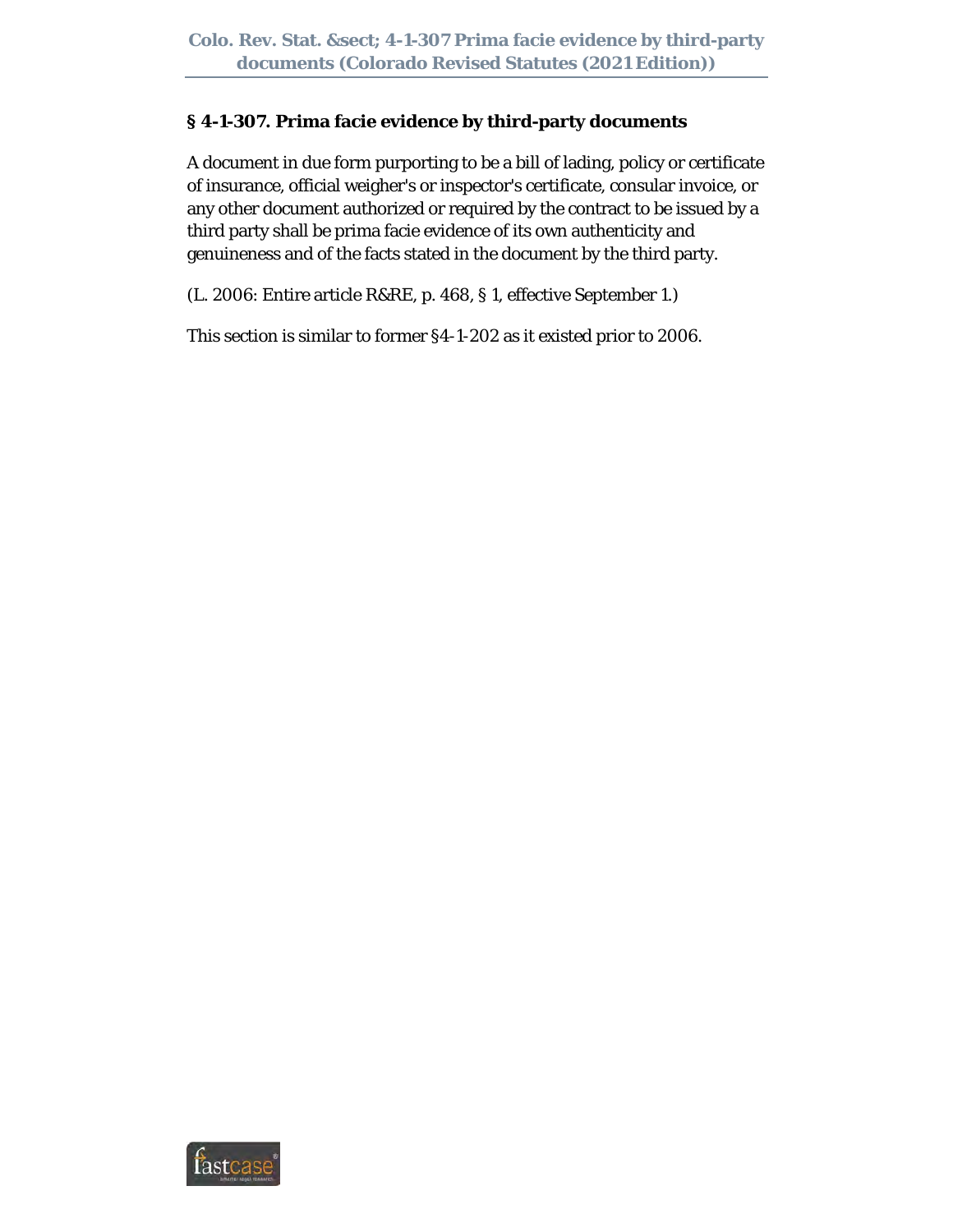**§ 4-1-308. Performance or acceptance under reservation of rights** 

(a) A party that with explicit reservation of rights performs or promises performance or assents to performance in a manner demanded or offered by the other party does not thereby prejudice the rights reserved. Such words as "without prejudice", "under protest", or the like are sufficient.

(b) Subsection (a) of this section does not apply to an accord and satisfaction.

(L. 2006: Entire article R&RE, p. 468, § 1, effective September 1.)

This section is similar to former § 4-1-207 as it existed prior to 2006.

# **ANNOTATION**

**Law reviews.** For article, "UCC Section 1-207 on 'Full Payment' Checks: Lawyers Beware", see 11 Colo. Law. 2584 (1982).

**Annotator's note.** Since § 4-1-308 is similar to § 4-1-207 as it existed prior to the 2006 repeal and reenactment of this article, relevant cases construing that provision have been included in the annotations to this section.

**This section does not alter the law of accord and satisfaction.** If a check is tendered as full satisfaction of an obligation, acceptance and negotiation of the check by the obligee discharges the underlying obligation notwithstanding a restrictive endorsement made by the obligee. R.A. Reither Const. Co. v. Wheatland Rural Elec. Ass'n, 680 P.2d 1342 (Colo. App. 1984); Anderson v. Rosebrook, 737 P.2d 417 (Colo. 1987).

**Plaintiff landowner who promised performance "under protest" by letter from his attorney to the defendants and then later discharged a note and deed of trust without protest at closing, did not relinquish his rights having complied with the plain language of this section by protesting before performance.** Margason v. Roberts, 919 P.2d 818 (Colo. App. 1995).

**As plaintiff was not required to renew his protest at closing,** so any reliance defendants placed on plaintiff's silence was unreasonable. Margason v. Roberts, 919 P.2d 818 (Colo. App. 1995).

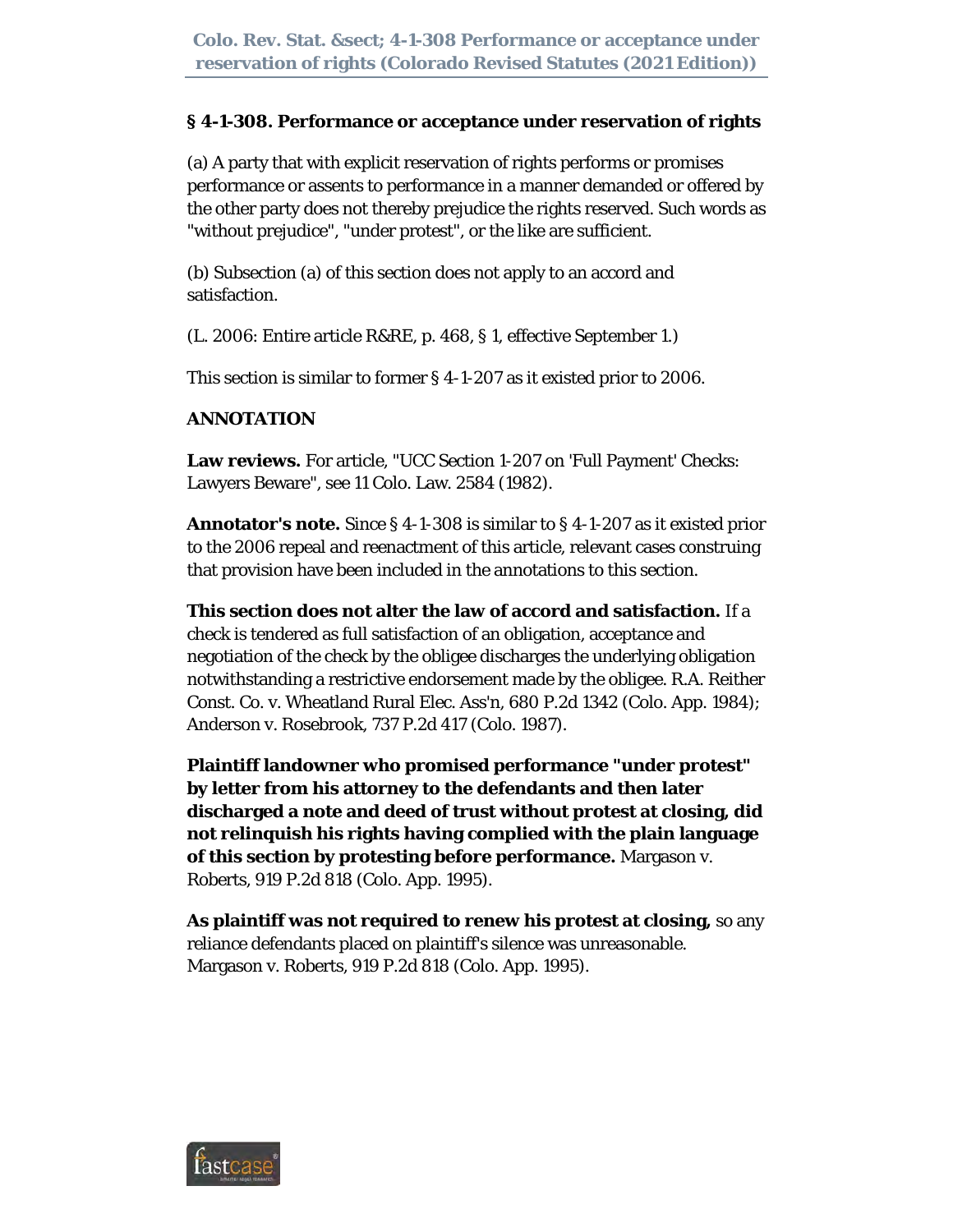## **§ 4-1-309. Option to accelerate at will**

A term providing that one party or that party's successor in interest may accelerate payment or performance or require collateral or additional collateral "at will" or when the party "deems itself insecure", or words of similar import, means that the party has power to do so only if that party in good faith believes that the prospect of payment or performance is impaired. The burden of establishing lack of good faith is on the party against which the power has been exercised.

(L. 2006: Entire article R&RE, p. 469, § 1, effective September 1.)

This section is similar to former § 4-1-208 as it existed prior to 2006.

#### **ANNOTATION**

**Law reviews.** For article, "Setoff and Security Interests In Deposit Accounts", see 17 Colo. Law. 2107 (1988).

**Annotator's note.** Since § 4-1-309 is similar to § 4-1-208 as it existed prior to the 2006 repeal and reenactment of this article, a relevant case construing that provision has been included in the annotations to this section.

**Objective test, rather than subjective test, should be applied to determine proper invocation of insecurity clause.** The appropriate determination in the context of an insecurity clause is whether a reasonable person, under all the circumstances of the transaction, and motivated by good faith, would have accelerated the debt. Richards Engineers, Inc. v. Spanel, 745 P.2d 1031 (Colo. App. 1987).

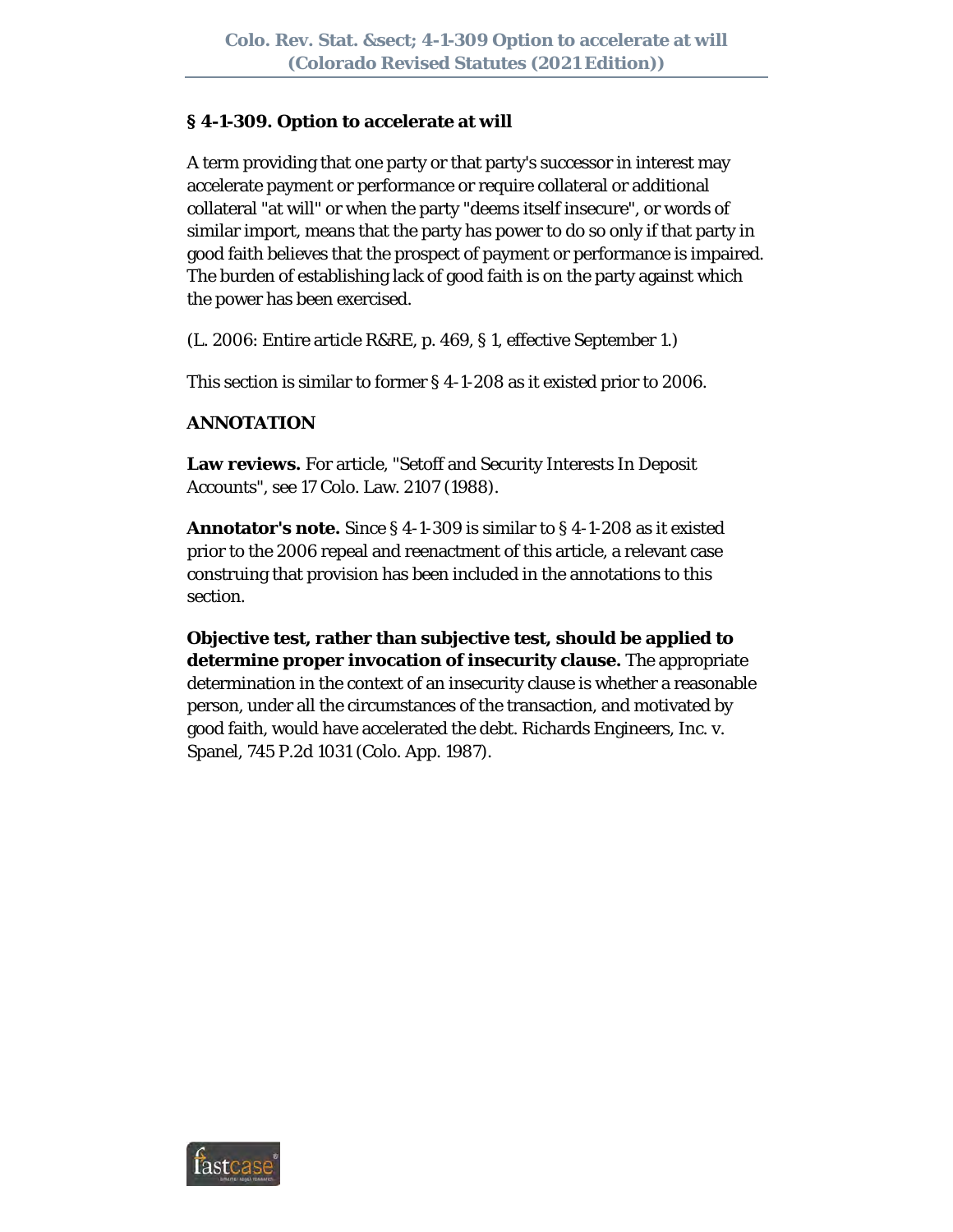## **§ 4-1-310. Subordinated obligations**

An obligation may be issued as subordinated to performance of another obligation of the person obligated, or a creditor may subordinate its right to performance of an obligation by agreement with either the person obligated or another creditor of the person obligated. Subordination does not create a security interest as against either the common debtor or a subordinated creditor.

(L. 2006: Entire article R&RE, p. 469, § 1, effective September 1.)

This section is similar to former § 4-1-209 as it existed prior to 2006.

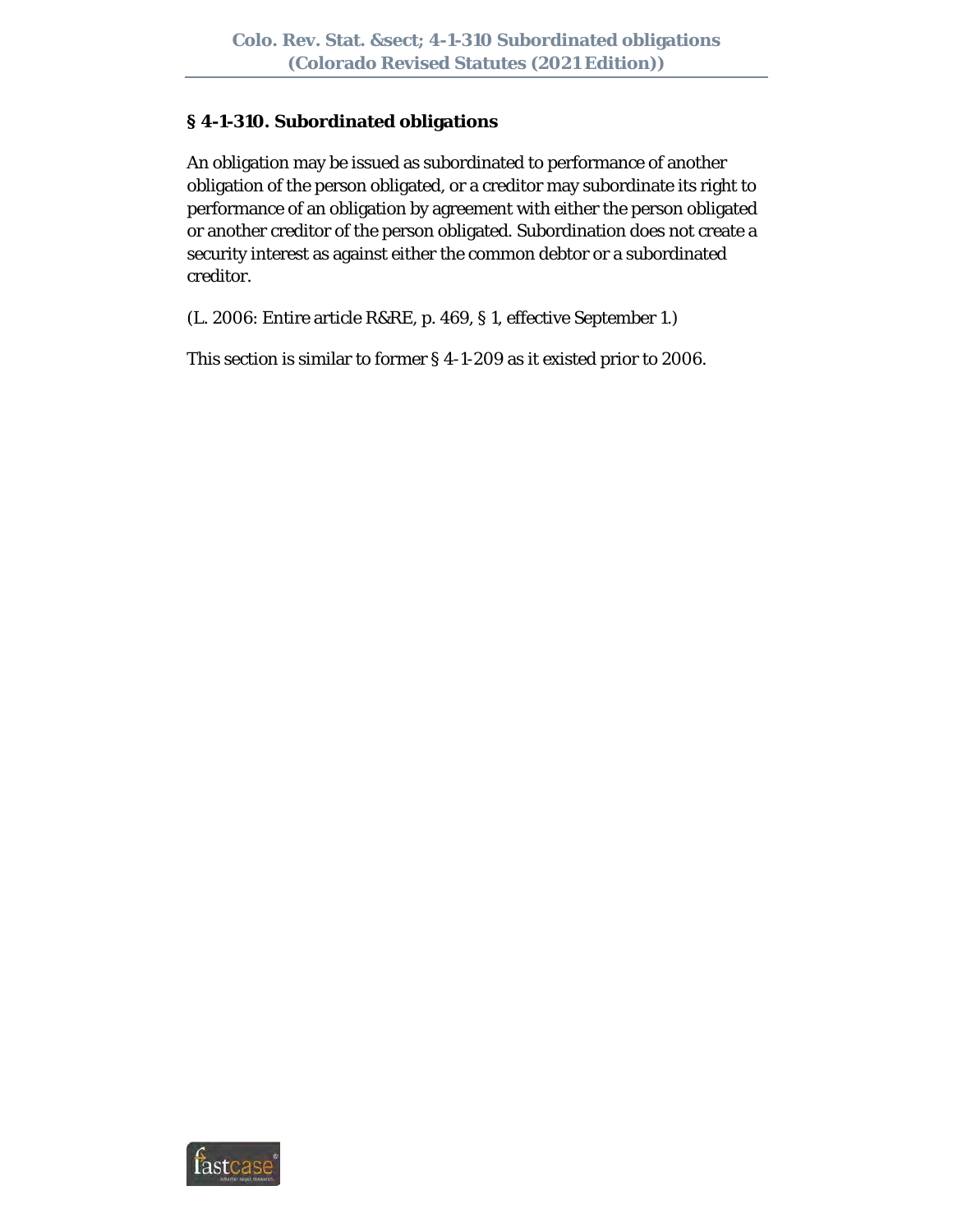# **2. Sales [Details]**

The numbering and sequencing of C.R.S. subsections do not necessarily correspond with the numbering and sequencing of subsections in the uniform act.

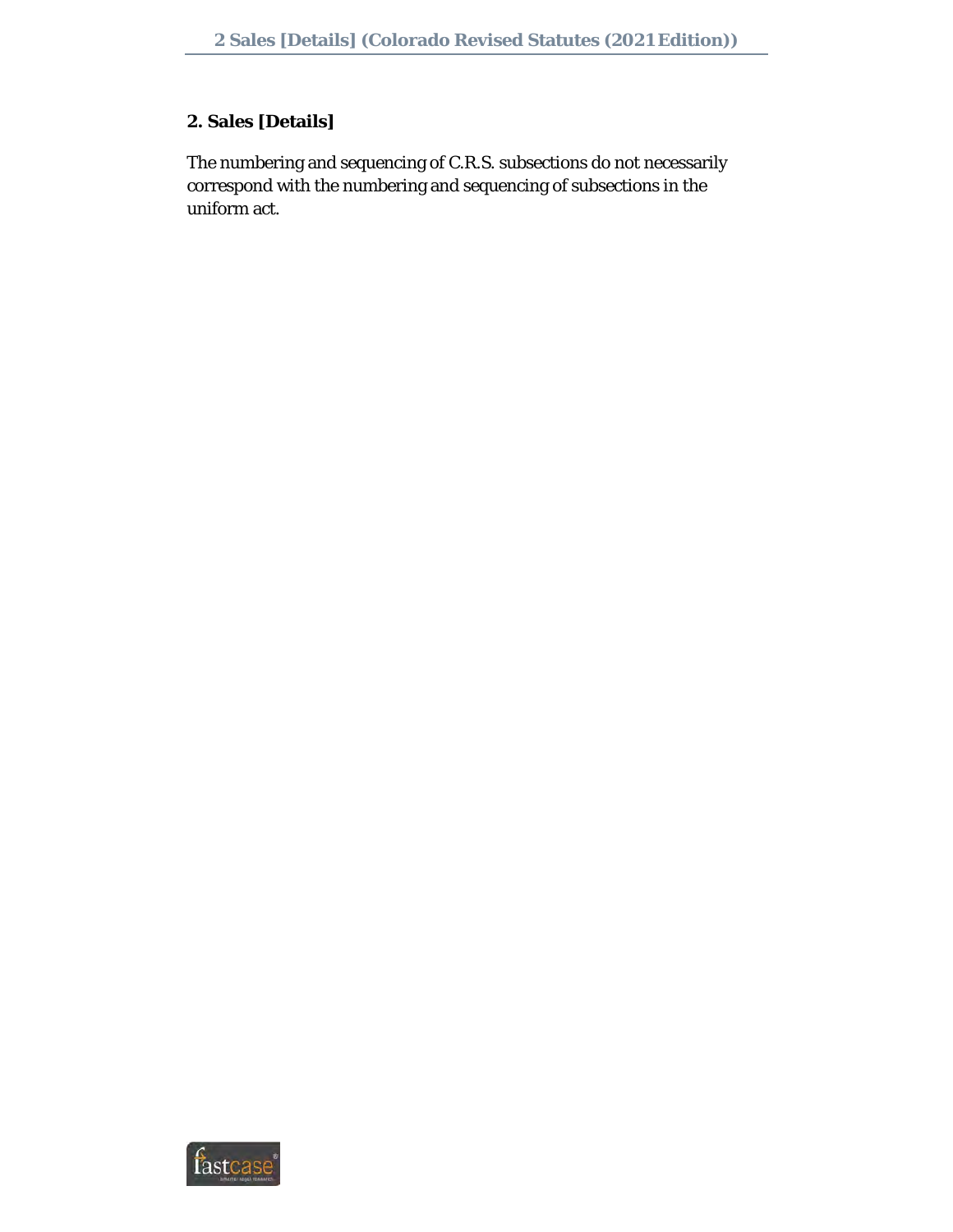#### **§ 4-2-101. Short title**

This article shall be known and may be cited as the "Uniform Commercial Code - Sales".

(L. 65: p. 1298, § 1. C.R.S. 1963: § 155-2-101.)

#### **ANNOTATION**

**Law reviews.** For article, "Impact of the Uniform Commercial Code on Colorado Law", see 42 Den. L. Ctr. J. 67 (1965). For article, "The Uniform Commercial Code and Sales Warranties in Colorado", see 38 U. Colo. L. Rev. 7 (1965).

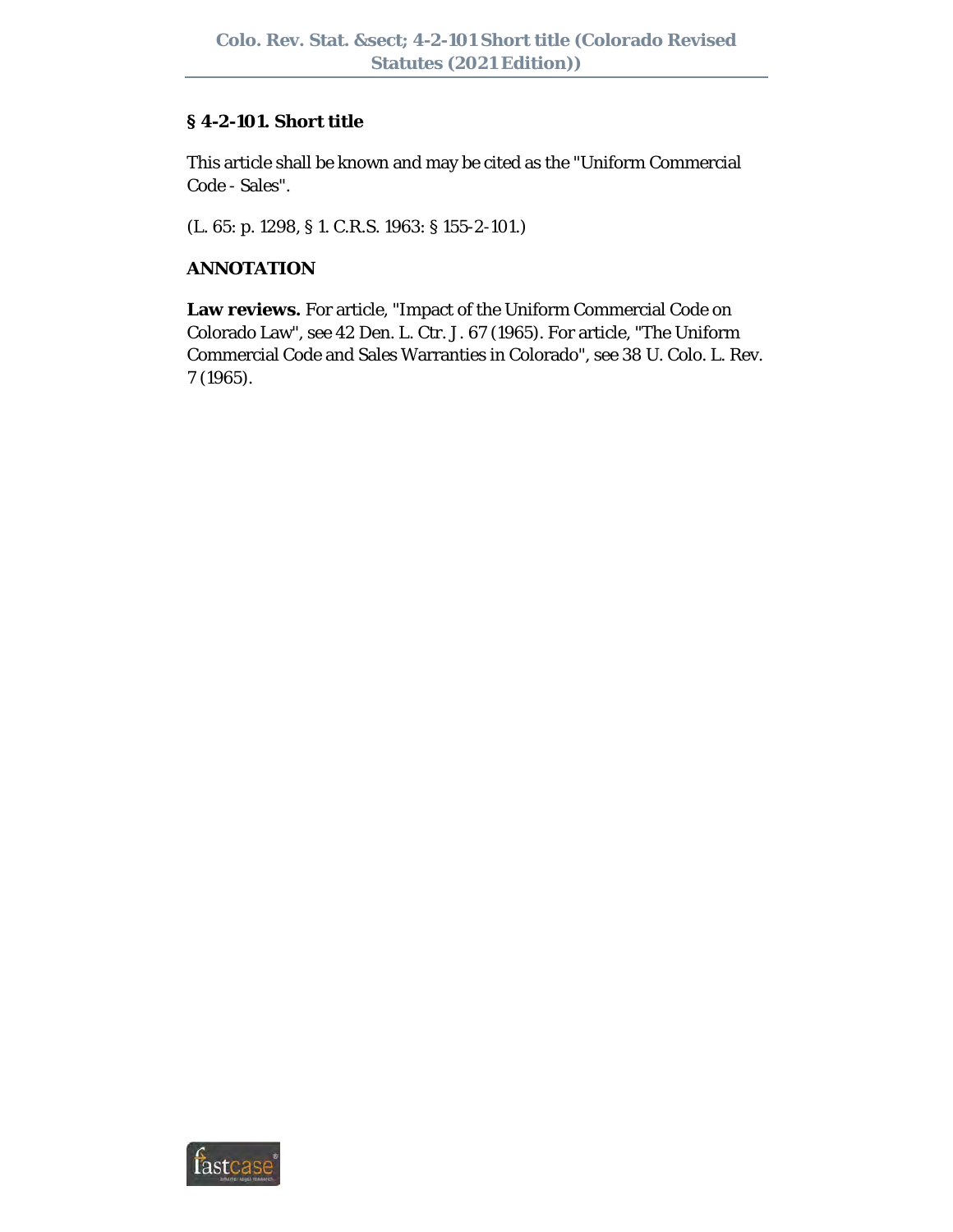**§ 4-2-102. Scope - certain security and other transactions excluded from this article** 

(1) Unless the context otherwise requires, this article applies to transactions in goods; it does not apply to:

(a) Any transaction which, although in the form of an unconditional contract to sell or present sale, is intended to operate only as a security transaction, nor does this article impair or repeal any statute regulating sales to consumers, farmers, or other specified classes of buyers; and

(b) The donation, whether for or without valuable consideration, acquisition, preparation, transplantation, injection, or transfusion of any human tissue, organ, or blood or component thereof for or to a human being.

(L. 65: p. 1298, § 1. C.R.S. 1963: § 155-2-102. L. 77: Entire section R&RE, p. 313, § 5, effective January 1, 1978.)

**Colorado legislative change:** Colorado added new paragraph (b). There is no counterpart to paragraph (b) in the uniform act.

## **ANNOTATION**

**Uniform commercial code does not apply to the transfer of interests in real property.** Gallegos v. Graff, 32 Colo. App. 213, 508 P.2d 798 (1973).

**The uniform commercial code does not supplant livestock bill of sale laws.** Although livestock are "goods", the UCC does not supplant the livestock bill of sale laws concerning the passage of title to livestock. Cugnini v. Reynolds Cattle Co., 648 P.2d 159 (Colo. App. 1981), aff'd, 687 P.2d 962 (Colo. 1984).

**Application of term "goods".** The term "goods" as employed in this section applies to a sale by a merchant of used, as well as new, goods. Moore v. Burt Chevrolet, Inc., 39 Colo. App. 11, 563 P.2d 369 (1977).

**Refinery sale did not involve sale of "goods"** and thus was not covered by this article. McClanahan v. Am. Gilsonite Co., 494 F. Supp. 1334 (D. Colo. 1980).

**Statutory warranties not applicable to service contracts.** The statutory warranties imposed by the uniform sales act do not apply as a matter of law to service contracts. Samuelson v. Chutich, 187 Colo. 155, 529 P.2d 631 (1974).

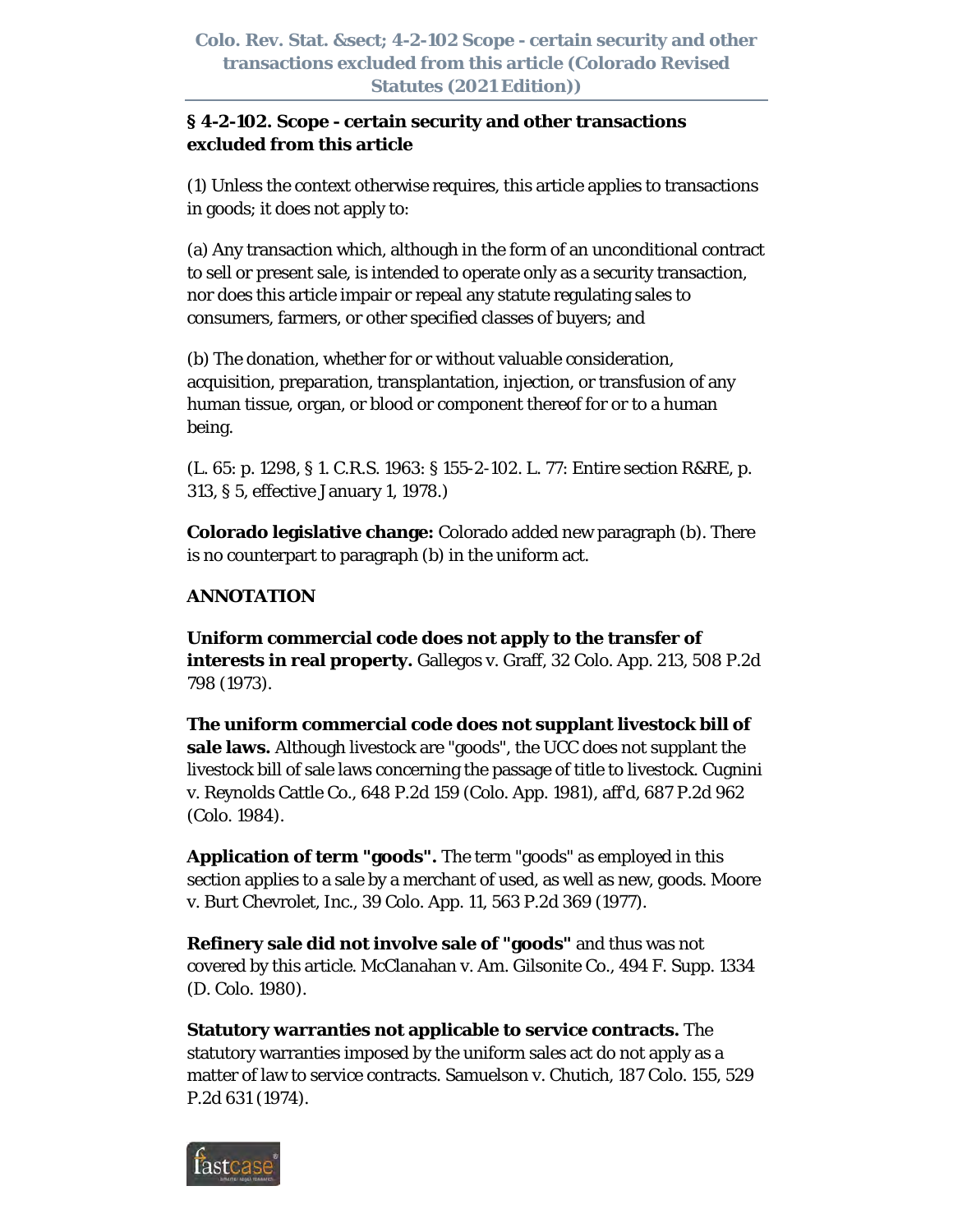**Colo. Rev. Stat. § 4-2-102 Scope - certain security and other transactions excluded from this article (Colorado Revised Statutes (2021 Edition))**

**A contract for the delivery of natural gas** is a sale of goods within the meaning of the sales article of the uniform commercial code. KN Energy, Inc. v. Great Western Sugar Co., 698 P.2d 769 (Colo. 1985), cert. denied, 472 U.S. 1022, 105 S. Ct. 3489, 87 L. Ed. 2d 623 (1985).

**Transaction was within the scope of the sales article** of the uniform commercial code. Guy Martin Buick, Inc. v. Colo. Springs Nat'l Bank, 32 Colo. App. 235, 511 P.2d 912 (1973), aff'd, 184 Colo. 166, 519 P.2d 354 (1974).

**Marketing agreements for manufactured products** was within the scope of the sales article of the uniform commercial code where one party purchased and maintained an inventory of the manufacturer's products for direct sales to customers. William H. White Co. v. B&A Mfg. Co., 794 P.2d 1099 (Colo. App. 1990).

**Applied** in Smith v. Union Supply Co., 675 P.2d 333 (Colo. App. 1983).

For secured transactions, sales of accounts, contract rights, and chattel paper, see article 9 of this title; for the "Revised Uniform Anatomical Gift Act", see part 2 of article 19 of title 15; for nontransplant tissue banks, see article 140 of title 12; for limitation on liability regarding transplants and transfusion of blood, see §13-22-104.

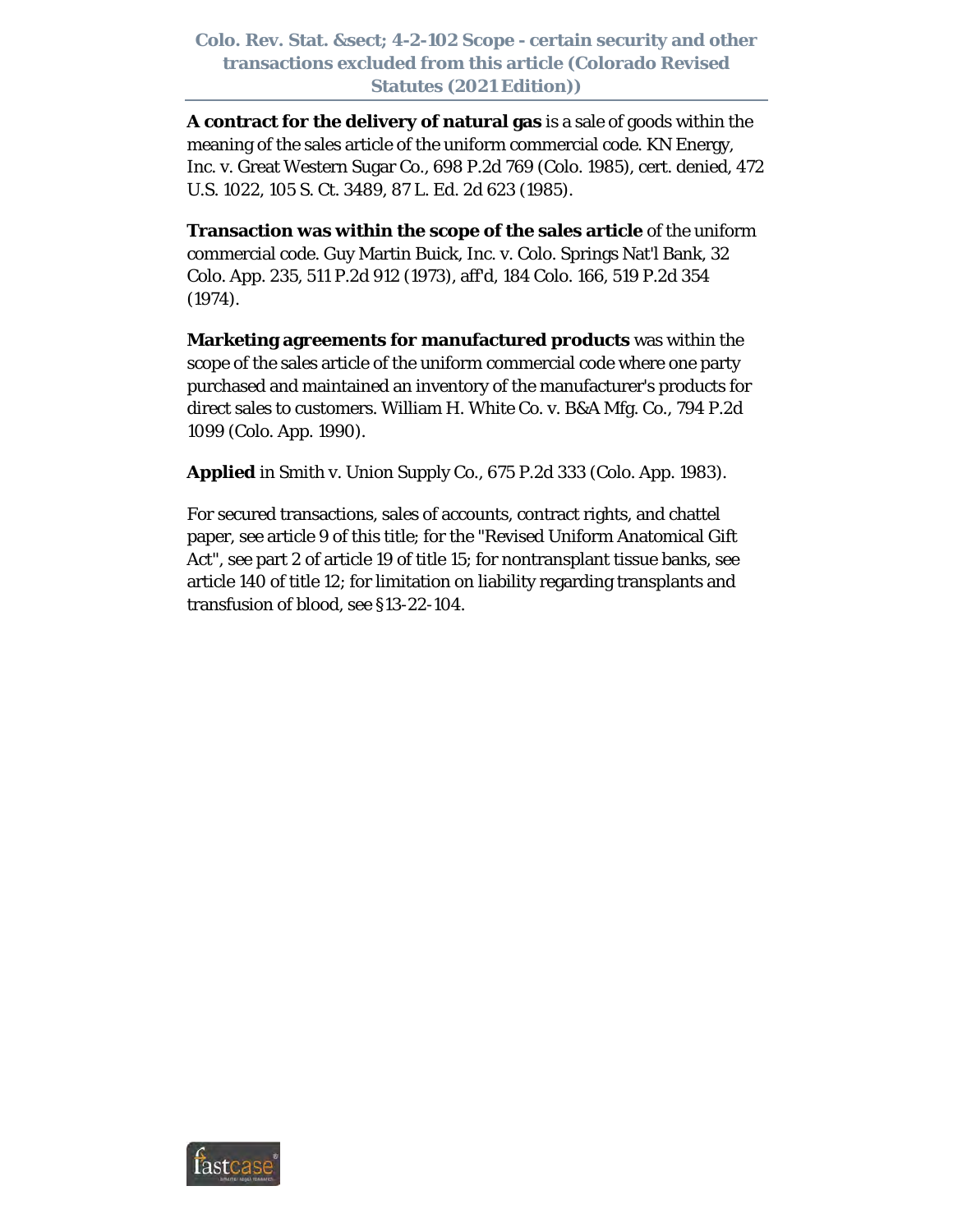### **§ 4-2-103. Definitions and index of definitions**

(1) In this article unless the context otherwise requires:

(a) "Buyer" means a person who buys or contracts to buy goods.

(b) "Good faith" in the case of a merchant means honesty in fact and the observance of reasonable commercial standards of fair dealing in the trade.

(c) "Receipt" of goods means taking physical possession of them.

(d) "Seller" means a person who sells or contracts to sell goods.

(2) Other definitions applying to this article or to specified portions thereof, and the sections in which they appear are:

"Acceptance". Section 4-2-606.

"Banker's credit". Section 4-2-325.

"Between merchants". Section 4-2-104.

"Cancellation". Section 4-2-106(4).

"Commercial unit". Section 4-2-105.

"Confirmed credit". Section 4-2-325.

"Conforming to contract". Section 4-2-106.

"Contract for sale". Section 4-2-106.

"Cover". Section 4-2-712.

"Entrusting". Section 4-2-403.

"Financing agency". Section 4-2-104.

"Future goods". Section 4-2-105.

"Goods". Section 4-2-105.

"Identification". Section 4-2-501.

"Installment contract". Section 4-2-612.

"Letter of credit". Section 4-2-325.

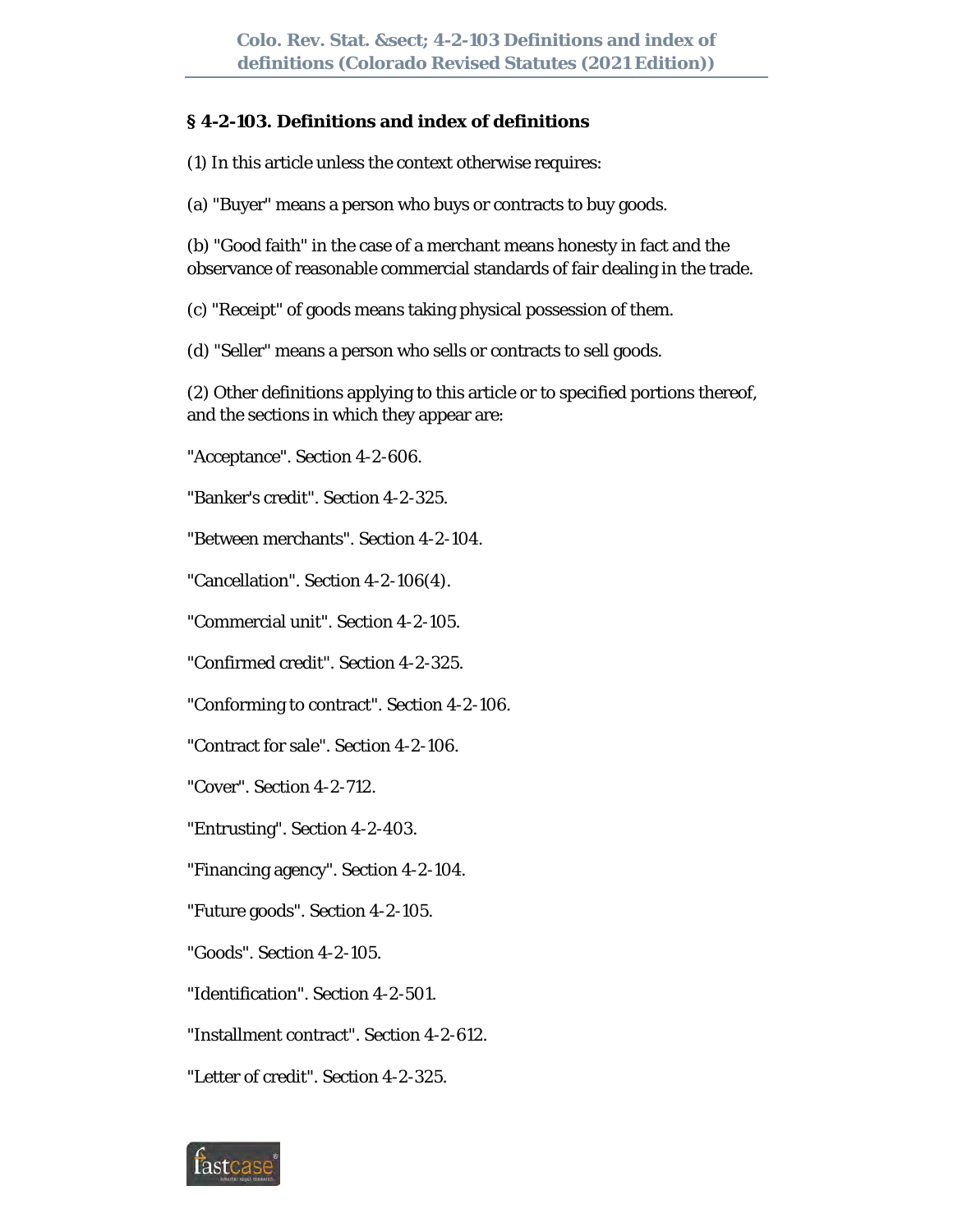"Lot". Section 4-2-105.

"Merchant". Section 4-2-104.

"Overseas". Section 4-2-323.

"Person in position of seller". Section 4-2-707.

"Present sale". Section 4-2-106.

"Sale". Section 4-2-106.

"Sale on approval". Section 4-2-326.

"Sale or return". Section 4-2-326.

"Termination". Section 4-2-106.

(3) "Control" as provided in section 4-7-106 and the following definitions in other articles apply to this article:

"Check". Section 4-3-104.

"Consignee". Section 4-7-102.

"Consignor". Section 4-7-102.

"Consumer goods". Section 4-9-102.

"Dishonor". Section 4-3-502.

"Draft". Section 4-3-104.

(4) In addition, article 1 of this title contains general definitions and principles of construction and interpretation applicable throughout this article.

(L. 65: p. 1298, § 1. C.R.S. 1963: § 155-2-103. L. 99: (3) amended, p. 616, § 2, effective August 4. L. 2001: (3) amended, p. 1436, § 18, effective July 1. L. 2006: (3) amended, p. 490, § 3, effective September 1. L. 2007: (3) amended, p. 374, § 27, effective August 3.)

## **ANNOTATION**

**Law reviews.** For article, "Buyer-Secured Party Conflicts Under Section 9- 307(1) of the Uniform Commercial Code", see 46 U. Colo. L. Rev. 333 (1974- 75).

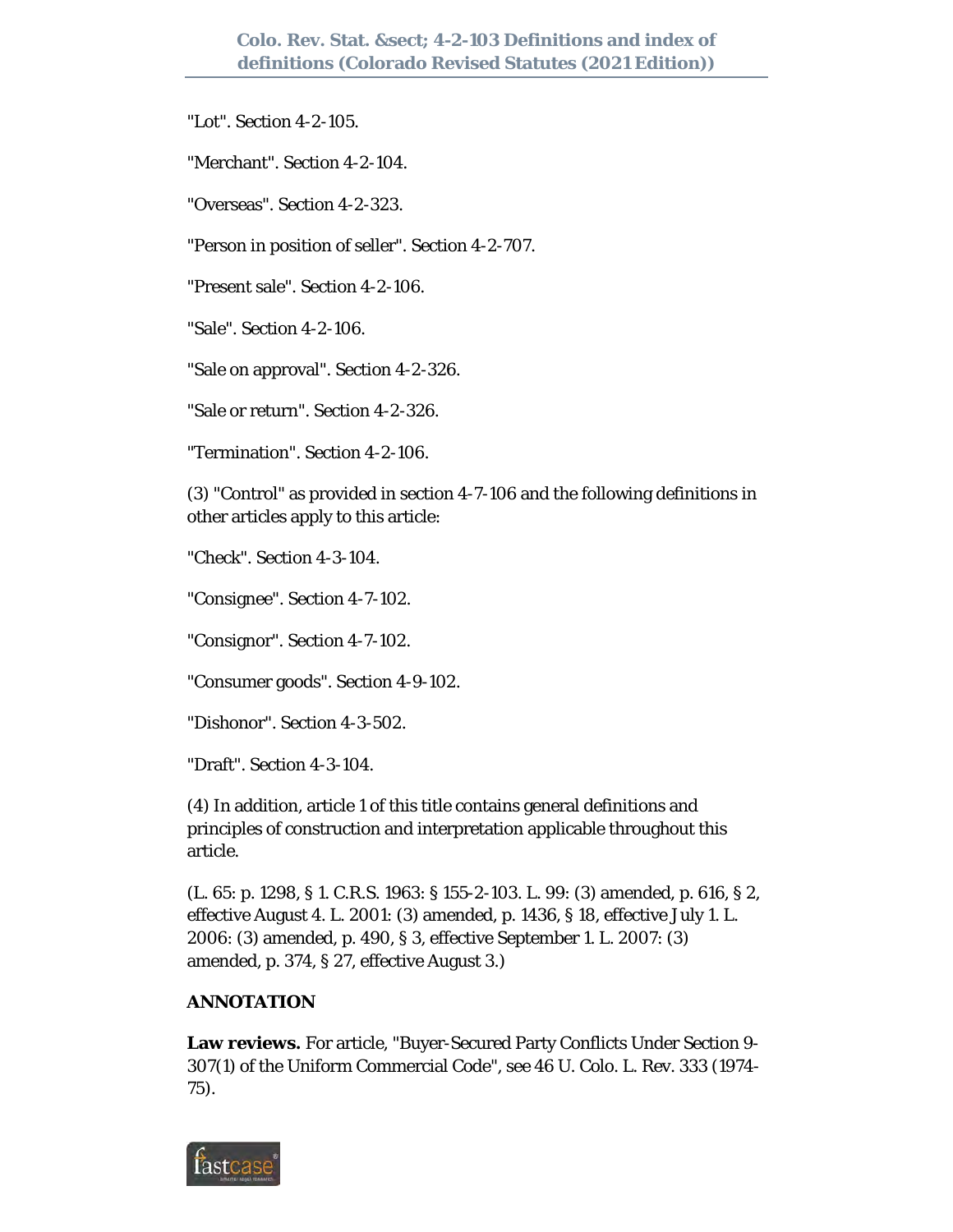**Upon repossession of collateral, a secured creditor becomes a legal successor in interest** to its debtor, the initial buyer, and therefore becomes a buyer within the meaning of this section and may recover as a third-party beneficiary on a breach of warranty claim. Cheyenne Mtn. Bank v. Whetstone Corp., 787 P.2d 210 (Colo. App. 1990).

**Applied** in Palmer v. A.H. Robins, Co., Inc., 684 P.2d 187 (Colo. 1984).

For the delegation of performance and assignment of rights, see §4-2-210.

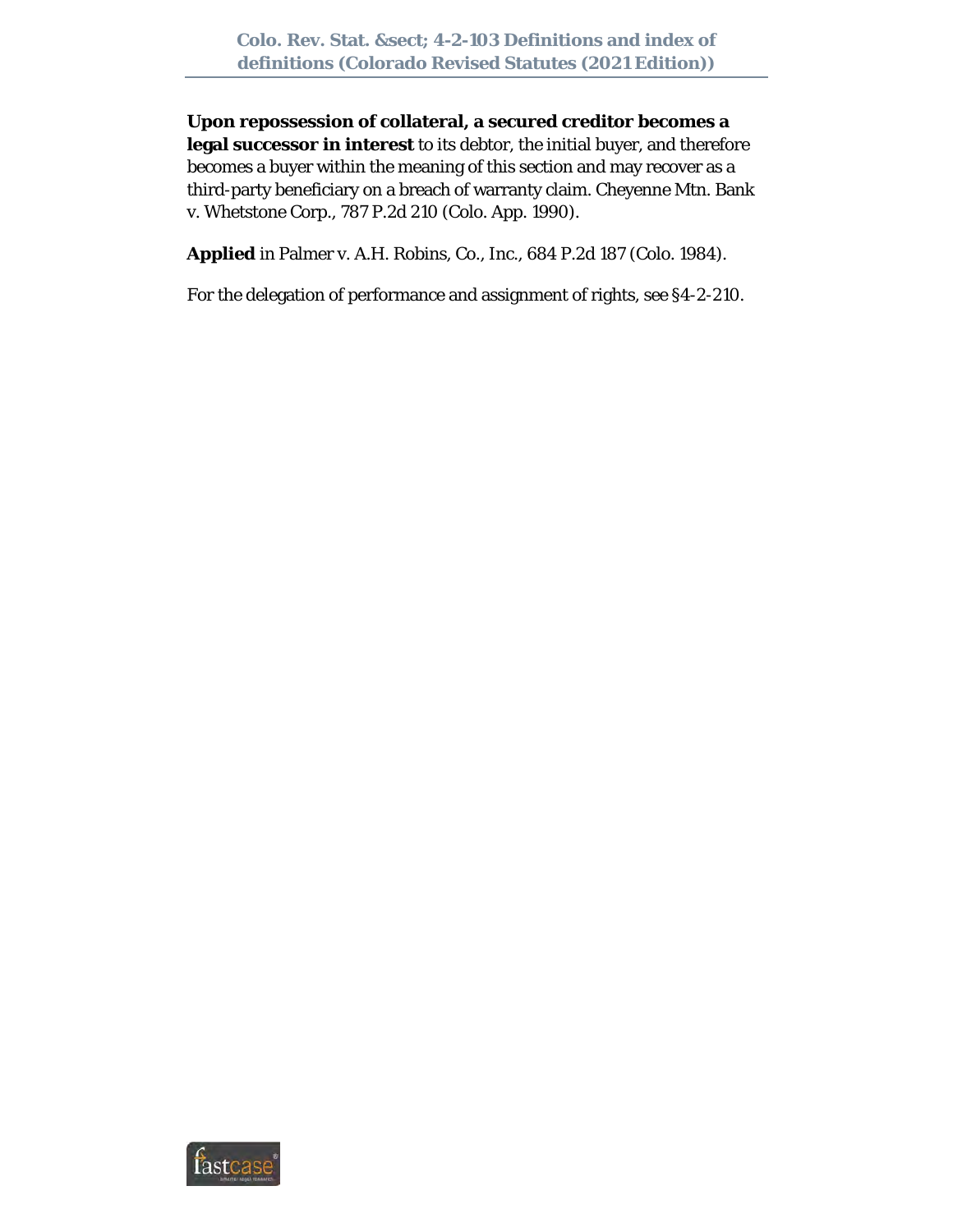**Colo. Rev. Stat. § 4-2-104 Definitions: "merchant" - "between merchants" - "financing agency" (Colorado Revised Statutes (2021 Edition))**

**§ 4-2-104. Definitions: "merchant" - "between merchants" - "financing agency"** 

(1) "Merchant" means a person who deals in goods of the kind or otherwise by his occupation holds himself out as having knowledge or skill peculiar to the practices or goods involved in the transaction, or to whom such knowledge or skill may be attributed by his employment of an agent or broker or other intermediary who by his occupation holds himself out as having such knowledge or skill.

(2) "Financing agency" means a bank, finance company, or other person who in the ordinary course of business makes advances against goods or documents of title or who by arrangement with either the seller or the buyer intervenes in ordinary course to make or collect payment due or claimed under the contract for sale, as by purchasing or paying the seller's draft or making advances against it or by merely taking it for collection whether or not documents of title accompany or are associated with the draft. "Financing agency" includes also a bank or other person who similarly intervenes between persons who are in the position of seller and buyer in respect to the goods (section 4-2-707).

(3) "Between merchants" means in any transaction with respect to which both parties are chargeable with the knowledge or skill of merchants.

(L. 65: p. 1299, § 1. C.R.S. 1963: § 155-2-104. L. 2006: (2) amended, p. 490, § 4, effective September 1.)

#### **ANNOTATION**

**Law reviews.** For comment, "Implied Warranties in the Sale of Real Estate in Colorado: Rational Boundaries of the Doctrine", see 53 U. Colo. L. Rev. 137 (1981).

**Where transaction "between merchants".** A transaction between a manufacturer of pipe and one who regularly uses pipe in major construction projects, is a transaction between "merchants." Cement Asbestos Prods. Co. v. Hartford Accident & Indem. Co., 592 F.2d 1144 (10th Cir. 1979).

**Farmer held to be "merchant" for purposes of §4-2-201(1).** Transaction between long-time farmer and merchandiser of agricultural commodities for sale of corn upon harvest was between merchants. Colorado-Kansas Grain v. Reifschneider, 817 P.2d 637 (Colo. App. 1991); Am. Pride Co-op v. Seewald, 968 P.2d 139 (Colo. App. 1998).

**Applied** in Cargill, Inc. v. Stafford, 553 F.2d 1222 (10th Cir. 1977).

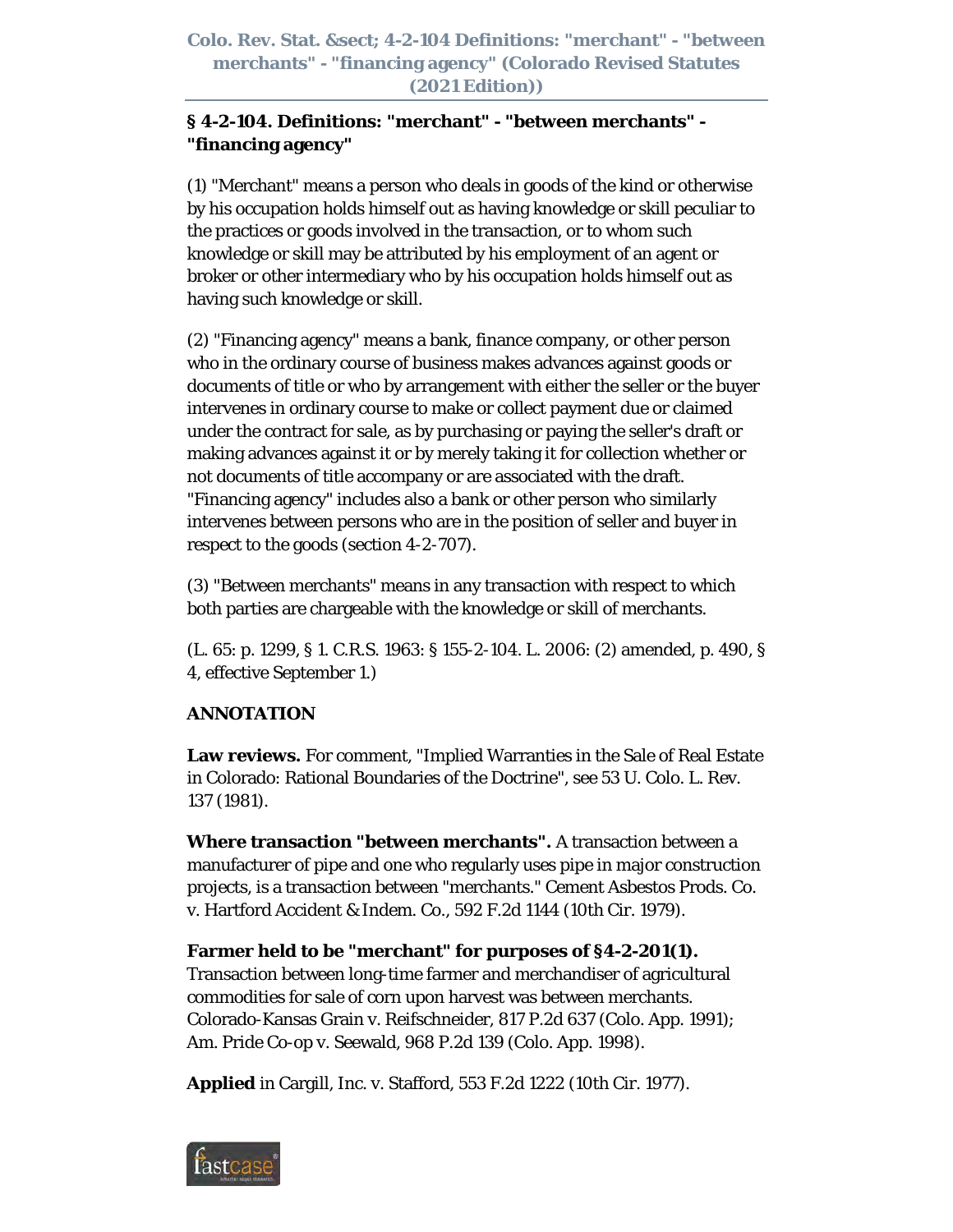## **Colo. Rev. Stat. § 4-2-104 Definitions: "merchant" - "between merchants" - "financing agency" (Colorado Revised Statutes (2021 Edition))**

For the person in the position of a seller, see §4-2-707.

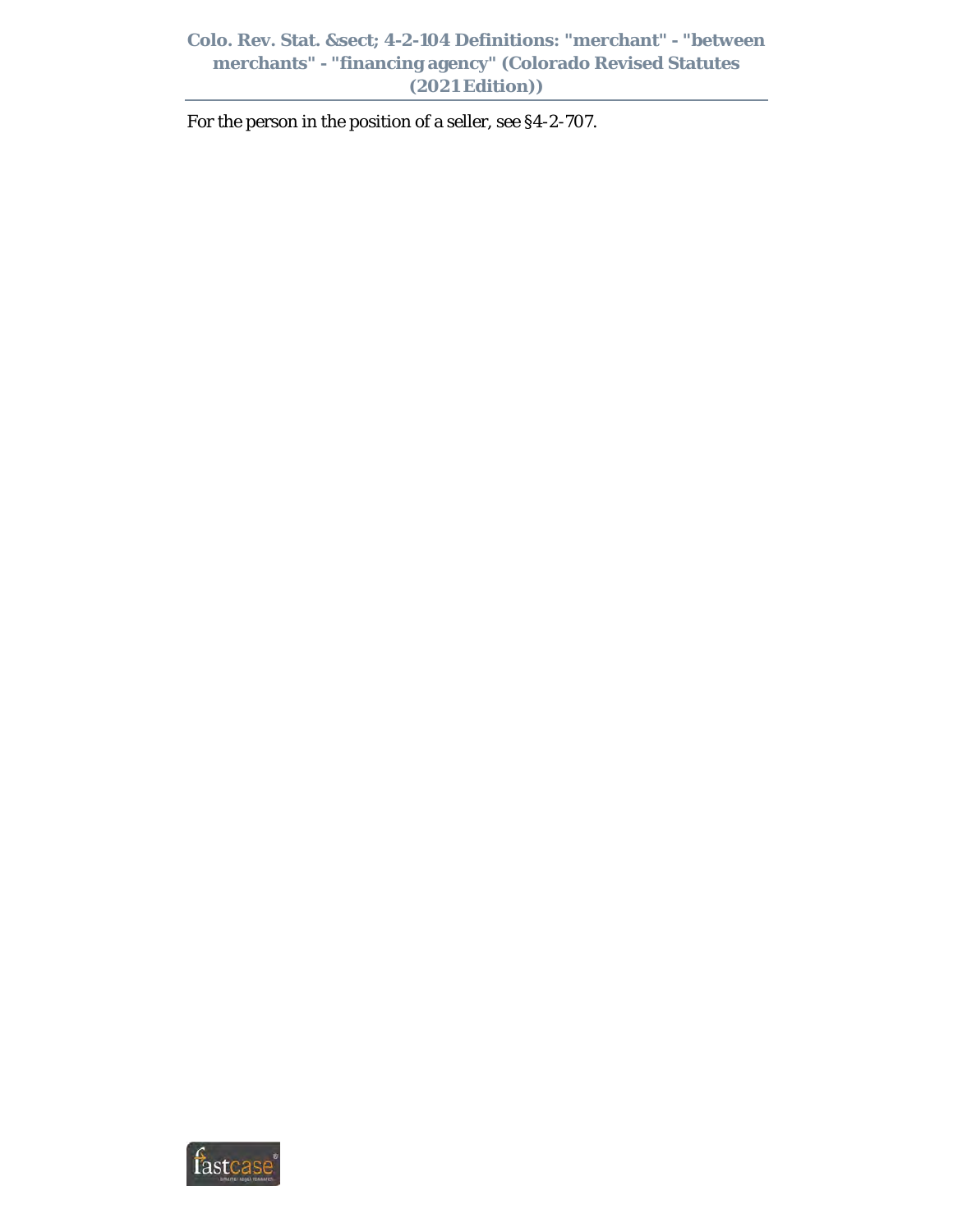**Colo. Rev. Stat. § 4-2-105 Definitions: transferability - "goods" - "future" goods - "lot" - "commercial unit" (Colorado Revised Statutes (2021 Edition))**

**§ 4-2-105. Definitions: transferability - "goods" - "future" goods - "lot" - "commercial unit"** 

(1) "Goods" means all things (including specially manufactured goods) which are movable at the time of identification to the contract for sale other than the money in which the price is to be paid, investment securities (article 8 of this title), and things in action. "Goods" also includes the unborn young of animals and growing crops and other identified things attached to realty as described in the section on goods to be severed from realty (section 4-2-107).

(2) Goods must be both existing and identified before any interest in them can pass. Goods which are not both existing and identified are "future" goods. A purported present sale of future goods or of any interest therein operates as a contract to sell.

(3) There may be a sale of a part interest in existing identified goods.

(4) An undivided share in an identified bulk of fungible goods is sufficiently identified to be sold although the quantity of the bulk is not determined. Any agreed proportion of such a bulk or any quantity thereof agreed upon by number, weight, or other measure may to the extent of the seller's interest in the bulk be sold to the buyer who then becomes an owner in common.

(5) "Lot" means a parcel or a single article which is the subject matter of a separate sale of delivery, whether or not it is sufficient to perform the contract.

(6) "Commercial unit" means such a unit of goods as by commercial usage is a single whole for purposes of sale and division of which materially impairs its character or value on the market or in use. A commercial unit may be a single article (as a machine), or a set of articles (as a suite of furniture or an assortment of sizes), or a quantity (as a bale, gross, or carload), or any other unit treated in use or in the relevant market as a single whole.

(L. 65: p. 1300, § 1. C.R.S. 1963: § 155-2-105.)

**ANNOTATION**

**Law reviews.** For article, "Technology Transfers: Do They Transfer Goods or Services?", see 25 Colo. Law. 13 (Jan. 1996).

**Uniform commercial code does not apply to the transfer of interests in real property.** Gallegos v. Graff, 32 Colo. App. 213, 508 P.2d 798 (1973).

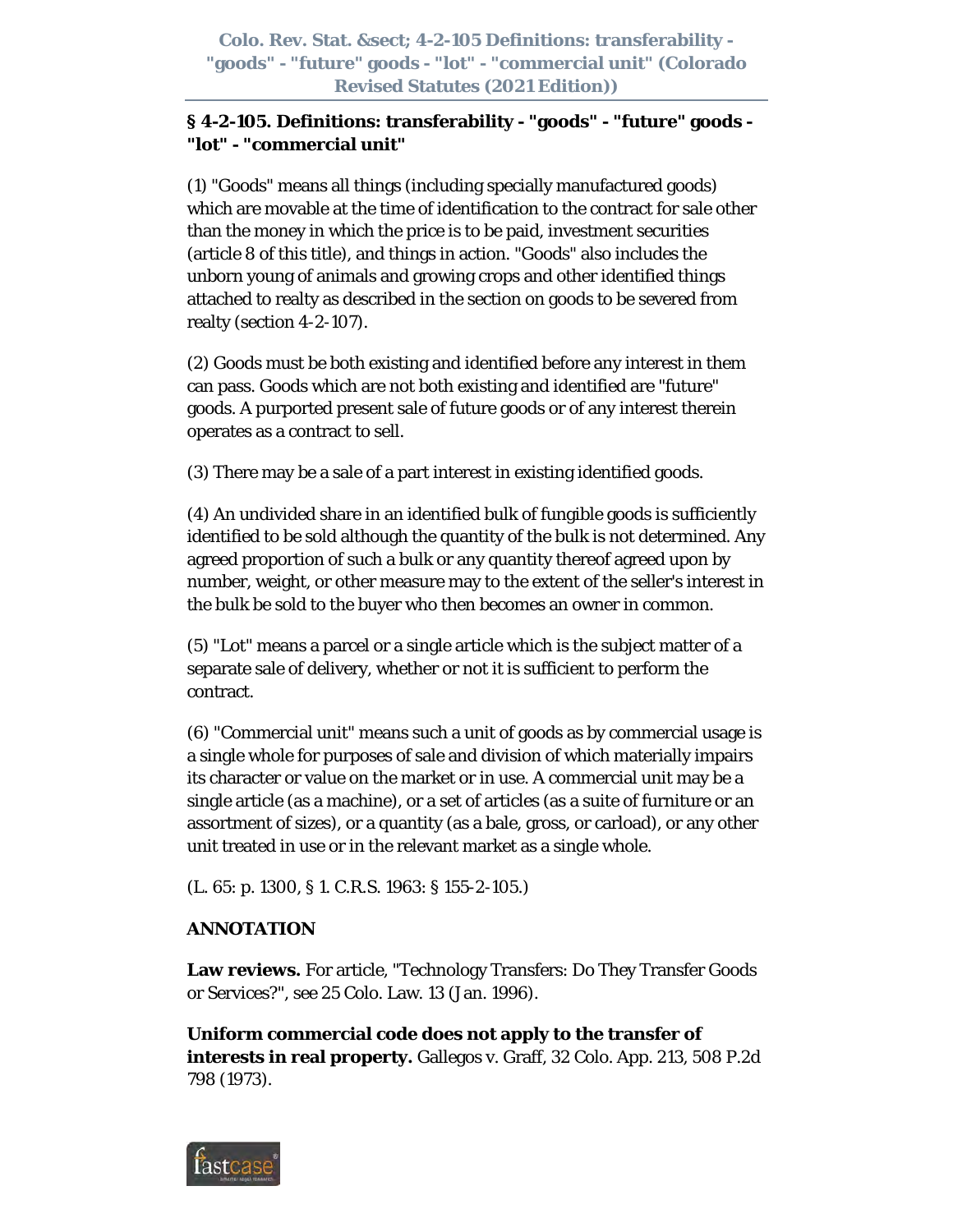**Colo. Rev. Stat. § 4-2-105 Definitions: transferability - "goods" - "future" goods - "lot" - "commercial unit" (Colorado Revised Statutes (2021 Edition))**

**Uniform commercial code does not supplant livestock bill of sale laws.** Although livestock are "goods", the UCC does not supplant the livestock bill of sale laws concerning the passage of title to livestock. Cugnini v. Reynolds Cattle Co., 648 P.2d 159 (Colo. App. 1981), aff'd, 687 P.2d 962 (Colo. 1984).

**Refinery sale did not involve sale of "goods"** and thus was not covered by this article. McClanahan v. Am. Gilsonite Co., 494 F. Supp. 1334 (D. Colo. 1980).

**Hose used in hydronic radiant heating systems is a "good" for purposes of the UCC.** The hose was an existing and identifiable thing which was movable at the time of identification to the contract for sale, making it a "good" for purposes of the UCC. Separate units of goods that are later incorporated into a home or other building are still goods at the time that they are procured for installation. The fact that materials sold might later be installed in a home and assume the character of fixtures does not undermine the primary purpose of the contract as one for a sale of goods. Loughridge v. Goodyear Tire & Rubber Co., 192 F. Supp. 2d 1175 (D. Colo. 2002).

**Automobiles held movable goods at the time of their identification to the contract for sale.** Guy Martin Buick, Inc. v. Colo. Springs Nat'l Bank, 32 Colo. App. 235, 511 P.2d 912 (1973), aff'd, 184 Colo. 166, 519 P.2d 354 (1974).

**Right to use office space, right to use telephone equipment, and customer list were not "goods" and therefore not covered by the Bulk Transfers Act.** Smith Office Serv., Inc. v. Kelley, 762 P.2d 791 (Colo. App. 1988).

**Applied** in Smith v. Union Supply Co., 675 P.2d 333 (Colo. App. 1983); Homier v. Faricy Truck & Equipment Co., 784 P.2d 798 (Colo. App. 1988).

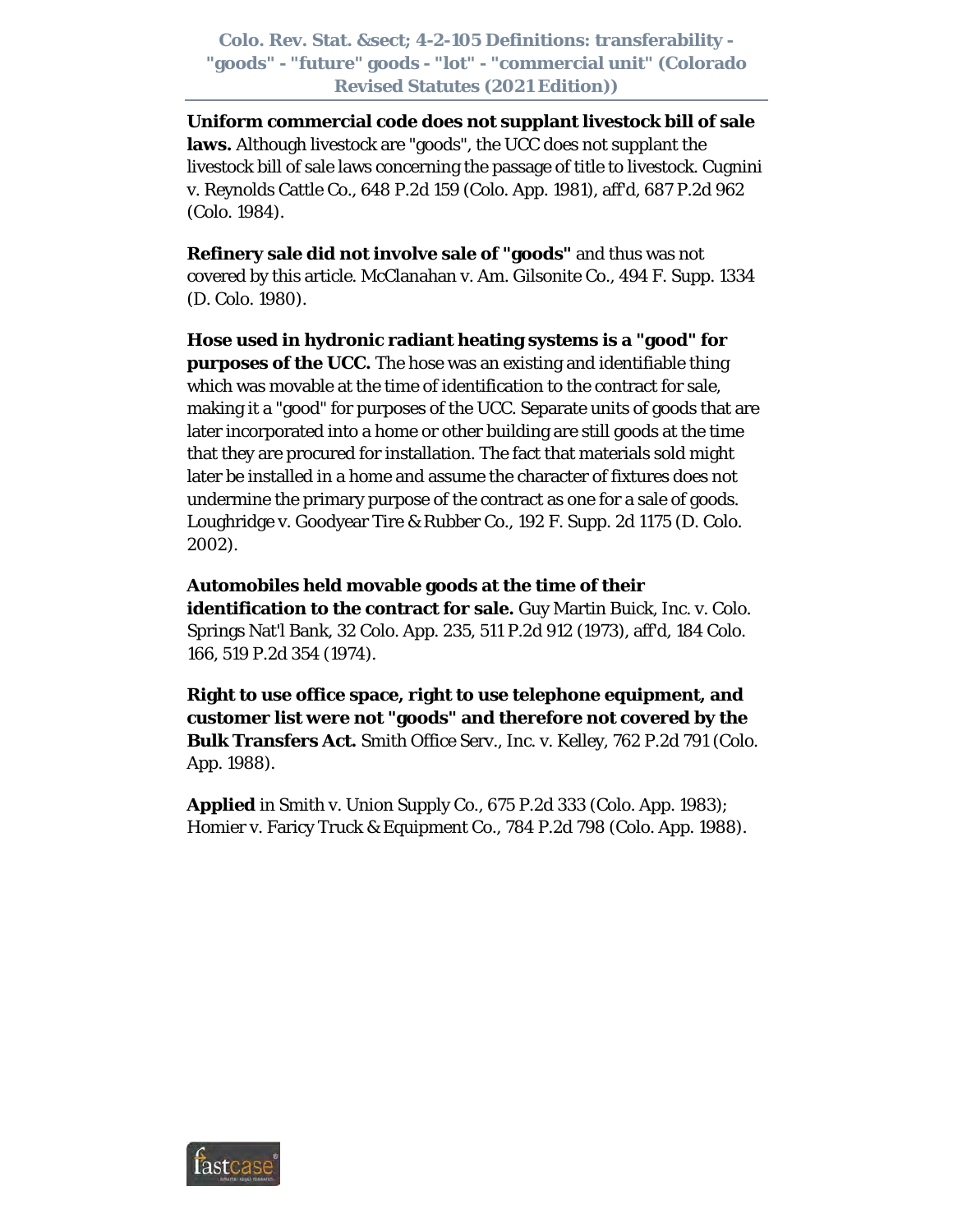**Colo. Rev. Stat. § 4-2-106 Definitions: "contract" - "agreement" - "contract for sale" - "sale" - "present sale" - "conforming" to contract - "termination" - "cancellation" (Colorado Revised Statutes (2021 Edition))**

**§ 4-2-106. Definitions: "contract" - "agreement" - "contract for sale" - "sale" - "present sale" - "conforming" to contract - "termination" - "cancellation"** 

(1) In this article unless the context otherwise requires, "contract" and "agreement" are limited to those relating to the present or future sale of goods. "Contract for sale" includes both a present sale of goods and a contract to sell goods at a future time. A "sale" consists in the passing of title from the seller to the buyer for a price (section 4-2-401). A "present sale" means a sale which is accomplished by the making of the contract.

(2) Goods or conduct including any part of a performance are "conforming" or conform to the contract when they are in accordance with the obligations under the contract.

(3) "Termination" occurs when either party pursuant to a power created by agreement or law puts an end to the contract otherwise than for its breach. On "termination", all obligations which are still executory on both sides are discharged but any right based on prior breach or performance survives.

(4) "Cancellation" occurs when either party puts an end to the contract for breach by the other, and its effect is the same as that of "termination", except that the cancelling party also retains any remedy for breach of the whole contract or any unperformed balance.

(L. 65: p. 1301, § 1. C.R.S. 1963: § 155-2-106.)

**ANNOTATION**

**Nonconformity cannot be viewed as a question of the quantity and quality of goods alone,** but of the performance of the totality of the seller's contractual undertaking. Irrigation Motor & Pump Co. v. Belcher, 29 Colo. App. 343, 483 P.2d 980 (1971).

**Applied** in R.H. Lindsay Co. v. Greager, 204 F.2d 129 (10th Cir. 1953) (decided under repealed CSA, C. 143A, § 1, uniform sales act); Waggoner v. Wilson, 31 Colo. App. 518, 507 P.2d 482 (1972); Guy Martin Buick, Inc. v. Colo. Springs Nat'l Bank, 32 Colo. App. 235, 511 P.2d 912 (1973); Walgreen Co. v. Charnes, 859 P.2d 235 (Colo. App. 1992).

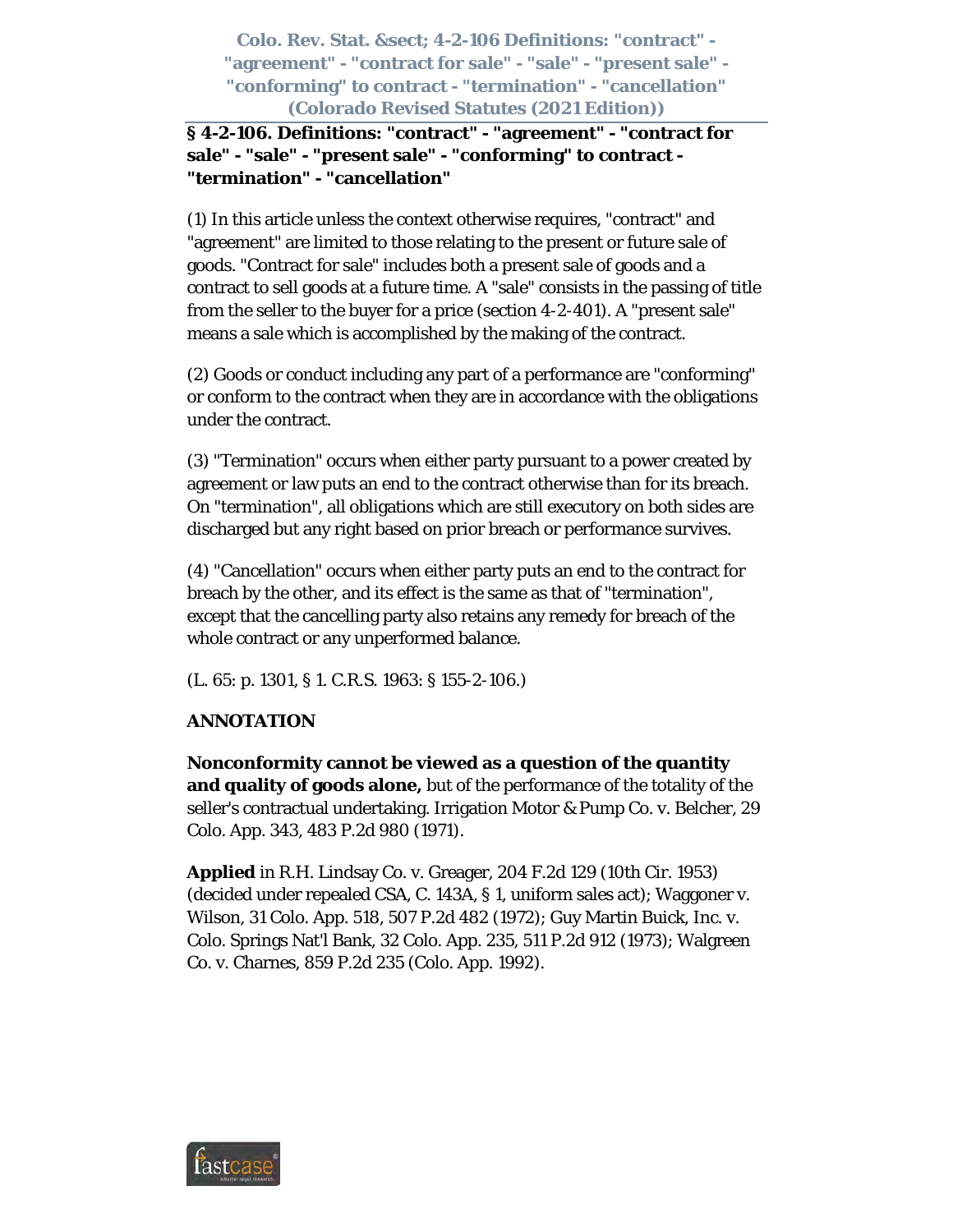## **§ 4-2-107. Goods to be severed from realty - recording**

(1) A contract for the sale of minerals or the like (including oil and gas) or a structure or its materials to be removed from realty is a contract for the sale of goods within this article if they are to be severed by the seller; but until severance, a purported present sale thereof which is not effective as a transfer of an interest in land is effective only as a contract to sell.

(2) A contract for the sale apart from the land of growing crops or other things attached to realty and capable of severance without material harm thereto, but not described in subsection (1) of this section, or of timber to be cut is a contract for the sale of goods within this article, whether the subject matter is to be severed by the buyer or by the seller even though it forms part of the realty at the time of contracting, and the parties can by identification effect a present sale before severance.

(3) The provisions of this section are subject to any third party rights provided by the law relating to realty records, and the contract for sale may be executed and recorded as a document transferring an interest in land and shall then constitute notice to third parties of the buyer's rights under the contract for sale.

(L. 65: p. 1301, § 1. C.R.S. 1963: § 155-2-107. L. 77: (1) and (2) amended, p. 313, § 6, effective January 1, 1978.)

#### **ANNOTATION**

**Refinery sale did not involve sale of "goods"** and thus was not covered by this article. McClanahan v. Am. Gilsonite Co., 494 F. Supp. 1334 (D. Colo. 1980).

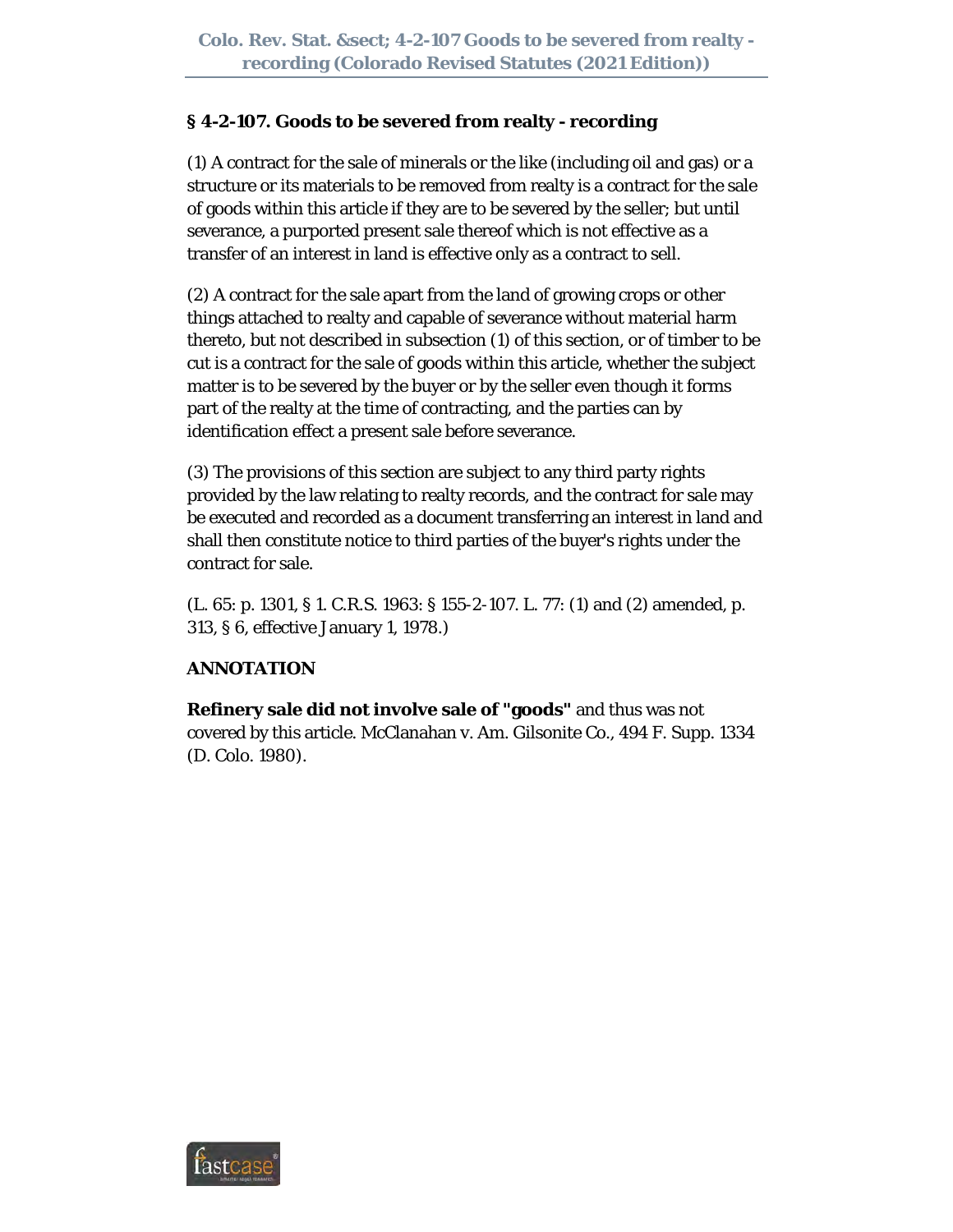#### **§ 4-2-201. Formal requirements - statute of frauds**

(1) Except as otherwise provided in this section, a contract for the sale of goods for the price of five hundred dollars or more is not enforceable by way of action or defense unless there is some writing sufficient to indicate that a contract for sale has been made between the parties and signed by the party against whom enforcement is sought or by his authorized agent or broker. A writing is not insufficient because it omits or incorrectly states a term agreed upon, but the contract is not enforceable under this paragraph beyond the quantity of goods shown in such writing.

(2) Between merchants, if within a reasonable time a writing in confirmation of the contract and sufficient against the sender is received and the party receiving it has reason to know its contents, it satisfies the requirements of subsection (1) of this section against such party unless written notice of objection to its contents is given within ten days after it is received.

(3) A contract which does not satisfy the requirements of subsection (1) of this section but which is valid in other respects is enforceable:

(a) If the goods are to be specially manufactured for the buyer and are not suitable for sale to others in the ordinary course of the seller's business and the seller, before notice of repudiation is received and under circumstances which reasonably indicate that the goods are for the buyer, has made either a substantial beginning of their manufacture or commitments for their procurement; or

(b) If the party against whom enforcement is sought admits in his pleading, testimony, or otherwise in court that a contract for sale was made, but the contract is not enforceable under this provision beyond the quantity of goods admitted; or

(c) With respect to goods for which payment has been made and accepted or which have been received and accepted (section 4-2-606).

(L. 65: p. 1302, § 1. C.R.S. 1963: § 155-2-201.)

#### **ANNOTATION**

**Law reviews.** For article, "Buyer-Secured Party Conflicts Under Section 9- 307(1) of the Uniform Commercial Code", see 46 U. Colo. L. Rev. 333 (1974- 75). For article, "Commercial Law", see 55 Den. L.J. 425 (1978).

**Annotator's note.** Since § 4-2-201 is similar to repealed C.R.S. 1963, § 121-1-4 (uniform sales act), a relevant case construing § 121-1-4 has been included in the annotations to this section.

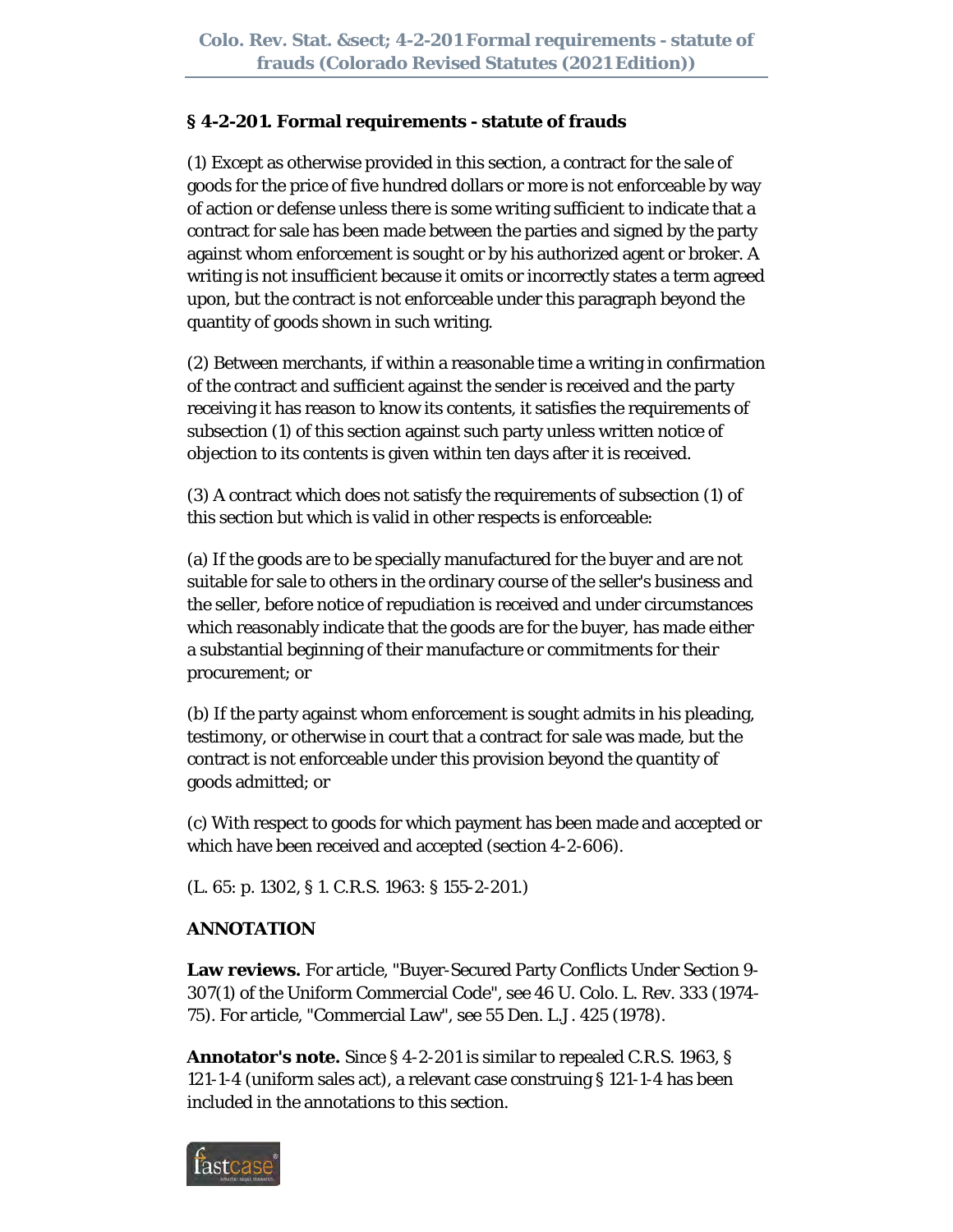**This section is a parallel provision to** section 38-10-112. Howse v. Crumb, 143 Colo. 90, 352 P.2d 285 (1960).

**Acceptance must be voluntary and unconditional.** Howse v. Crumb, 143 Colo. 90, 352 P.2d 285 (1960).

**Acceptance may be inferred** from the buyer's conduct in taking physical possession of the goods or some part of them. Howse v. Crumb, 143 Colo. 90, 352 P.2d 285 (1960).

**Question of having received and accepted "part of goods" where taken and returned.** In an action against a buyer to recover for failure to complete the purchase, testimony that the buyer took part of the goods away, but returned such later, is prima facie evidence warranting submission to the trier of facts of the question whether the buyer received and accepted "part of the goods" within the meaning of this section. Howse v. Crumb, 143 Colo. 90, 352 P.2d 285 (1960).

**Provisions not expressed in writing may be established by parol.** In an action for damages for failure to complete purchase where the evidence presents a question of fact on the issue of acceptance of part of the goods, such evidence, if satisfactory to the trier of facts, takes the case from under the statute of frauds; and the provisions of the contract, not expressed in the writing, may then be established by parol. Howse v. Crumb, 143 Colo. 90, 352 P.2d 285 (1960).

**Burden on plaintiff to prove preexisting oral contract.** Under this section the burden is on the plaintiff to prove that an oral contract had been entered into before the purchase order was drawn, and to constitute a sufficient writing to take the oral contract outside the statute of frauds, the writing must be "in confirmation of the contract". Nations Enters., Inc. v. Process Equip. Co., 40 Colo. App. 390, 579 P.2d 655 (1978).

**Defendant has burden of proving the applicability of this section as an affirmative defense to a breach of contract claim. However, the burden switches back to the plaintiff to prove that the merchant exception in subsection (2) applies.** Thus, it was reversible error for the trial court to instruct the jury that the defendant had the burden of proving that he was not a merchant and that no confirmatory writing was sent. Am. Pride Co-op v. Seewald, 968 P.2d 139 (Colo. App. 1998).

**Totality of circumstances support trial court's conclusion that plaintiff intended to retain ownership of goods** and that defendant's conduct did not constitute an acceptance for purposes of exception to the

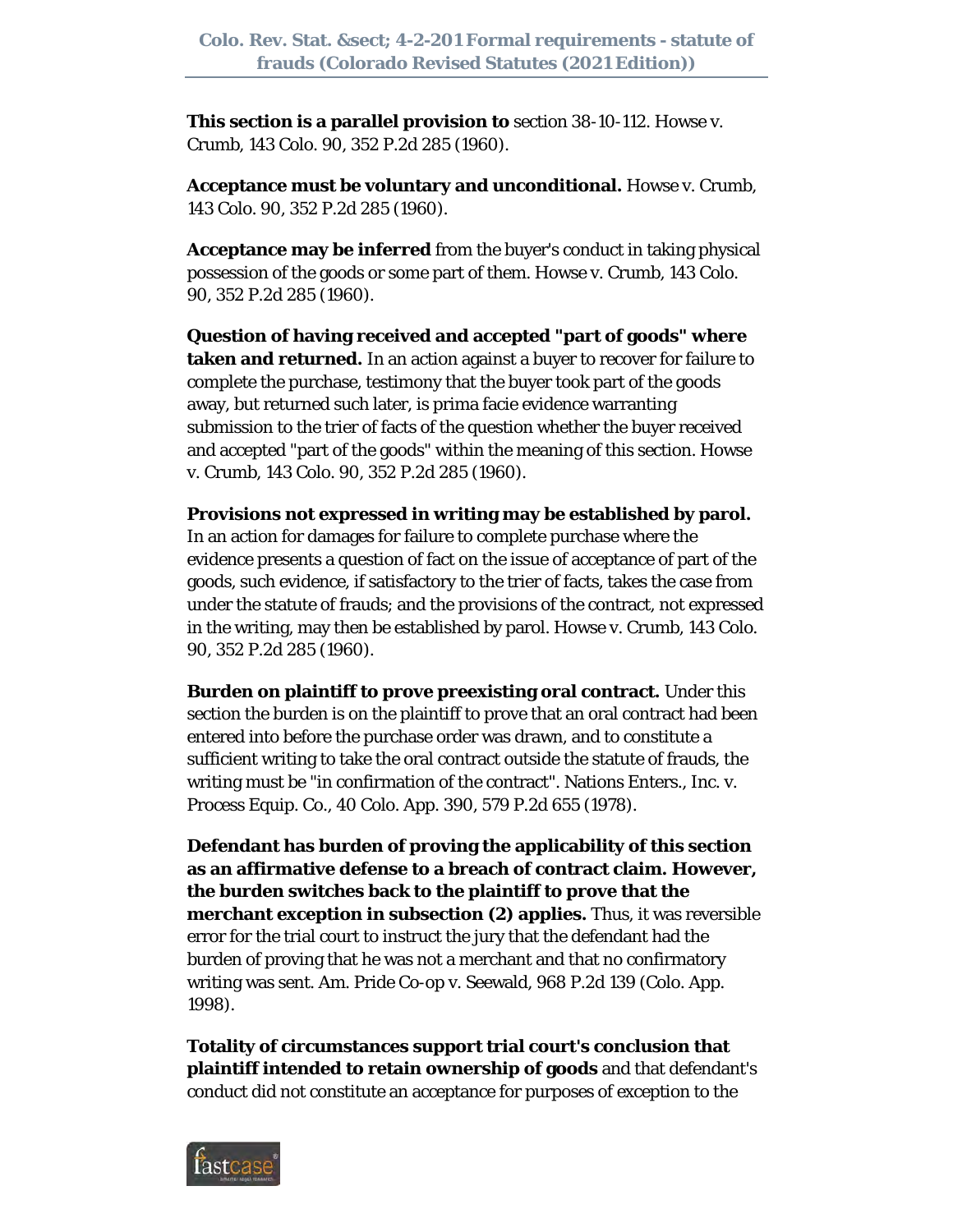statute of frauds and, therefore, plaintiff's action to enforce oral contract was barred by statute of frauds. Lockhart v. Elm, 736 P.2d 429 (Colo. App. 1987).

**Farmer held to be "merchant" for purposes of § 4-2-201(1).** Transaction between long-time farmer and merchandiser of agricultural commodities for sale of corn upon harvest was between merchants, and written confirmation of oral agreement held sufficient to take transaction out of statute of frauds. Colorado-Kansas Grain v. Reifschneider, 817 P.2d 637 (Colo. App. 1991).

**Contract contemplating both service and goods.** A contract which contemplates both the performance of services and the sale of goods must be examined to determine whether its primary purpose is the sale of goods or the rendition of services. Colo. Carpet Installation, Inc. v. Palermo, 647 P.2d 686 (Colo. App. 1982), aff'd, 668 P.2d 1384 (Colo. 1983).

If the primary purpose of the contract is the sale of goods and the performance of services is merely incidental, then the statute of frauds will bar any claim which lacks the requisite writing. Colo. Carpet Installation, Inc. v. Palermo, 647 P.2d 686 (Colo. App. 1982), aff'd, 668 P.2d 1384 (Colo. 1983).

**Effect of part performance.** While part performance can be sufficient to remove the bar of the statute of frauds, it will remove only that portion of the contract which relates to goods which have actually been received and accepted. Colo. Carpet Installation, Inc. v. Palermo, 647 P.2d 686 (Colo. App. 1982), aff'd, 668 P.2d 1384 (Colo. 1983).

**Applicability of specially manufactured goods exception.** The specially manufactured goods exception, subsection (3)(a), applies only when goods are not a stock item and are unsuitable for sale to others in the ordinary course of business. Colo. Carpet Installation, Inc. v. Palermo, 647 P.2d 686 (Colo. App. 1982), aff'd, 668 P.2d 1384 (Colo. 1983).

**Applied** in Lease Fin., Inc. v. Burger, 40 Colo. App. 107, 575 P.2d 857 (1977); Morrison v. Droll, 41 Colo. App. 354, 588 P.2d 383 (1978); United States ex rel. Mobile Premix Concrete, Inc. v. Santa Fe Eng'rs, Inc., 515 F. Supp. 512 (D. Colo. 1981).

For what constitutes acceptance of goods, see §4-2-606.

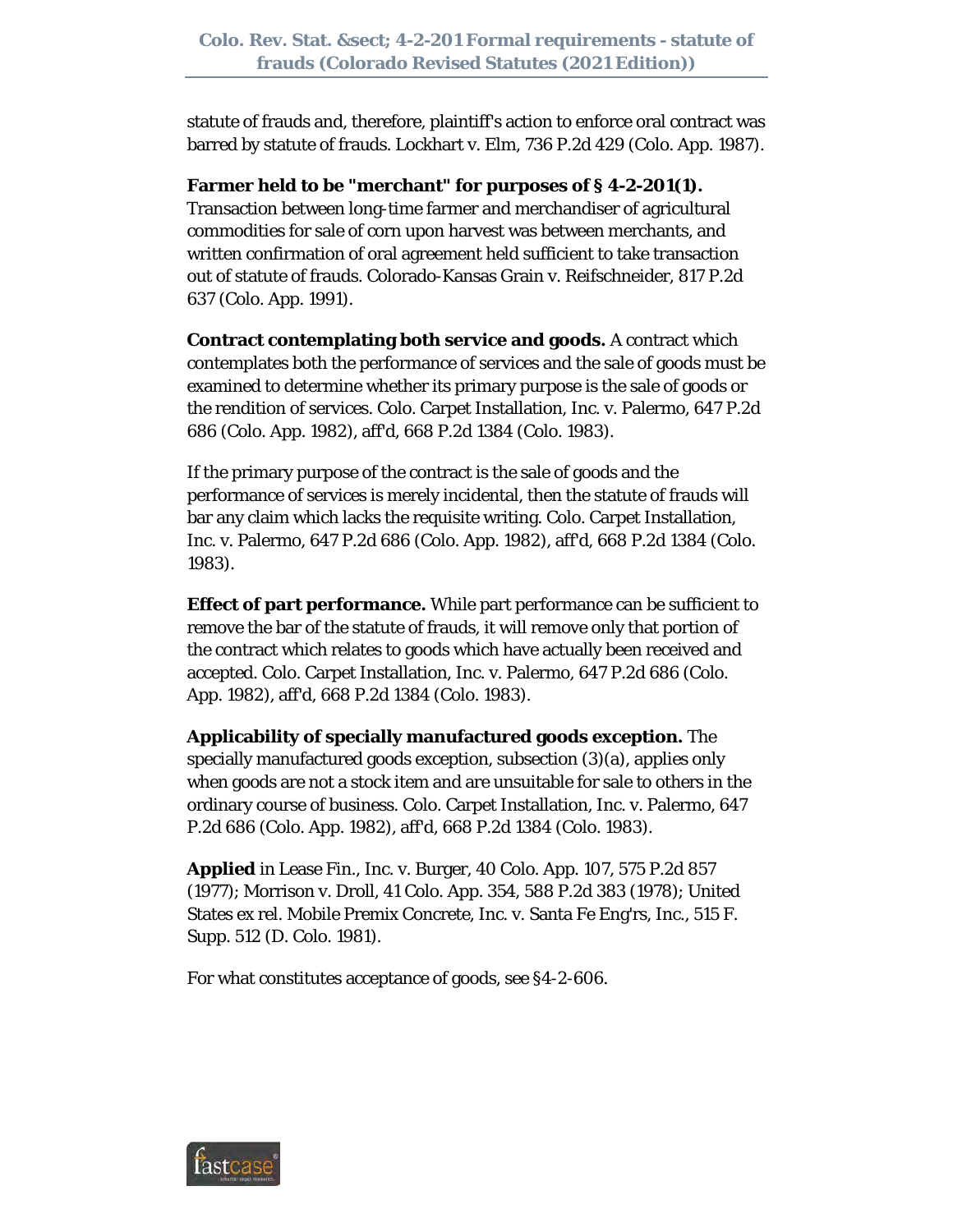**§ 4-2-202. Final written expression - parol or extrinsic evidence** 

Terms with respect to which the confirmatory memoranda of the parties agree or which are otherwise set forth in a writing intended by the parties as a final expression of their agreement with respect to such terms as are included therein, may not be contradicted by evidence of any prior agreement or of a contemporaneous oral agreement but may be explained or supplemented:

(a) By course of dealing, usage of trade, or by course of performance (section 4-1-303); and

(b) By evidence of consistent additional terms unless the court finds the writing to have been intended also as a complete and exclusive statement of the terms of the agreement.

(L. 65: p. 1303, § 1. C.R.S. 1963: § 155-2-202. L. 2006: (a) amended, p. 490, § 5, effective September 1.)

## **ANNOTATION**

**Law reviews.** For article, "Exclusion and Modification of Warranty under the U.C.C. -- How to Succeed in Business Without Being Liable for Not Really Trying", see 46 Den. L.J. 579 (1969). For article, "Buyer-Secured Party Conflicts Under Section 9-307(1) of the Uniform Commercial Code", see 46 U. Colo. L. Rev. 333 (1974-75).

**Parol evidence is to be excluded if** the writing was intended as a final, complete, and exclusive statement of the terms of the agreement. MacGregor v. McReki, Inc., 30 Colo. App. 196, 494 P.2d 1297 (1971).

**If the written expression is not "complete and exclusive", parol evidence is admissible if** it relates to additional terms which are not inconsistent with a term of the written agreement. MacGregor v. McReki, Inc., 30 Colo. App. 196, 494 P.2d 1297 (1971).

**There is no longer the assumption that the parties intended a writing to be the complete expression of their agreement.** The assumption is to the contrary, unless the court expressly finds that the parties intended the contract to be completely integrated. Amoco Prod. Co. v. W. Slope Gas Co., 745 F.2d 303 (10th Cir. 1985); Nw. Cent. Pipeline Corp. v. JER P'ship, 943 F.2d 1219 (10th Cir. 1991).

**Parol evidence admissible to vary or contradict terms of ambiguous agreement.** Montoya v. Cherry Creek Dodge, Inc., 708 P.2d

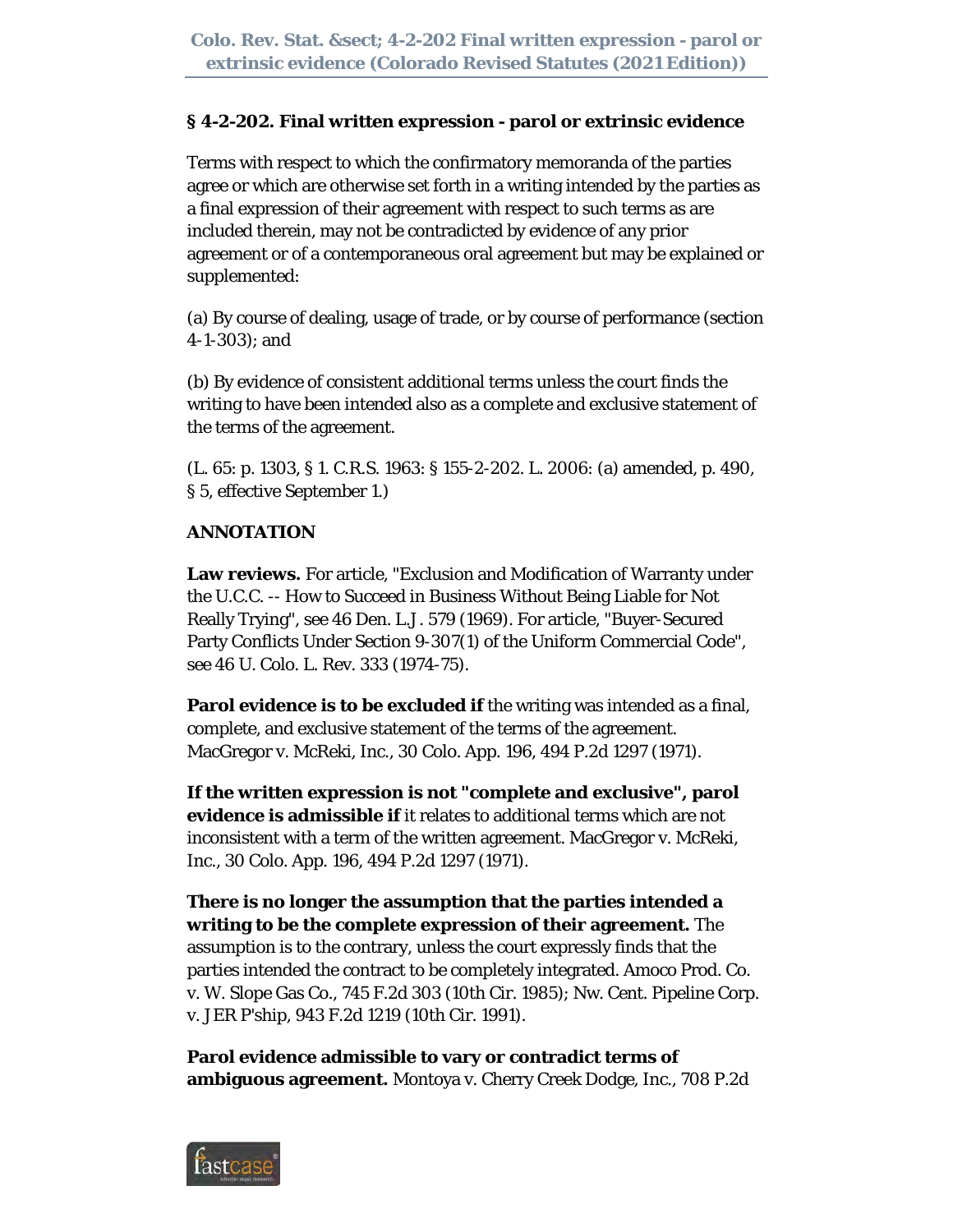491 (Colo. App. 1985); Nw. Cent. Pipeline Corp. v. JER P'ship, 943 F.2d 1219 (10th Cir. 1991).

**General integration clause does not effect a waiver of a claim of negligent misrepresentation not specifically prohibited by the terms of the agreement.** Parol evidence as to such misrepresentation allowed. Keller v. A.O. Smith Harvestore Prods., 819 P.2d 69 (Colo. 1991).

**Parol evidence rule applicable to contract disputes had no force in a tort action alleging fraudulent misrepresentation in the inducement to execute an agreement.** Bill Dreiling Motor Co. v. Shultz, 168 Colo. 59, 450 P.2d 70 (1969); Keller v. A.O. Smith Harvestore Prods., 819 P.2d 69 (Colo. 1991).

**To be inconsistent, the offered evidence must** contradict or negate the written terms. MacGregor v. McReki, Inc., 30 Colo. App. 196, 494 P.2d 1297 (1971).

**Where a buyer alleges the existence of oral warranties prior to execution of a written contract** and there is conduct following the sale which tends to show that warranties were in fact made, there is a material issue of fact for resolution, namely, whether the parties intended the written contract to be a final expression of their agreement, and, if not, what the terms actually agreed upon by the parties consisted of. Evidence of both oral warranties and the conduct of the parties subsequent to signing the contract is admissible for purpose of resolving this issue. O'Neil v. Int'l Harvester Co., 40 Colo. App. 369, 575 P.2d 862 (1978).

**Previous course of dealing considered in determining meaning of contract provisions.** It is the policy of the uniform commercial code to consider previous course of dealing in determining the meaning of contract provisions. Amerine Nat'l Corp. v. Denver Feed Co., 493 F.2d 1275 (10th Cir. 1974); KN Energy, Inc. v. Great W. Sugar Co., 698 P.2d 769 (Colo. 1985), cert. denied, 472 U.S. 1022, 105 S. Ct. 3489, 87 L. Ed. 2d 623 (1985).

**The lack of facial ambiguity in the contract language is basically irrelevant** to whether extrinsic evidence ought to be considered by the court as an initial matter. Amoco Prod. Co. v. W. Slope Gas Co., 754 F.2d 303 (10th Cir. 1985).

**If a contract's construction depends upon extrinsic facts,** then its terms become questions of fact, and the district court's construction will be overturned only if clearly erroneous. Amoco Prod. Co. v. W. Slope Gas Co., 745 F.2d 303 (10th Cir. 1985); Nw. Cent. Pipeline Corp. v. JER P'ship, 943 F.2d 1219 (10th Cir. 1991).

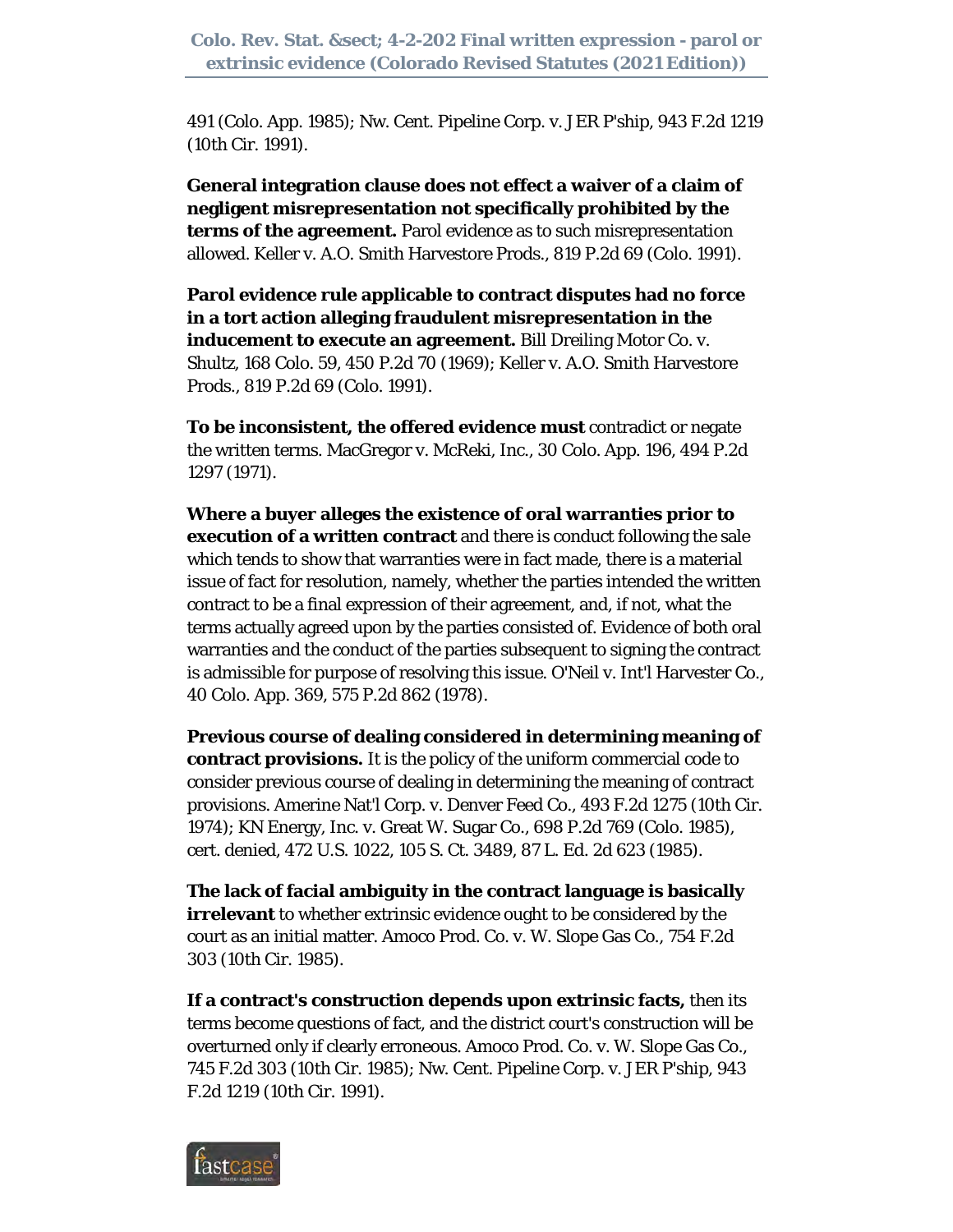**Applied** in Lease Fin., Inc. v. Burger, 40 Colo. App. 107, 575 P.2d 857 (1977); Universal Drilling Co. v. Camay Drilling Co., 737 F.2d 869 (10th Cir. 1984).

For the course of performance or practical construction, see §4-2-208.

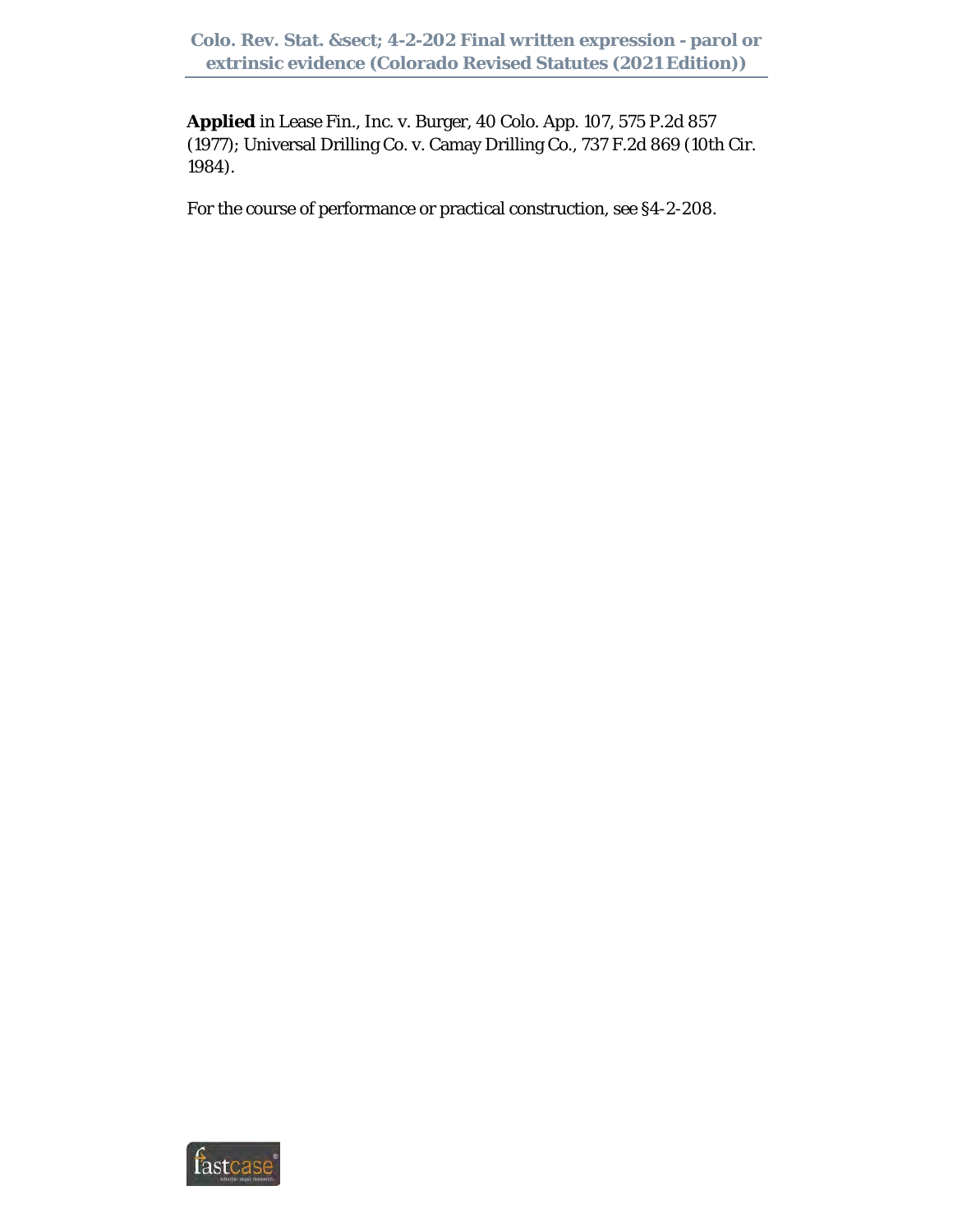#### **§ 4-2-203. Seals inoperative**

The affixing of a seal to a writing evidencing a contract for sale or an offer to buy or sell goods does not constitute the writing a sealed instrument, and the law with respect to sealed instruments does not apply to such a contract or offer.

(L. 65: p. 1303, § 1. C.R.S. 1963: § 155-2-203.)

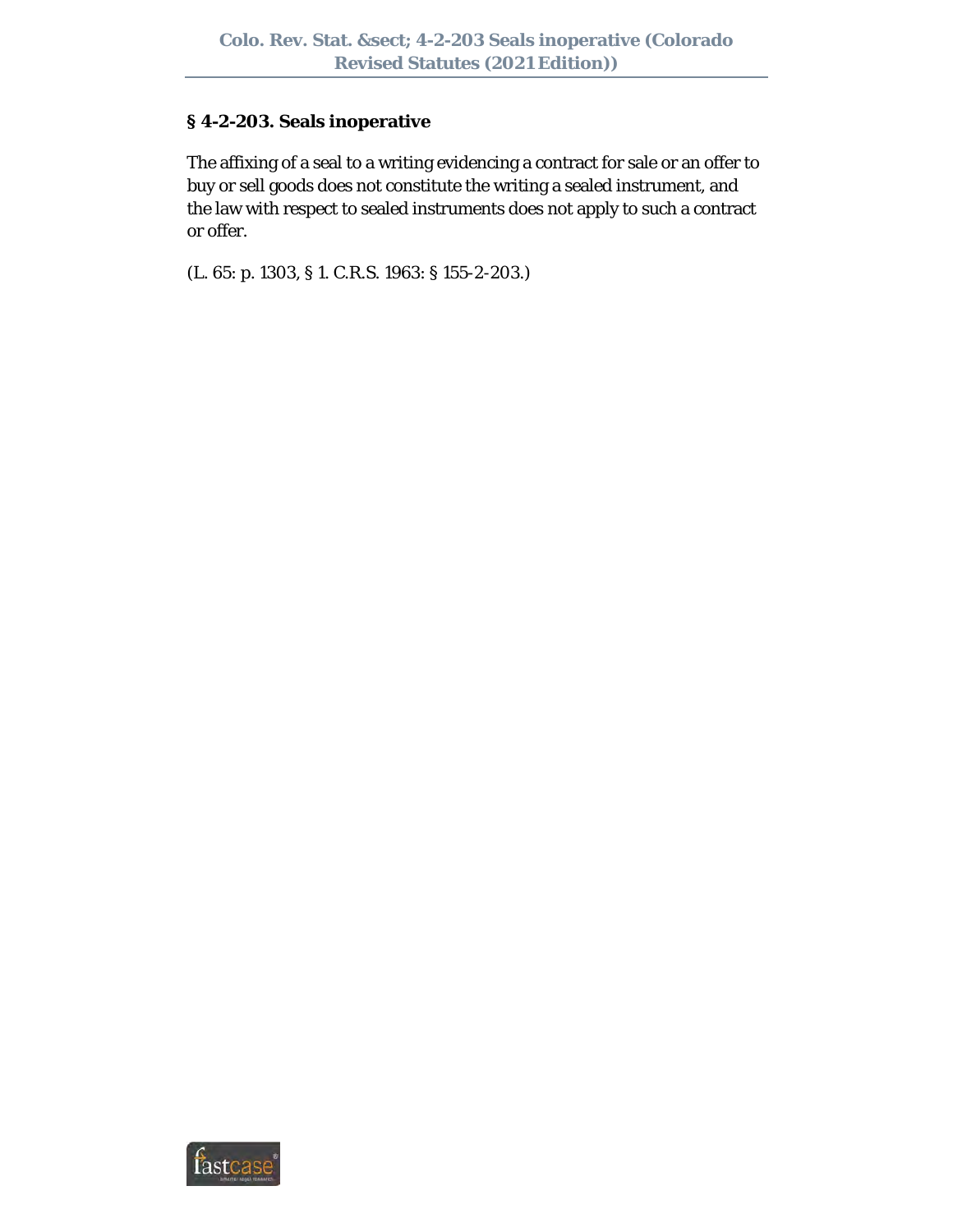## **§ 4-2-204. Formation in general**

(1) A contract for sale of goods may be made in any manner sufficient to show agreement, including conduct by both parties which recognizes the existence of such a contract.

(2) An agreement sufficient to constitute a contract for sale may be found even though the moment of its making is undetermined.

(3) Even though one or more terms are left open, a contract for sale does not fail for indefiniteness if the parties have intended to make a contract and there is a reasonably certain basis for giving an appropriate remedy.

(L. 65: p. 1303, § 1. C.R.S. 1963: § 155-2-204.)

#### **ANNOTATION**

**Applied** in Cargill, Inc. v. Stafford, 553 F.2d 1222 (10th Cir. 1977); Nations Enters., Inc. v. Process Equip. Co., 40 Colo. App. 390, 579 P.2d 655 (1978); Western Conference Resorts, Inc. v. Pease, 668 P.2d 973 (Colo. App. 1983).

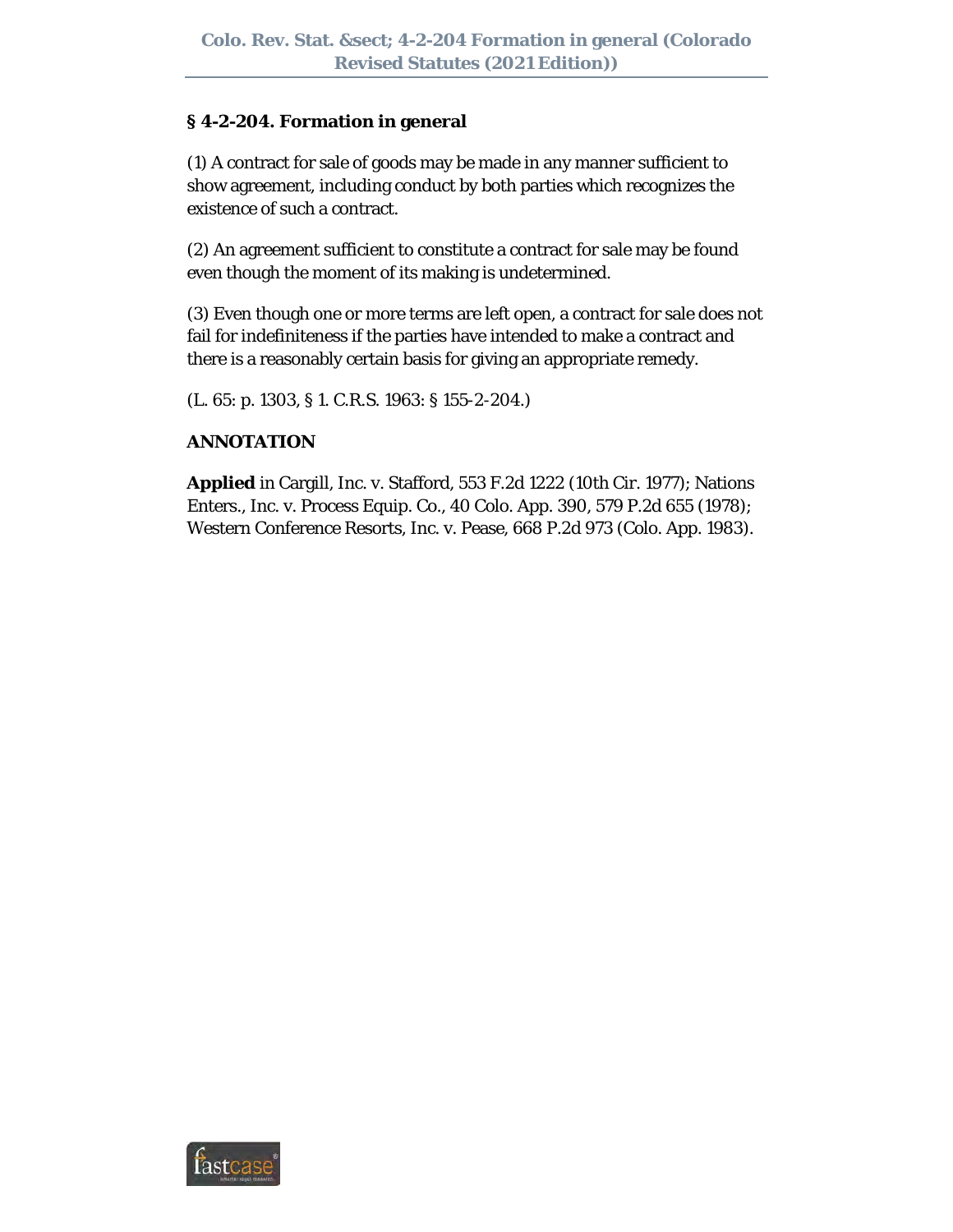### **§ 4-2-205. Firm offers**

An offer by a merchant to buy or sell goods in a signed writing which by its terms gives assurance that it will be held open is not revocable, for lack of consideration, during the time stated or, if no time is stated, for a reasonable time, but in no event may such period of irrevocability exceed three months; but any such term of assurance on a form supplied by the offeree must be separately signed by the offeror.

(L. 65: p. 1303, § 1. C.R.S. 1963: § 155-2-205.)

#### **ANNOTATION**

**An offer can be "firm" even if not made in writing.** This section is not intended to provide the exclusive mechanism by which a valid offer can be made. Its purpose is only to establish a type of offer that, although not supported by consideration, is nonetheless irrevocable. Scoular Co. v. Denney, 151 P.3d 615 (Colo. App. 2006).

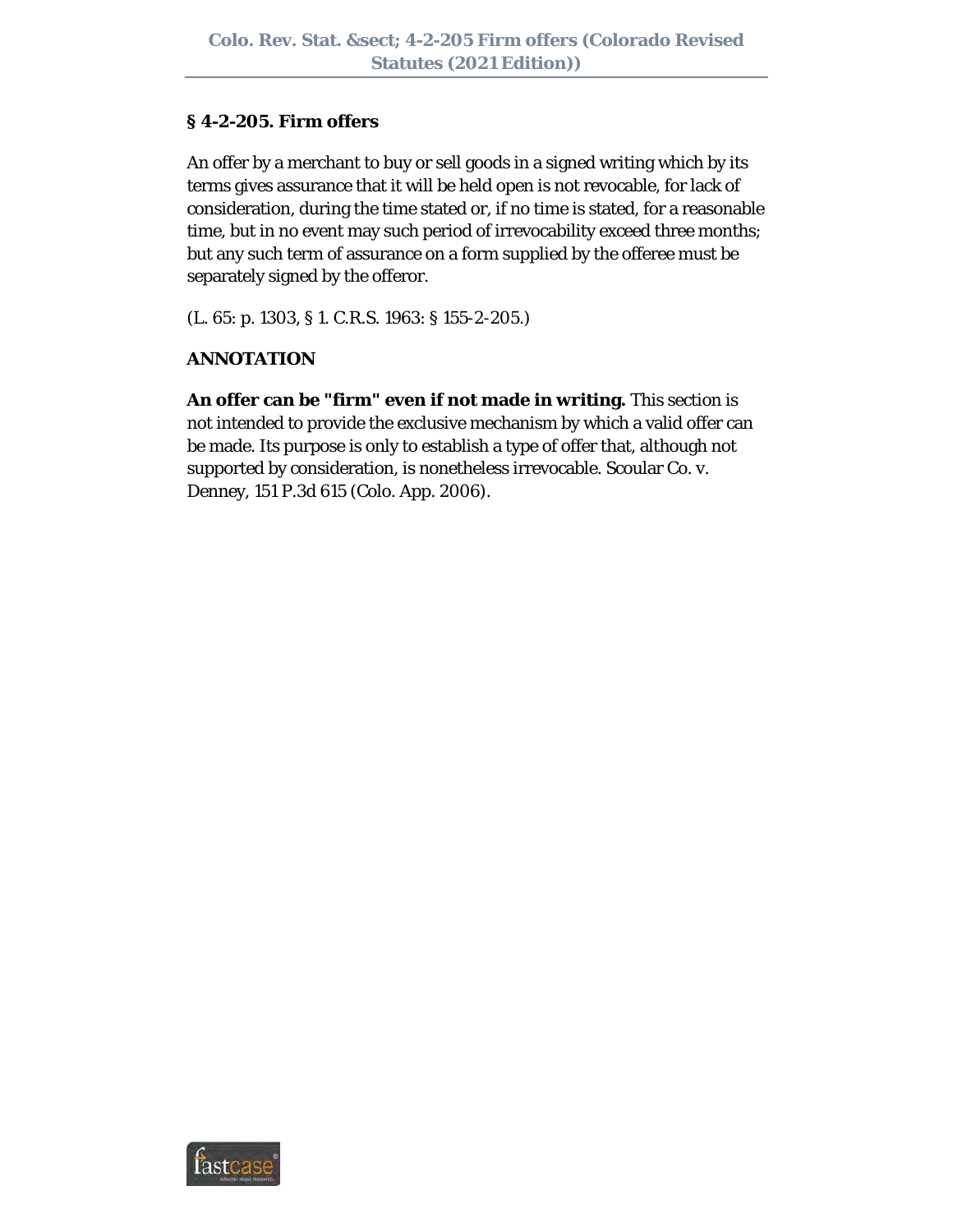## **§ 4-2-206. Offer and acceptance in formation of contract**

(1) Unless otherwise unambiguously indicated by the language or circumstances:

(a) An offer to make a contract shall be construed as inviting acceptance in any manner and by any medium reasonable in the circumstances;

(b) An order or other offer to buy goods for prompt or current shipment shall be construed as inviting acceptance either by a prompt promise to ship or by the prompt or current shipment of conforming or nonconforming goods, but such a shipment of nonconforming goods does not constitute an acceptance if the seller seasonably notifies the buyer that the shipment is offered only as an accommodation to the buyer.

(2) Where the beginning of a requested performance is a reasonable mode of acceptance, an offeror who is not notified of acceptance within a reasonable time may treat the offer as having lapsed before acceptance.

(L. 65: p. 1304, § 1. C.R.S. 1963: § 155-2-206.)

## **ANNOTATION**

**Where partial performance not adequate acceptance.** In cases where the purchase order provides for an acceptance in writing, and the acceptance copy points out that the order is not valid until the acceptance copy is received, the buyer's purchase order does not invite acceptance by partial performance, and the seller's conduct in shipping some of the pumps more than a year after the date of the purchase order does not amount to acceptance. Nations Enters., Inc. v. Process Equip. Co., 40 Colo. App. 390, 579 P.2d 655 (1978).

**Small print on acknowledging invoice held not part of contract.** Evidence held insufficient to establish that the small print on the invoice acknowledging purchaser's order was a part of the contract. Surplus Electronics Corp. v. Gallin, 653 P.2d 752 (Colo. App. 1982).

**A grain reseller's agreement to sell millet to a third party is not the beginning of a requested performance sufficient to constitute acceptance of a millet grower's offer to sell grain to the reseller.** The performance desired by the millet grower was payment of money, which was not made, and nothing in the contract with the third party specified that the grain to be resold to the third party was to be grain purchased from the millet grower. Scoular Co. v. Denney, 151 P.3d 615 (Colo. App. 2006).

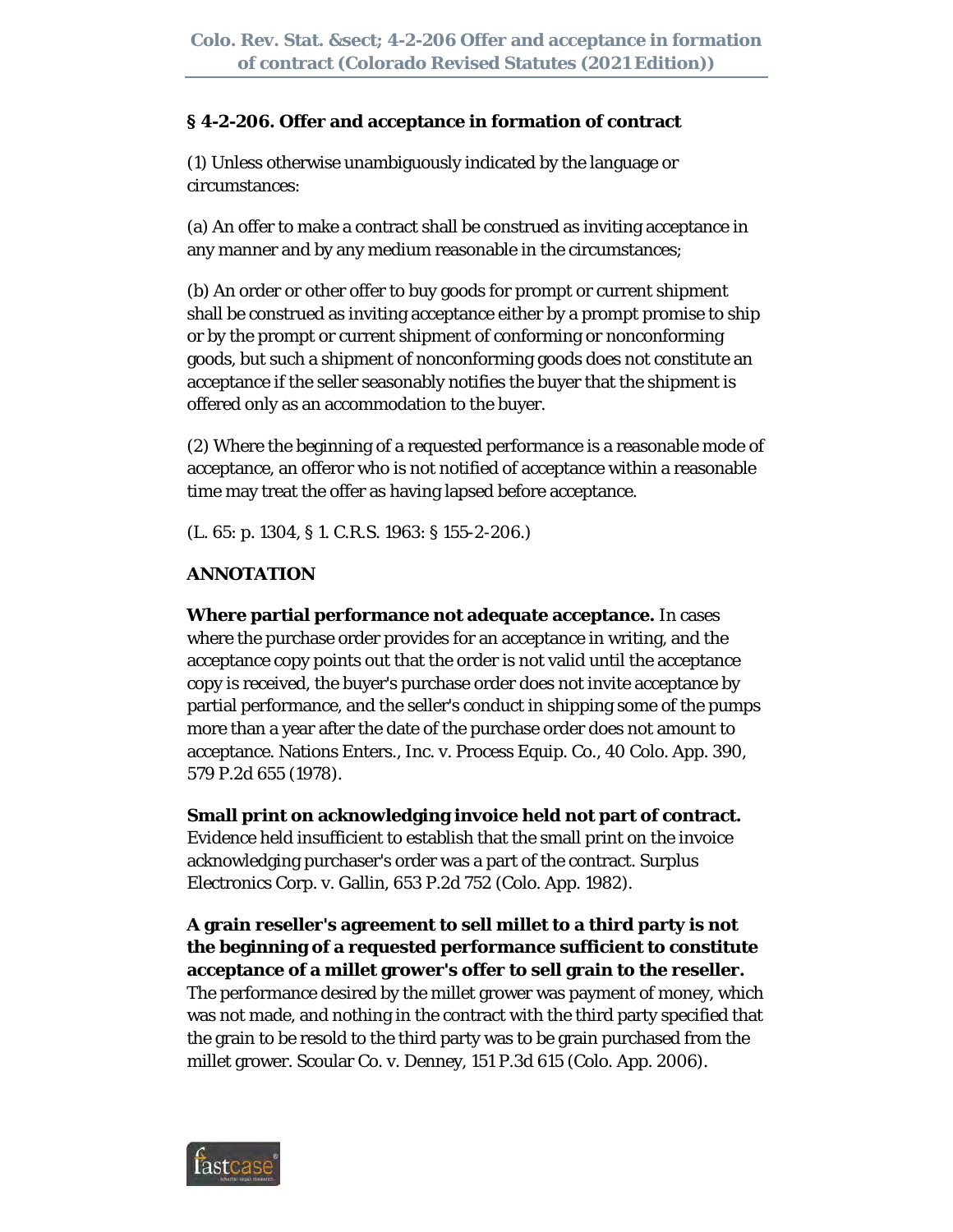### **§ 4-2-207. Additional terms in acceptance or confirmation**

(1) A definite and seasonable expression of acceptance or a written confirmation which is sent within a reasonable time, operates as an acceptance even though it states terms additional to or different from those offered or agreed upon, unless acceptance is expressly made conditional on assent to the additional or different terms.

(2) The additional terms are to be construed as proposals for addition to the contract. Between merchants such terms become part of the contract unless:

(a) The offer expressly limits acceptance to the terms of the offer;

(b) They materially alter it; or

(c) Notification of objection to them has already been given or is given within a reasonable time after notice of them is received.

(3) Conduct by both parties which recognizes the existence of a contract is sufficient to establish a contract for sale although the writings of the parties do not otherwise establish a contract. In such case, the terms of the particular contract consist of those terms on which the writings of the parties agree, together with any supplementary terms incorporated under any other provisions of this title.

(L. 65: p. 1304, § 1. C.R.S. 1963: § 155-2-207.)

## **ANNOTATION**

**Law reviews.** For article, "Commercial Law", see 55 Den. L.J. 425 (1978). For article, "The 'Battle of the Forms' Under the Colorado Uniform Commercial Code", see 11 Colo. Law. 78 (1982).

**Counteroffer.** Under this section, whenever an offeree's acceptance contains terms that materially alter the contract, and the offeree had conditioned his participation on the offeror's acceptance of such terms, the offeree's response becomes a counteroffer, to be accepted or rejected by the offeror, rather than an acknowledgment of the original offer. Master Palletizer Sys. v. T.S. Ragsdale Co., 725 F. Supp. 1525 (D. Colo. 1989).

**Effect of addition of material term on contract.** Under this section, in transactions between merchants the addition of a material term does not void the contract but the other party is not bound by the new term. Cargill, Inc. v. Stafford, 553 F.2d 1222 (10th Cir. 1977).

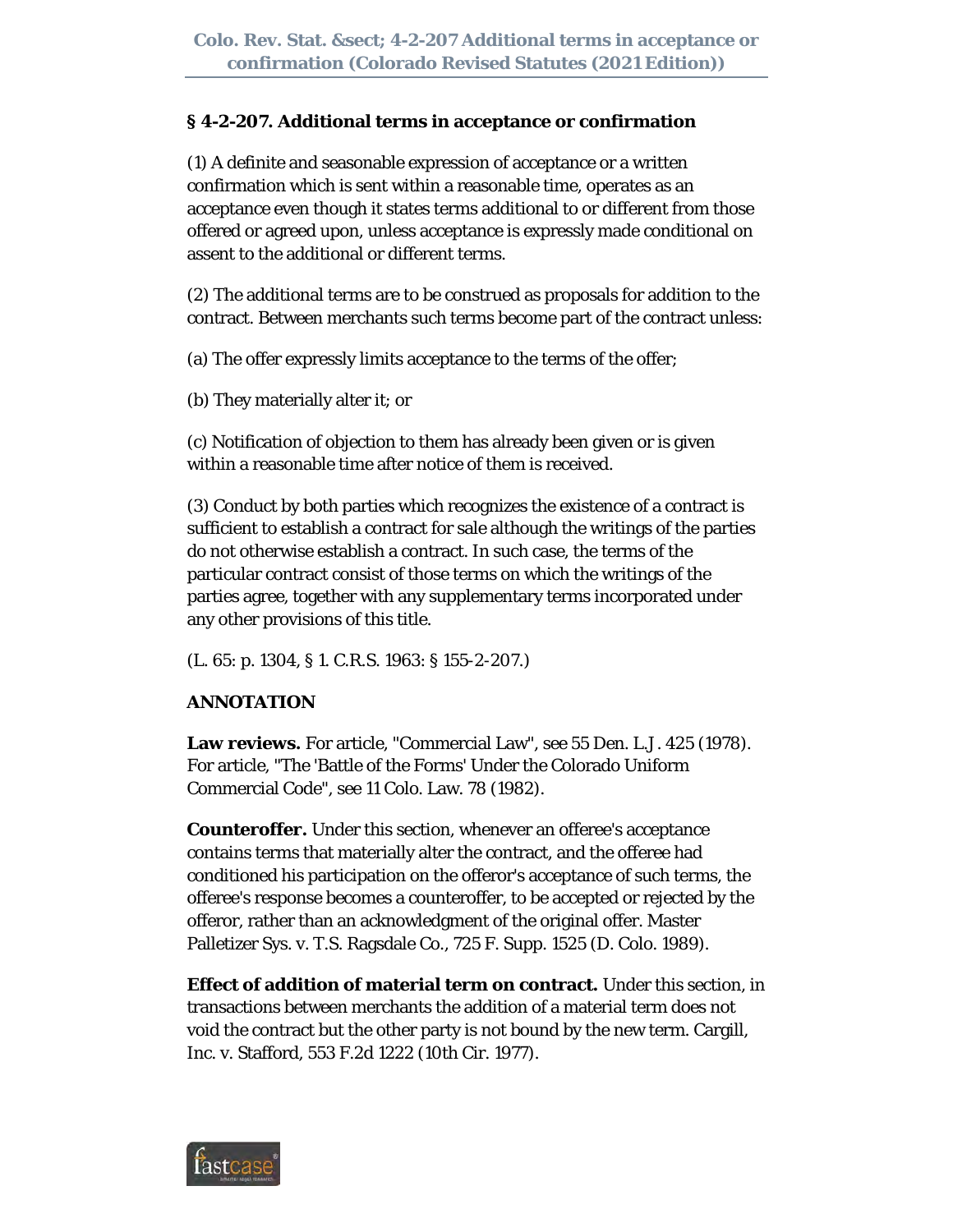**Test for determining materiality** consists of three-part analysis to find subjective surprise, objective surprise, and hardship. Avedon Eng'g, Inc. v. Seatex, 112 F. Supp. 2d 1090 (D. Colo. 2000).

**Material alteration not found.** Boilerplate "future transactions" clause, requiring future transactions between the parties to be governed by written terms printed on sales confirmation form unless superseded by a signed contract, was held not to "materially alter" the agreement and therefore was enforceable although not expressly bargained for. Avedon Eng'g, Inc. v. Seatex, 112 F. Supp. 2d 1090 (D. Colo. 2000).

Limitation of a seller's liability for incidental and consequential damages is a material alteration to the contract and therefore does not become a part of the contract. Leica Geosystems, Inc. v. L.W.S. Leasing, Inc., 872 F. Supp. 2d 1191 (D. Colo. 2012).

Boilerplate choice of law provision was held not to "materially alter" the contract and therefore was part of the parties' agreement. Leica Geosystems, Inc. v. L.W.S. Leasing, Inc., 872 F. Supp. 2d 1191 (D. Colo. 2012).

Boilerplate arbitration clause was held not to "materially alter" the agreement and therefore was enforceable although not expressly bargained for. Avedon Eng'g, Inc. v. Seatex, 112 F. Supp. 2d 1090 (D. Colo. 2000).

**Material alteration found.** Boilerplate clause purporting to reduce limitation period from three years to one year, contrary to state statute, was held to "materially alter" the agreement and therefore was not enforceable. Avedon Eng'g, Inc. v. Seatex, 112 F. Supp. 2d 1090 (D. Colo. 2000).

**Material alteration held not agreed to** and therefore is not binding. Flight Sys. v. Elgood-Mayo Corp., 660 P.2d 909 (Colo. App. 1982).

**Small print on acknowledging invoice held not part of contract.** Evidence held insufficient to establish that the small print on the invoice acknowledging purchaser's order was a part of the contract. Surplus Elecs. Corp. v. Gallin, 653 P.2d 752 (Colo. App. 1982).

**Penalty interest and attorney fee provisions** included on an invoice which constitutes written confirmation of terms orally agreed to by the parties do not materially alter a contract and thus become a part thereof absent objection to such terms. Offen, Inc. v. Rocky Mtn. Constructors, 765 P.2d 600 (Colo. App. 1988).

**After defendant was provided a copy of the manufacturer's statement and disclaimer of warranty, those items became part of** 

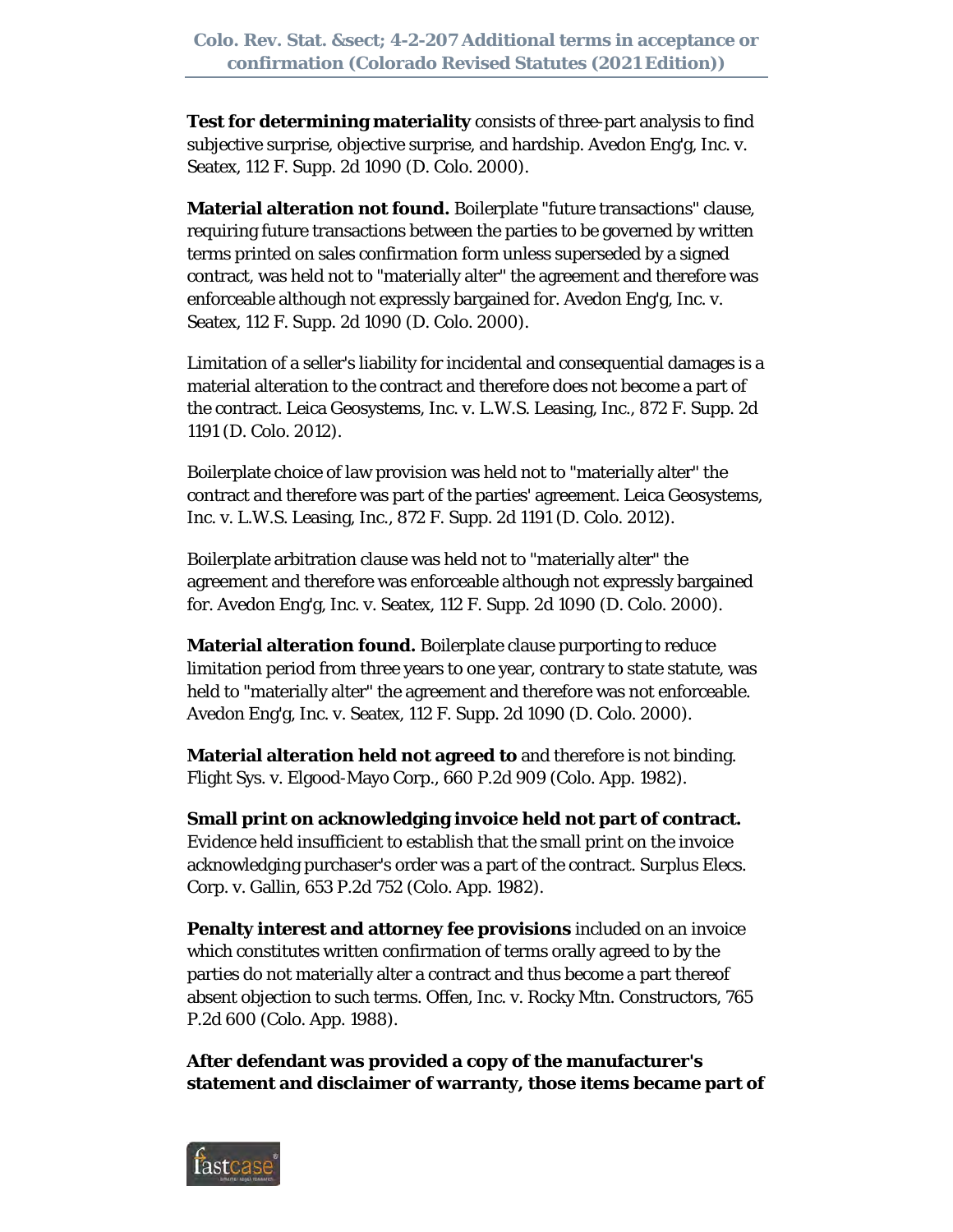**the agreement** between the parties. Graham Hydraulic v. Stewart & Stevenson, 797 P.2d 835 (Colo. App. 1990).

**Whether a contract is established pursuant to subsection (3) is applied** in Westinghouse Elec. Corp. v. Nielsons, Inc., 647 F. Supp. 896 (D. Colo. 1986).

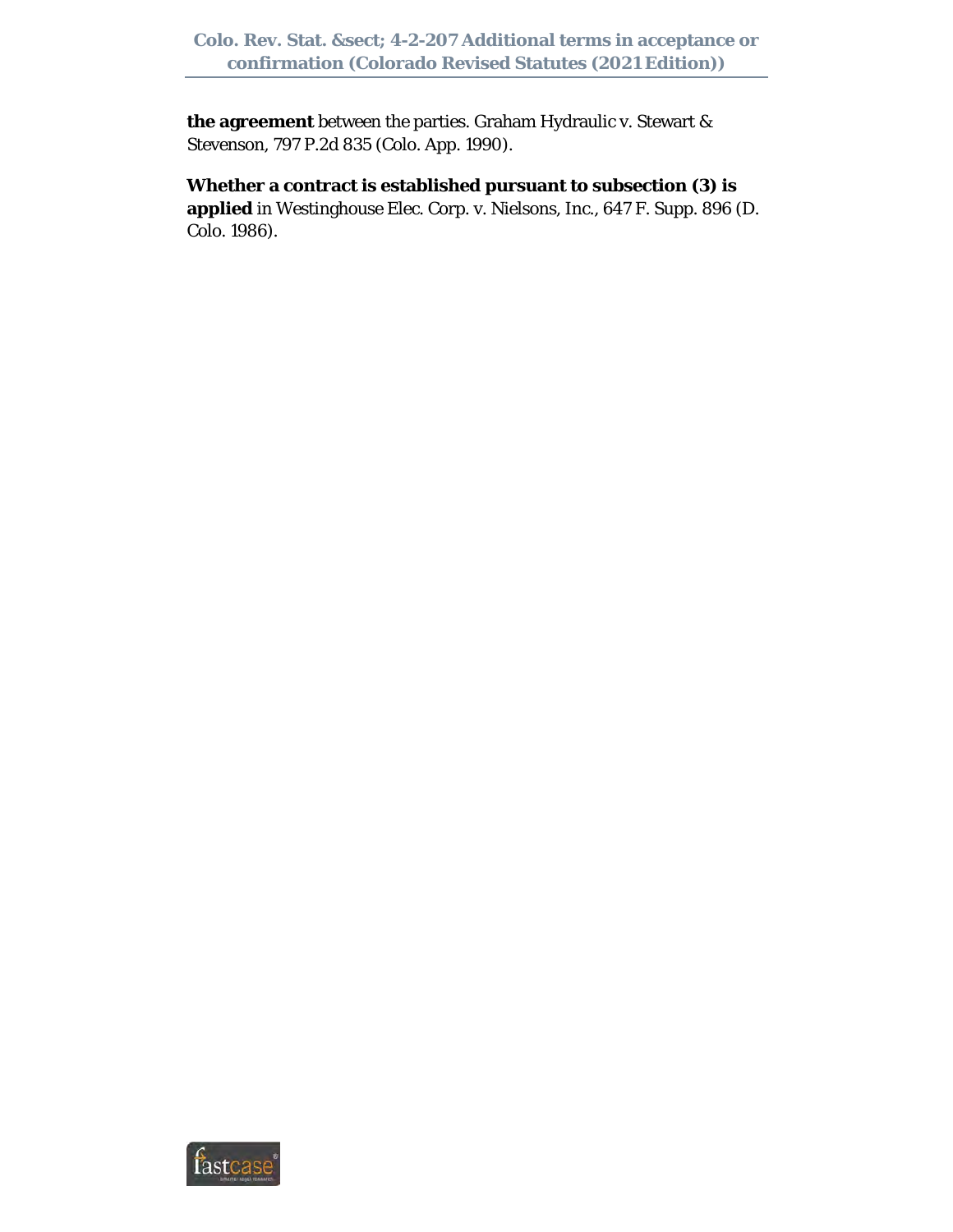### **§ 4-2-208. Course of performance or practical construction**

(1) Where the contract for sale involves repeated occasions for performance by either party with knowledge of the nature of the performance and opportunity for objection to it by the other, any course of performance accepted or acquiesced in without objection shall be relevant to determine the meaning of the agreement.

(2) The express terms of the agreement and any such course of performance, as well as any course of dealing and usage of trade, shall be construed whenever reasonable as consistent with each other; but when such construction is unreasonable, express terms shall control course of performance and course of performance shall control both course of dealing and usage of trade (section 4-1-303).

(3) Subject to the provisions of section 4-2-209 on modification and waiver, such course of performance shall be relevant to show a waiver or modification of any term inconsistent with such course of performance.

(L. 65: p. 1304, § 1. C.R.S. 1963: § 155-2-208. L. 2006: (2) amended, p. 490, § 6, effective September 1.)

#### **ANNOTATION**

**Law reviews.** For article, "Buyer-Secured Party Conflicts Under Section 9- 307(1) of the Uniform Commercial Code", see 46 U. Colo. L. Rev. 333 (1974- 75).

**When evidence admissible.** Evidence of course of dealing and course of performance is admissible if it does not directly contradict the terms of a written agreement, but merely explains or supplements it. Great W. Sugar Co. v. Northern Natural Gas Co., 661 P.2d 684 (Colo. App. 1982), aff'd sub nom. KN Energy, Inc. v. Great Western Sugar Co., 698 P.2d 769 (Colo. 1985), cert. denied, 472 U.S. 1022, 105 S. Ct. 3489, 87 L. Ed. 2d 623 (1985).

It is the policy of the UCC to consider the previous course of dealing in determining the meaning of contract provisions. Great W. Sugar Co. v. Northern Natural Gas Co., 661 P.2d 684 (Colo. App. 1982), aff'd sub nom. KN Energy, Inc. v. Great Western Sugar Co., 698 P.2d 769 (Colo. 1985), cert. denied, 472 U.S. 1022, 105 S. Ct. 3489, 87 L. Ed. 2d 623 (1985).

**Applied** in U.S., Trans-Colorado Concrete v. Midwest Const. Co., 653 F. Supp. 903 (D. Colo. 1987).

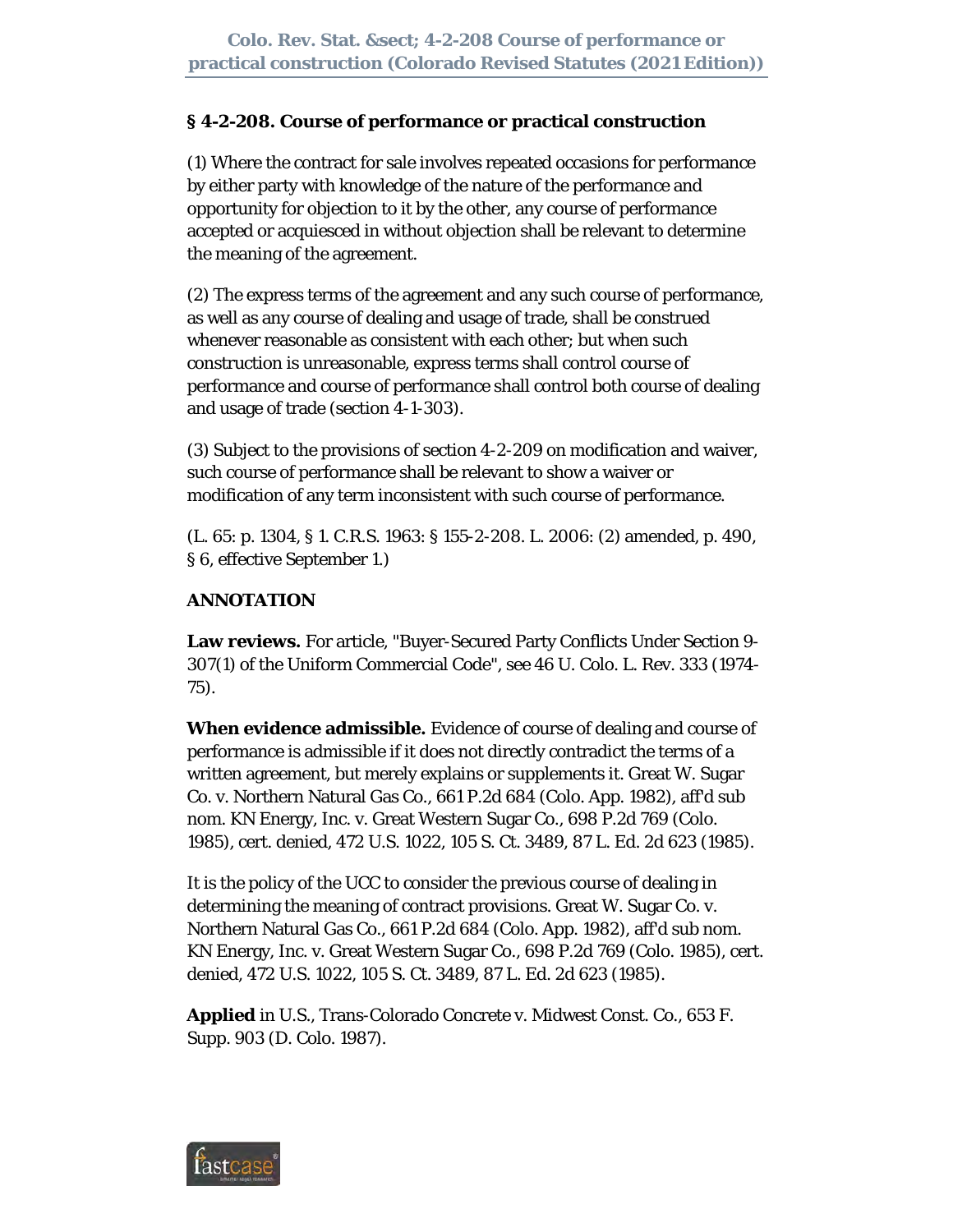#### **§ 4-2-209. Modification, rescission, and waiver**

(1) An agreement modifying a contract within this article needs no consideration to be binding.

(2) A signed agreement which excludes modification or rescission except by a signed writing cannot be otherwise modified or rescinded, but except as between merchants such a requirement on a form supplied by the merchant must be separately signed by the other party.

(3) The requirements of the statute of frauds section of this article (section 4-2-201) must be satisfied if the contract as modified is within its provisions.

(4) Although an attempt at modification or rescission does not satisfy the requirements of subsection (2) or (3) of this section, it can operate as a waiver.

(5) A party who has made a waiver affecting an executory portion of the contract may retract the waiver by reasonable notification received by the other party that strict performance will be required of any term waived, unless the retraction would be unjust in view of a material change of position in reliance on the waiver.

(L. 65: p. 1305, § 1. C.R.S. 1963: § 155-2-209.)

## **ANNOTATION**

**Law reviews.** For article, "Buyer-Secured Party Conflicts Under Section 9- 307(1) of the Uniform Commercial Code", see 46 U. Colo. L. Rev. 333 (1974- 75).

**Meaning of "waiver".** The term "waiver" as used in this section has been accorded its usual meaning, namely, the intentional relinquishment of a known right. Lease Fin., Inc. v. Burger, 40 Colo. App. 107, 575 P.2d 857 (1977).

**A waiver may be shown by a course of conduct or by oral statement.** Lease Fin., Inc. v. Burger, 40 Colo. App. 107, 575 P.2d 857 (1977).

**A waiver can be shown by unequivocal conduct** or statements betraying an intent to relinquish known rights. Jelen and Son, Inc. v. Bandimere, 801 P.2d 1182 (Colo. 1990).

**Applied** in United States ex rel. Mobile Premix Concrete, Inc. v. Santa Fe Eng'rs, Inc., 515 F. Supp. 512 (D. Colo. 1981).

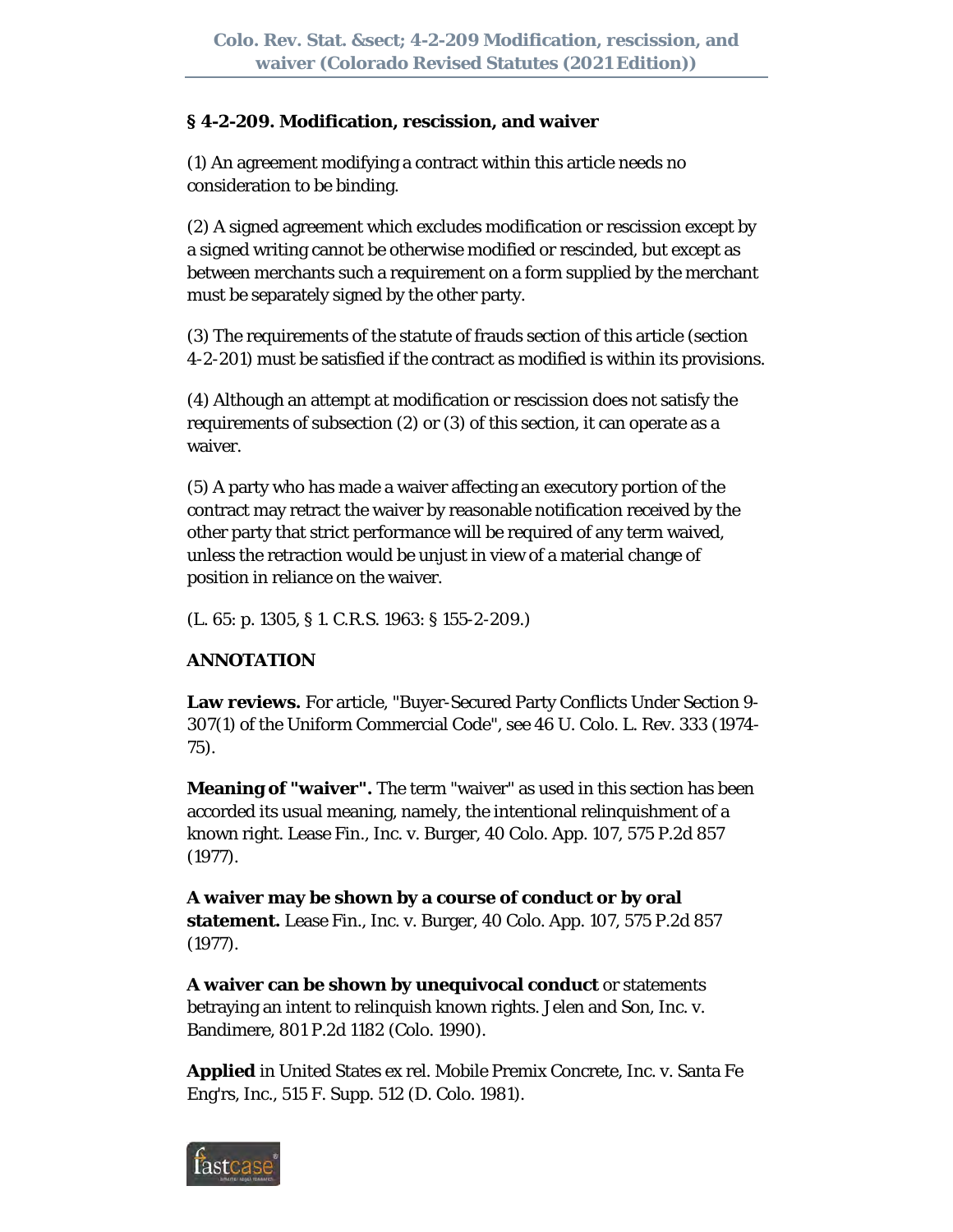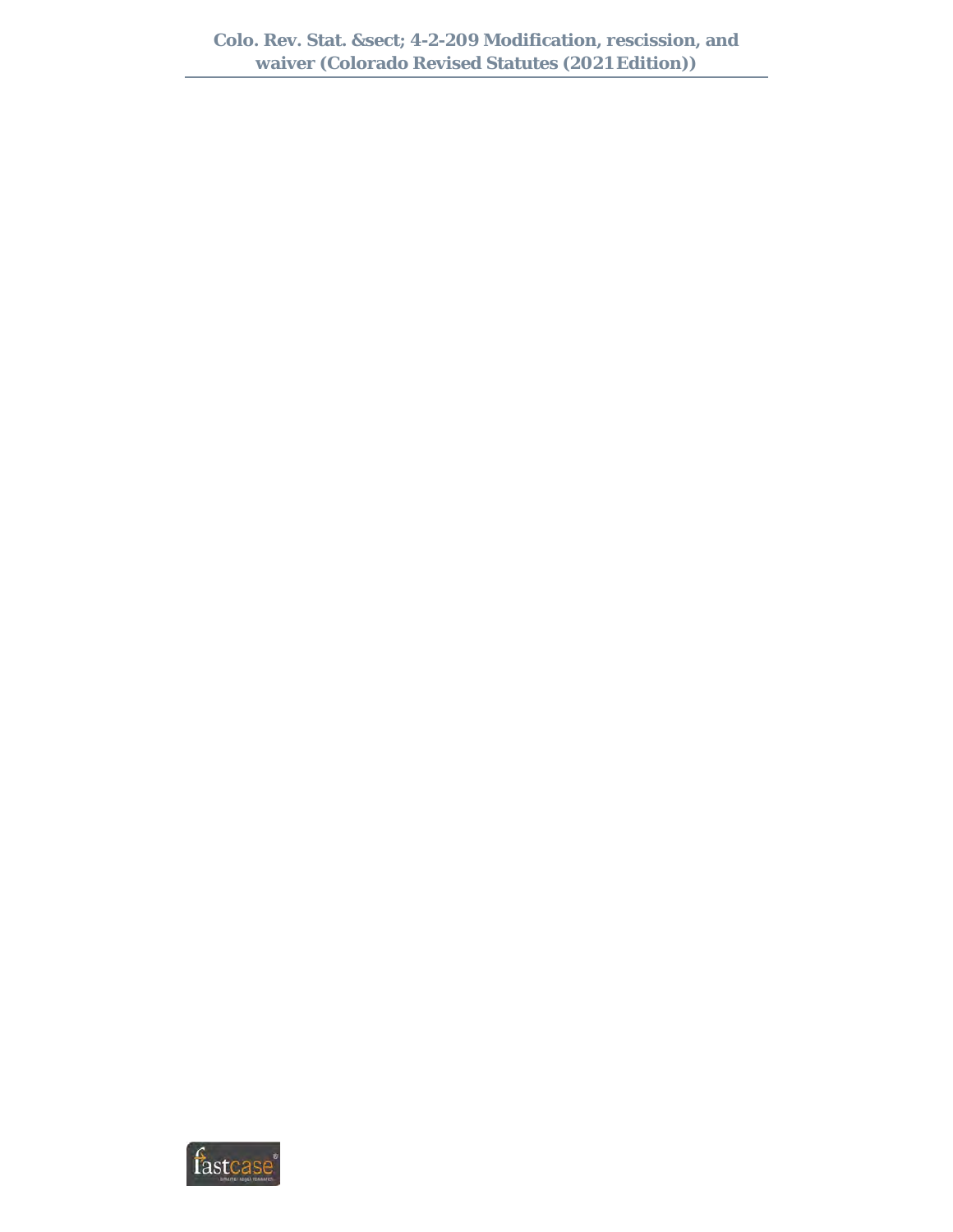### **§ 4-2-210. Delegation of performance - assignment of rights**

(1) A party may perform his duty through a delegate unless otherwise agreed or unless the other party has a substantial interest in having his original promisor perform or control the acts required by the contract. No delegation of performance relieves the party delegating of any duty to perform or any liability for breach.

(2) Except as otherwise provided in section 4-9-406, unless otherwise agreed, all rights of either seller or buyer can be assigned except where the assignment would materially change the duty of the other party, or increase materially the burden or risk imposed on him or her by his or her contract, or impair materially his or her chance of obtaining return performance. A right to damages for breach of the whole contract or a right arising out of the assignor's due performance of his or her entire obligation can be assigned despite agreement otherwise.

(2.5) The creation, attachment, perfection, or enforcement of a security interest in the seller's interest under a contract is not a transfer that materially changes the duty of or increases materially the burden or risk imposed on the buyer or impairs materially the buyer's chance of obtaining return performance within the purview of subsection (2) of this section unless, and then only to the extent that enforcement actually results in a delegation of material performance of the seller. Even in that event, the creation, attachment, perfection, and enforcement of the security interest remain effective, but (i) the seller is liable to the buyer for damages caused by the delegation to the extent that the damages could not reasonably be prevented by the buyer, and (ii) a court having jurisdiction may grant other appropriate relief, including cancellation of the contract for sale or an injunction against enforcement of the security interest or consummation of the enforcement.

(3) Unless the circumstances indicate the contrary, a prohibition of assignment of "the contract" is to be construed as barring only the delegation to the assignee of the assignor's performance.

(4) An assignment of "the contract" or of "all my rights under the contract" or an assignment in similar general terms is an assignment of rights and unless the language or the circumstances (as in an assignment for security) indicate the contrary, it is a delegation of performance of the duties of the assignor and its acceptance by the assignee constitutes a promise by him to perform those duties. This promise is enforceable by either the assignor or the other party to the original contract.